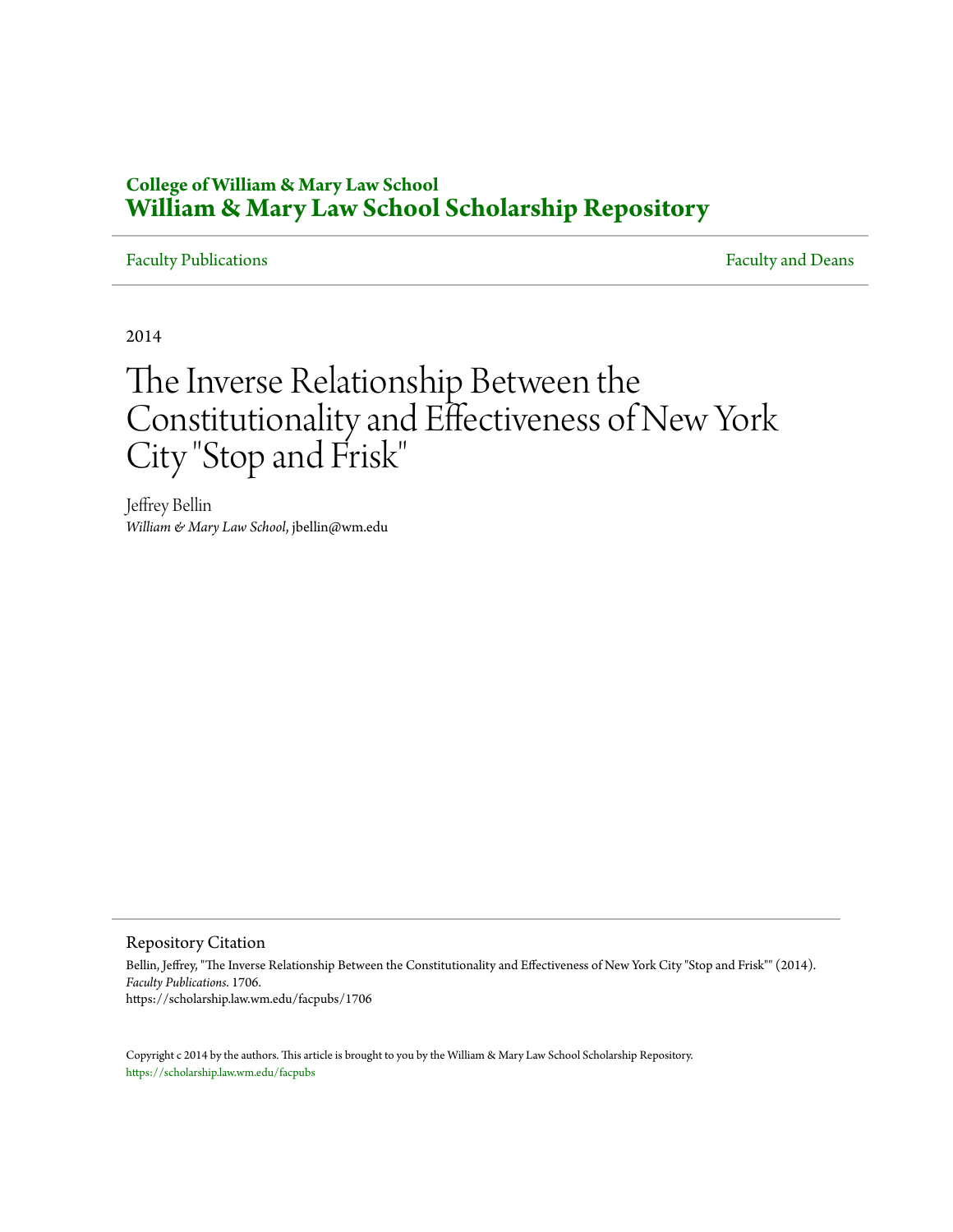# **ARTICLES**

# **THE INVERSE RELATIONSHIP BETWEEN THE CONSTITUTIONALITY AND EFFECTIVENESS OF NEW YORK CITY "STOP AND FRISK"**

# **JEFFREY BELLIN**<sup>∗</sup>

| I. A HISTORICAL ACCOUNT OF NYC STOP AND FRISK 1500           |  |
|--------------------------------------------------------------|--|
| II. TESTING THE THEORY: DID NYC STOP AND FRISK REDUCE CRIME  |  |
|                                                              |  |
|                                                              |  |
|                                                              |  |
|                                                              |  |
| III. THE CONSTITUTIONALITY OF NYC STOP AND FRISK AS A CRIME- |  |
|                                                              |  |
|                                                              |  |
|                                                              |  |
|                                                              |  |
|                                                              |  |
|                                                              |  |

*New York City sits at the epicenter of an extraordinary criminal justice phenomenon. While employing aggressive policing tactics, such as "stop and frisk," on an unprecedented scale, the City dramatically reduced both violent crime and incarceration – with the connections between these developments (if*  any) hotly disputed. Further clouding the picture, in August 2013, a federal *district court ruled the City's heavy reliance on "stop and frisk" unconstitutional. Popular and academic commentary generally highlights isolated pieces of this complex story, constructing an incomplete vision of the lessons to be drawn from the New York experience. This Article brings together all of the strands – falling crime, reduced incarceration, and* 

<sup>∗</sup> Associate Professor, William & Mary Law School. I would like to thank Josh Bowers, Bennett Capers, Jack Chin, Adam Gershowitz, Lisa Griffin, Darrell Jackson, Alli Larson, Kay Levine, Paul Marcus, John Pfaff, Sharon Rush, and the participants in the Neighborhood Criminal Justice Conference at Duke Law School for helpful comments on earlier drafts of this paper. The project benefited immeasurably from the research support of Fred Dingledy and Marko Hananel.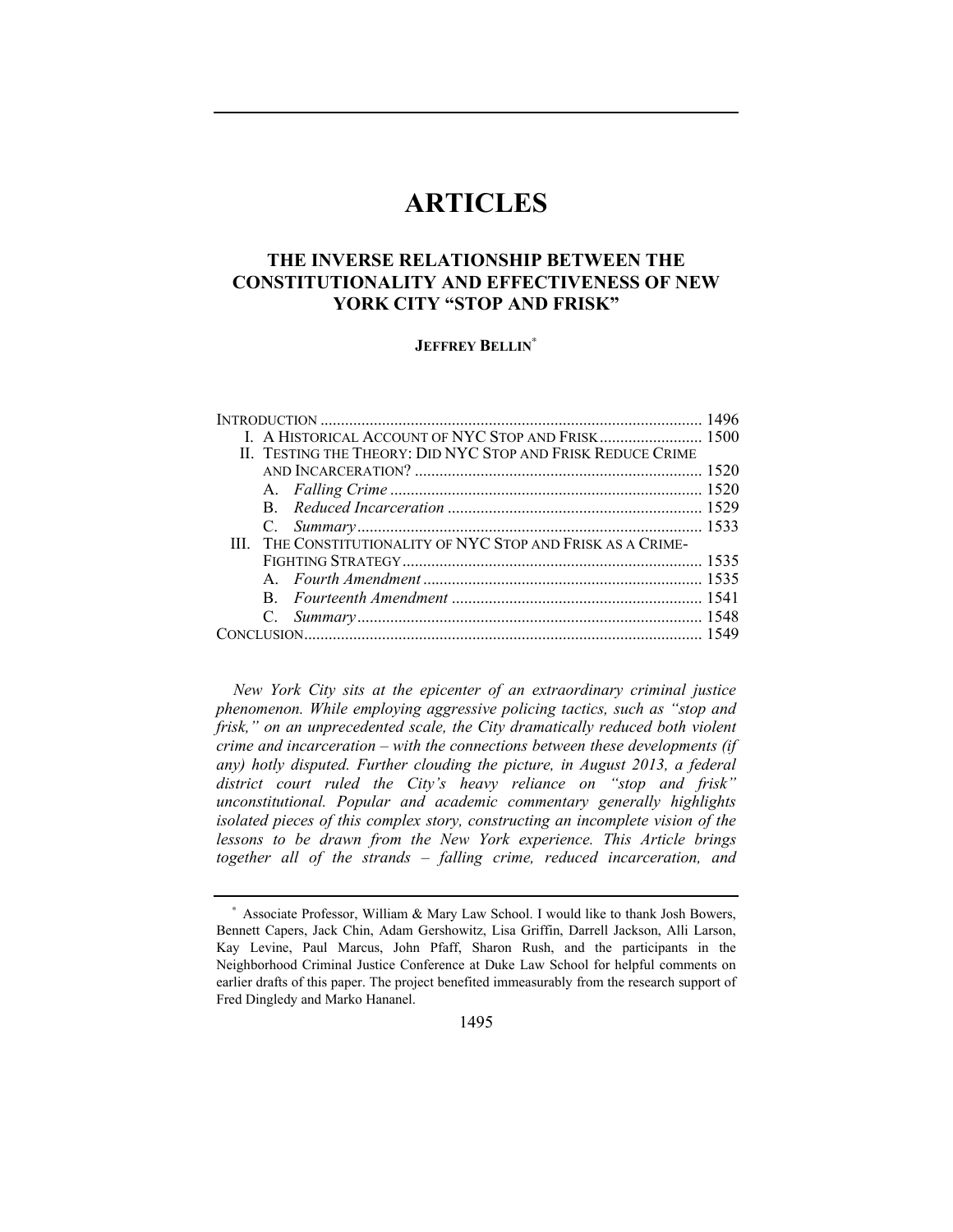*aggressive policing – analyzing the hazy historical and empirical connections between them, and evaluating the legal implications of a crime-fighting policy that might "work" to reduce both crime and incarceration precisely because of the factors that render it unconstitutional.*

#### **INTRODUCTION**

Two distinct narratives dominate the academic commentary on New York City's fight against crime. One narrative rails against the aggressive, degrading, and "outright racist" tactics of the New York City Police Department ("NYPD").<sup>1</sup> In this narrative, New York City epitomizes everything that is wrong with criminal justice policy. Its police force exploits and, at times, violates permissive Fourth Amendment case law and places the burden of crime control squarely on the backs of poor, minority youths.2 The second narrative, by contrast, holds the city out as a "beacon of hope" for a national criminal justice system otherwise reliant on mass incarceration; it is the one major American jurisdiction that "reduced crime while also reducing the number of residents sent to prison."3 Empirical evidence supports both

<sup>3</sup> James Forman, Jr., *Racial Critiques of Mass Incarceration: Beyond the New Jim Crow*,

<sup>1</sup> Bob Herbert, Op-Ed., *The Shame of New York*, N.Y. TIMES, Oct. 29, 2010, at A23 (calling for the end of "the city's degrading, unlawful and outright racist stop-and-frisk

policy").<br><sup>2</sup> *See, e.g.*, MICHELLE ALEXANDER, THE NEW JIM CROW 133 (2010) (highlighting that "African Americans were stopped six times more frequently than whites" in New York City but "stops of African Americans were less likely to result in arrests than stops of whites"); Oren Bar-Gill & Barry Friedman, *Taking Warrants Seriously*, 106 NW. U. L. REV. 1609, 1634 (2012) (arguing that "New York's stopping and frisking of hundreds of thousands of people, disproportionately minorities, with little to show in the way of arrests or evidence, exemplifies the problem" of ineffective Fourth Amendment remedies); Robert J. Cottrol & Raymond T. Diamond, *In The Civic Republic: Crime, the Inner City, and the Democracy of Arms – Being a Disquisition on the Revival of the Militia at Large*, 45 CONN. L. REV. 1605, 1631 (2013) (citing NYC's "stop and frisk policy" as evidence that "Fourth Amendment search and seizure protections in these contexts have become a constitutional fiction"); Dorothy E. Roberts, *Foreword: Race, Vagueness, and the Social Meaning of Order-Maintenance Policing*, 89 J. CRIM. L. & CRIMINOLOGY 775, 813-14 (1999) (suggesting that New York's turn to aggressive policing in the late 1990s embodied a "racist social meaning" and "reinforced pernicious norms within the police department"); Brando Simeo Starkey, *A Failure of the Fourth Amendment & Equal Protection's Promise: How the Equal Protection Clause Can Change Discriminatory Stop and Frisk Policies*, 18 MICH. J. RACE & L. 131, 147 (2012) ("New York City's stop and frisk tactics are what columnist Bob Herbert harshly labeled 'Jim Crow Policing.'"); *cf.* Editorial, *To Make a Safe City Safer*, N.Y. TIMES, July 22, 2013, at A18 (arguing that the "needless[]" "stop-and-frisk program" has "infuriated and humiliated hundreds of thousands of innocent New Yorkers").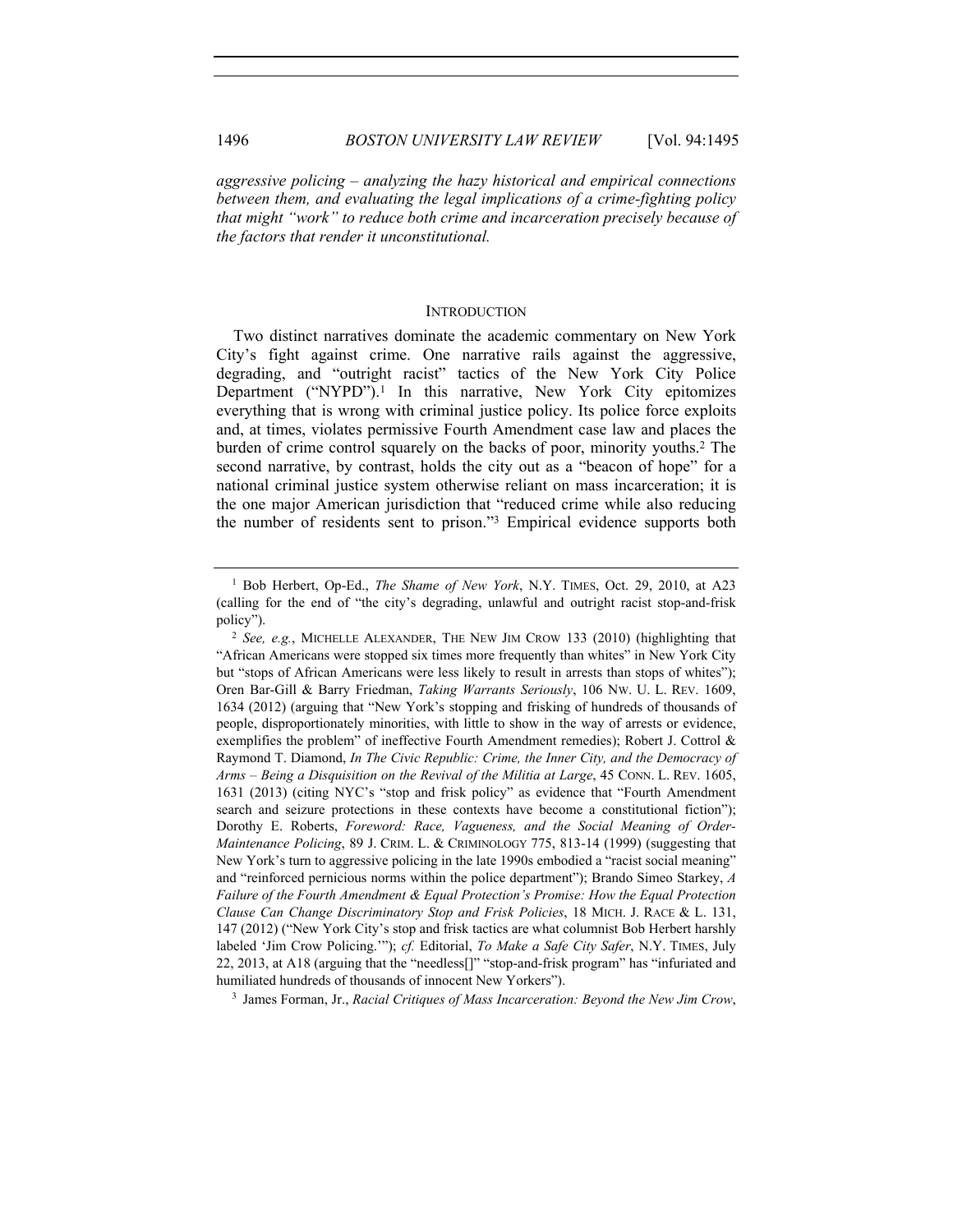narratives. Over the last two decades, crime in New York City dropped precipitously. While the City's population grew, homicides (the most reliable crime statistic) cratered, falling from a record high of 2,245 in 1990 to a record low of 419 in 2012.<sup>4</sup> A few cities like San Diego and Dallas experienced homicide drops almost as steep as the drop in New York City, but cities in California and Texas reduced crime while contributing to skyrocketing state prison populations.5 As crime fell in New York, the number of people the City sent to prison dropped too.<sup>6</sup>

http://perma.cc/RP6A-26LZ (murders and non-negligent manslaughter); *infra* Part II.A; *infra* note 111.

<sup>6</sup> *See infra* Part II.B.

<sup>87</sup> N.Y.U. L. REV. 21, 65 (2012); Paul Butler, Op-Ed., *Gideon's Muted Trumpet*, N.Y. TIMES, Mar. 17, 2013, at A21; *see also* Laura I. Appleman, *Justice in the Shadowlands: Pretrial Detention, Punishment, & the Sixth Amendment*, 69 WASH. & LEE L. REV. 1297, 1311 (2012); Marc Mauer, *Why Are Tough on Crime Policies So Popular?*, 11 STAN. L. & POL'Y REV. 9, 12 (1999); JAMES AUSTIN & MICHAEL JACOBSON, BRENNAN CTR. FOR JUSTICE, HOW NEW YORK CITY REDUCED MASS INCARCERATION: A MODEL FOR CHANGE? 4 (2013), *archived at* http://perma.cc/BU5V-JDXU. 4 *See UCR Table Generator*, BUREAU OF JUSTICE STATISTICS, *archived at*

<sup>5</sup> *See supra* note 4. In 1996, New York had 69,709 inmates in prison; California had 146,049; and Texas had 132,383. DARRELL K. GILLIARD & ALLEN J. BECK, U.S. DEP'T OF JUSTICE, BUREAU OF JUSTICE STATISTICS, PRISONERS IN 1997 (1998), *available at*  http://www.bjs.gov/content/pub/pdf/p97.pdf, *archived at* http://perma.cc/C279-Q82B. By 2008, California's prison population swelled to 173,670; Texas's exploded to 172,506; and New York's dropped to 60,347. HEATHER C. WEST & WILLIAM J. SABOL, U.S. DEP'T OF JUSTICE, BUREAU OF JUSTICE STATISTICS, PRISONERS IN 2009 app. at 15 tbl.1 (2010), *available at* http://www.bjs.gov/content/pub/pdf/p09.pdf, *archived at* http://perma.cc/DUT7-XXEP. Since 2008, prison populations in California (in response to court and legislative directives) and Texas have declined. As of 2011, California prisons held 147,578 inmates; Texas prisons held 141,353; New York prisons held 55,196. E. ANN CARSON & WILLIAM J. SABOL, U.S. DEP'T OF JUSTICE, BUREAU OF JUSTICE STATISTICS, PRISONERS IN 2011 app. at 31 tbl.14 (2012), *available at* http://www.bjs.gov/content/pub/pdf/p11.pdf, *archived at* http://perma.cc/7SS6-54QB. The rate of incarceration in New York (283 per 100,000 residents) continues to be much lower than in California (393) and Texas (633). E. ANN CARSON & DANIELA GOLINELLI, U.S. DEP'T OF JUSTICE, BUREAU OF JUSTICE STATISTICS, PRISONERS IN 2012 - ADVANCE COUNTS 9 tbl.8 (2013), *available at* http://www.bjs.gov/content/pub/pdf/p12ac.pdf, *archived at* http://perma.cc/X44Q-ECZY; *see also* FRANKLIN E. ZIMRING, THE CITY THAT BECAME SAFE 75 (2012) (stating that over the past twenty years, New York City made "huge strides in crime reduction without increasing investment in confinement"); Mary Beth Pfeiffer, *Prison Population Falls 22 Percent in 11 Years; Drug Convicts Down 62 Percent*, POUGHKEEPSIE J., Oct. 15, 2011, at APJ1 ("Among the 50 states, New York charted the biggest drop in its prison rolls from 2000 to 2010, a decade when 37 state prison systems had double-digit population hikes.").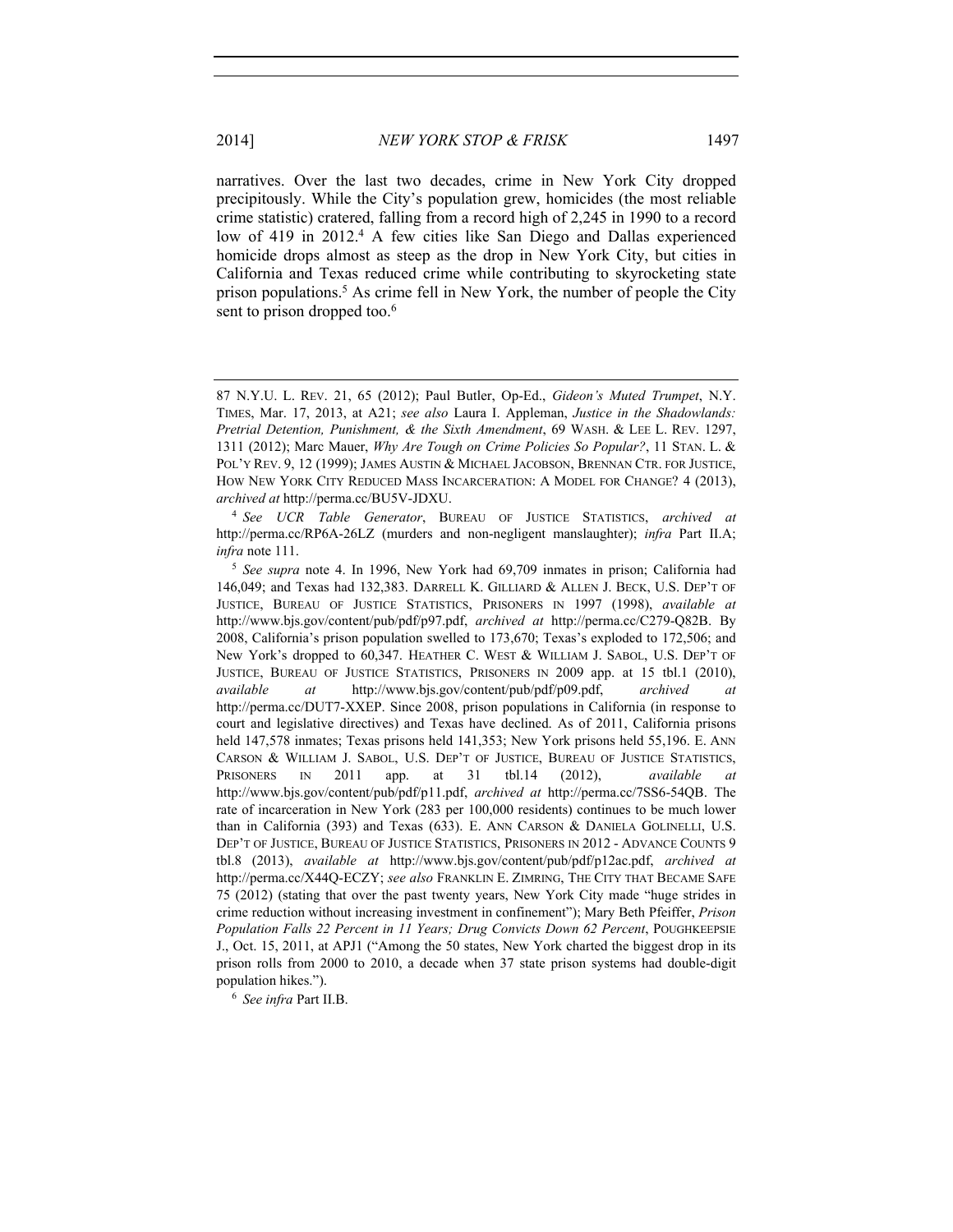Just as there are strong numbers to support New York's crime-fighting prowess, there are powerful statistics to condemn the tactics the City employed. Over the past two decades, the NYPD engaged in a steadily escalating number of coercive encounters with its citizenry.<sup>7</sup> This pattern crested in 2011 when the department recorded almost 700,000 "stops" as part of a citywide effort to stop and frisk suspicious persons, ostensibly to find guns and deter gun-carrying.<sup>8</sup> Almost all of those stopped  $(90\%)$  were minority males,<sup>9</sup> and the vast majority of the stops (88%) uncovered no evidence of wrongdoing.10 Given these numbers, it is not surprising that, in August 2013, a federal judge ruled that the NYPD's use of mass stop-and-frisk ("NYC Stop and Frisk") tactics violated the Constitution.<sup>11</sup>

The confluence of New York's singularly aggressive policing strategies, unparalleled crime reductions, and shrinking prison population will occupy social scientists for decades.<sup>12</sup> Still, preliminary evidence suggests that the

<sup>11</sup> Floyd v. City of New York, 959 F. Supp. 2d 540, 562 (S.D.N.Y. 2013) (finding that the City's stop and frisk policy violated plaintiffs' Fourth and Fourteenth Amendment Rights). A Second Circuit panel stayed the ruling pending appeal and removed the judge from the case. Ligon v. City of New York, 736 F.3d 118, 123 (2d Cir. 2013) (summarizing procedural history which led to the stay and reassignment).

<sup>12</sup> *See, e.g.*, Clifford Krauss, *New York's Violent Crime Rate Drops to Lows of Early 1970's*, N.Y. TIMES, Dec. 31, 1995, at 1 (quoting Jeffrey Fagan's characterization of New York's plunge in violent crime as a "miracle"); John Tierney, *Prison Population Can Shrink When Police Crowd Streets*, N.Y. TIMES, Jan. 26, 2013, at A1 (quoting a criminologist,

<sup>7</sup> *See infra* Part I.A.

<sup>8</sup> RAYMOND W. KELLY, NYPD, REASONABLE SUSPICION STOPS: PRECINCT BASED COMPARISON BY STOP AND SUSPECT DESCRIPTION 4 (2011) [hereinafter REASONABLE SUSPICION STOPS] (reporting 685,724 stop-and-frisk subjects in 2011); *infra* Part I.A.; *see also* RAYMOND W. KELLY, NYPD, CRIME AND ENFORCEMENT ACTIVITY IN NEW YORK CITY 15 (2012) [hereinafter CRIME AND ENFORCEMENT 2012] (reporting 540,543 stop-and-frisk subjects in 2012); *Stop-and-Frisk Data*, N.Y. CIVIL LIBERTIES UNION, http://www.nyclu.org/content/stop-and-frisk-data (last visited May 15, 2014), *archived at* http://perma.cc/H5CX-EQG9.

<sup>9</sup> REASONABLE SUSPICION STOPS, *supra* note 8, at 4 (reporting that 53.1% of stopped individuals were black; 33.9% Hispanic; 3.6% Asian or Pacific Islander; and 9.4% white); *see also* Andrew Gelman et al., *An Analysis of the New York City Police Department's "Stop-and-Frisk" Policy in the Context of Claims of Racial Bias*, 102 J. AM. STAT. ASS'N 813, 821 (2007) (concluding that "for violent crimes and weapons offenses, blacks and Hispanics are stopped about twice as often as whites" and "for the less common stops for property and drug crimes, whites and Hispanics are stopped more often than blacks, in comparison to the arrest rate for each ethnic group"); N.Y. ATTORNEY GEN., THE NEW YORK CITY POLICE DEPARTMENT'S "STOP & FRISK" PRACTICES: A REPORT TO THE PEOPLE OF THE STATE OF NEW YORK FROM THE OFFICE OF THE ATTORNEY GENERAL 93-94 (1999) [hereinafter AG REPORT] (reporting empirical analysis that minorities are stopped at rates higher than their population rate across precincts). See *infra* note 82 for gender data. 10 *Stop-and-Frisk Data*, *supra* note 8.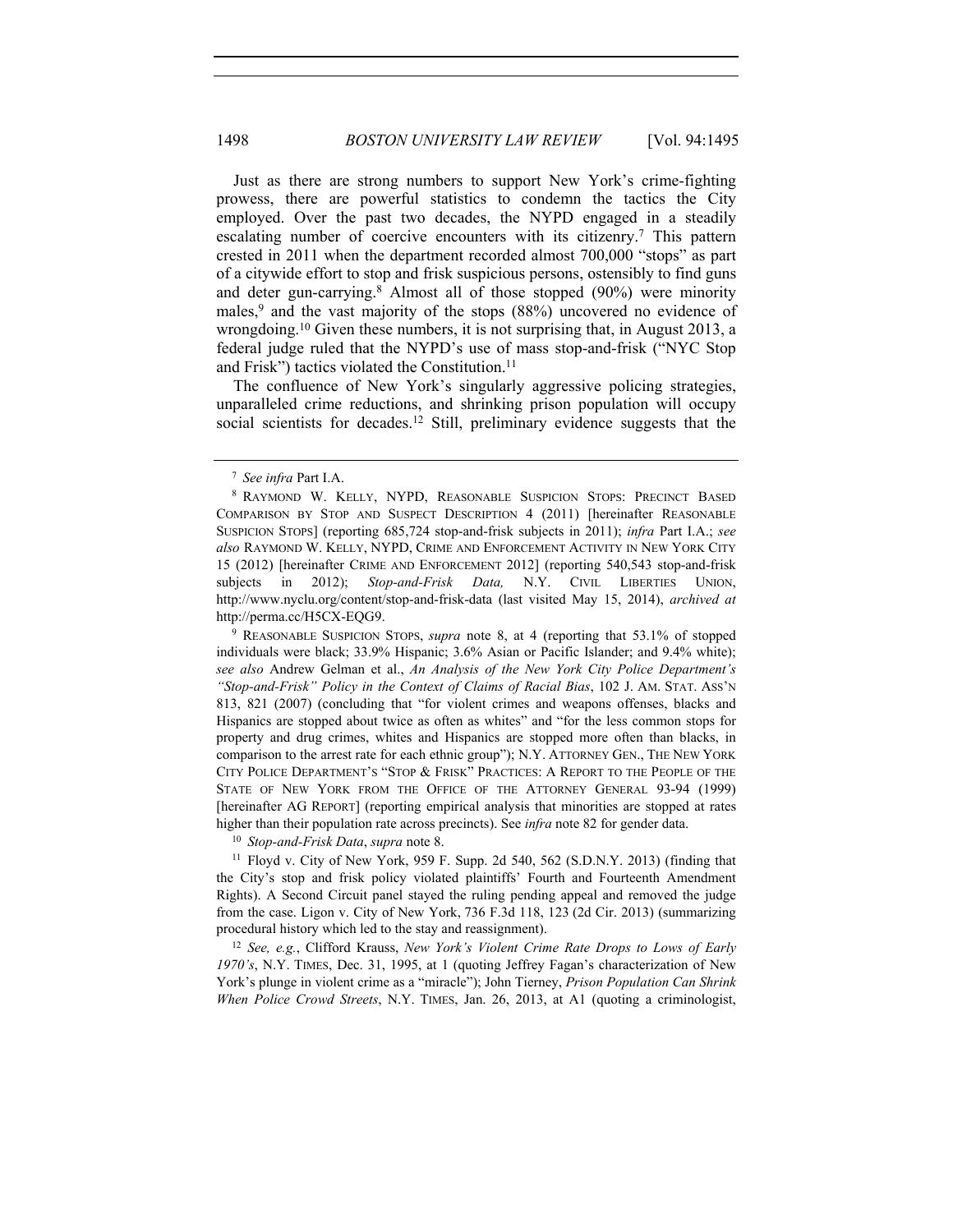three phenomena – aggressive policing, crime reductions, and decreased incarceration – may be related.<sup>13</sup> This Article explores that relationship, canvassing the existing historical and empirical evidence on the miracle and nightmare that is New York City's fight against crime and analyzing the resulting legal implications.

The question of how to reduce violent crime without increasing incarceration may be the most pressing dilemma facing American policymakers; New York City's experience hints invitingly at an answer. At the same time, if that answer requires a form of policing exemplified by the City's programmatic embrace of "stop and frisk," it may only be a cruel illusion. New York's aggressive policing tactics exacted a societal toll that is proving increasingly morally unacceptable to New Yorkers and politically unpalatable to legislators.<sup>14</sup> In addition, if, as a federal district court recently found, New York City's reliance on mass "stop and frisk" is unconstitutional, the program's efficacy becomes immaterial.15 This is particularly the case if the success of New York's strategy of deterring public gun possession and thus gun violence through widespread stop-and-frisk hinges on the very aspects of the practice that render it unconstitutional. If the effectiveness of NYC Stop and Frisk depends on its unconstitutionality, "reforming" the program – the task of a court-appointed "monitor," "facilitator," and "Academic Advisory Board," a legislatively created "inspector general," and a newly elected mayor and (new-old) police chief<sup>16</sup> – is a futile endeavor. Instead, the goal should be

takes certain policy choices off the table.'") (quoting District of Columbia v. Heller, 554 U.S. 570, 636 (2008)).<br><sup>16</sup> *See id.* at 563; Daniel Beekman, *Ivy League Law Professors to Help Implement Stop-*

*and-Frisk Reforms*, N.Y. DAILY NEWS (Sept. 19, 2013, 2:26 AM), *archived at* http://perma.cc/5NYY-Y7E8; Erin Durkin, *New York City Council Overrides Mayor Bloomberg's Vetoes, Passes Bills to Rein in Aggressive Policing*, N.Y. DAILY NEWS, Aug. 22, 2013, *archived at* http://perma.cc/7MT7-TPJF; Pervaiz Shallwani & Sean Gardiner, *Key Challenge Will Be Overhaul of Stop and Frisk*, WALL ST. J., Dec. 5, 2013, at A21 (quoting incoming Commissioner Bratton as stating that "'stop and frisk is essential to every police department in America, but it's also essential that it be done constitutionally'" and Mayorelect de Blasio as stating "'that police would continue stopping people but wouldn't have

stating that "'precise causes of New York's crime decline will be debated by social scientists until the Sun hits the Earth'").

<sup>13</sup> *See* AUSTIN & JACOBSON, *supra* note 3, at 3 (asking rhetorically if "these three shifts" are connected); *infra* Part II.A.

<sup>14</sup> Jim Dwyer, *Vowing to Slay the (Already Subdued) Stop-and-Frisk Dragon*, N.Y. TIMES, Dec. 6, 2013, at A27; Joseph Goldstein & J. David Goodman, *Frisking Tactic Yields to a Focus on Youth Gangs*, N.Y. TIMES, Sept. 19, 2013, at A1 ("The stop-and-frisk tactic, once the linchpin of the police's efforts to get guns off the streets, is in a steep decline; it has been rejected by the City Council, a federal judge and, most recently, the Democratic voters who supported the mayoral candidacy of Bill de Blasio.").<br><sup>15</sup> *Floyd*, 959 F. Supp. 2d at 546 ("The enshrinement of constitutional rights necessarily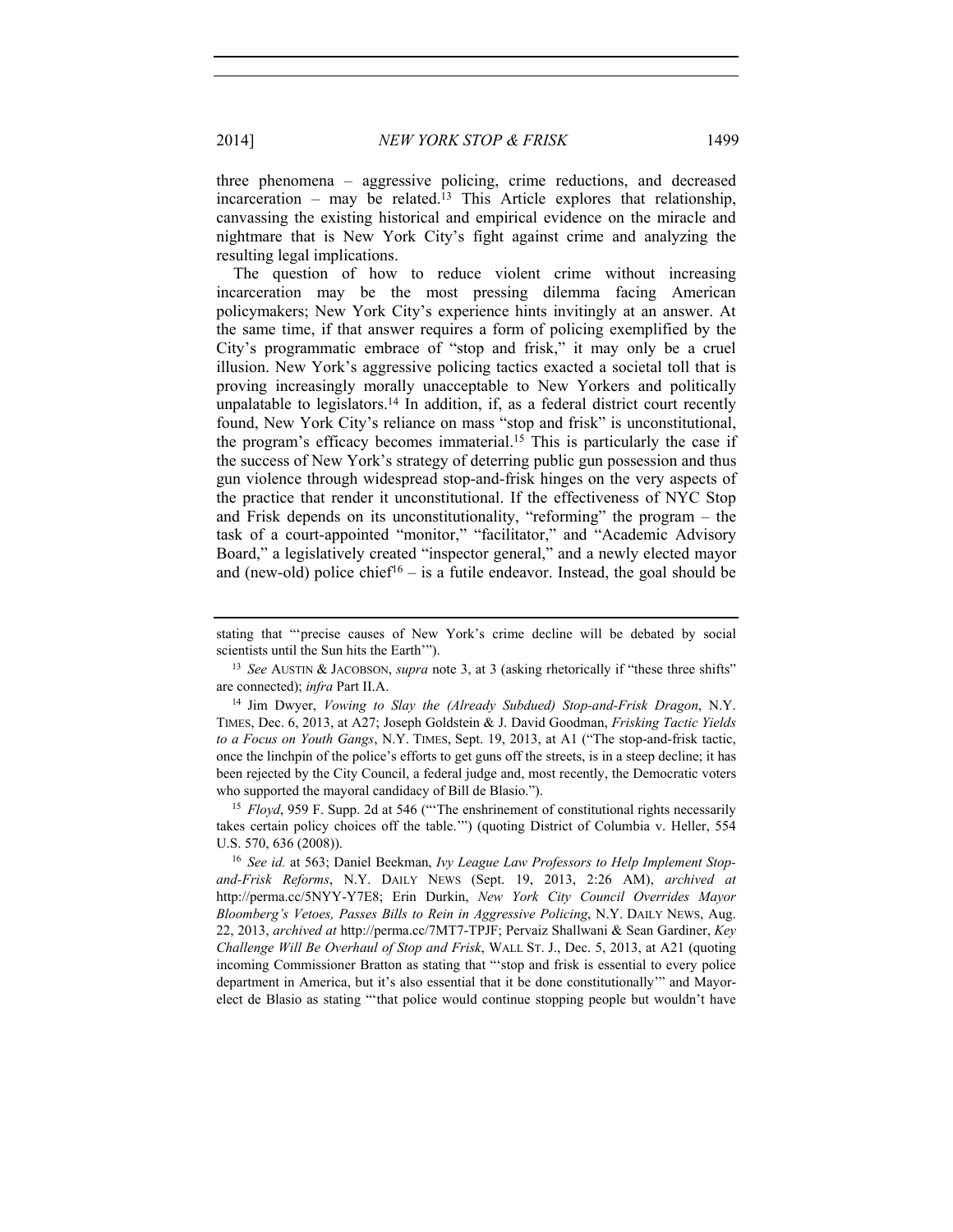replacing NYC Stop and Frisk with an analogous means of deterring unlawful gun possession (e.g., remote gun-detecting technology) or, failing that, simply winding NYC Stop and Frisk down to the non-programmatic levels originally envisioned in the Supreme Court opinion from which the practice arose.<sup>17</sup>

This Article proceeds in three parts. Part I provides a historical account of the surprisingly murky rise and evolution of NYC Stop and Frisk and isolates the ostensible crime fighting theory behind the "program": deterring unlawful public gun carrying. Part II explores empirical evidence that (tentatively) suggests that NYC Stop and Frisk may, in fact, be achieving some form of deterrence and thereby reducing gun violence. Part III analyzes the constitutionality of NYC Stop and Frisk in light of the preceding discussion. It explains that whatever success NYC Stop and Frisk achieves towards its deterrence goal relies to a significant degree on the very factors that render it unconstitutional. As a policing strategy, NYC Stop and Frisk violates the Fourth Amendment because deterring gun-carrying (an easily concealed activity) depends, to a large extent, on the unavoidability, i.e., arbitrariness, of stop-and-frisks.18 It violates the Fourteenth Amendment because inescapable resource constraints dictate reliance on demographic profiles, including (impermissibly) race, to narrow the program's scope.<sup>19</sup> As a result, while isolated "stop and frisks" will always be available to individual police officers as a crime-fighting *tactic*, crime-deterring *strategies* based on massive applications of stops and frisks cannot lawfully be sustained in New York or any American jurisdiction, at least absent dramatic shifts in longstanding constitutional doctrine. As explained below, a program of aggressive policing designed to deter unlawful gun carrying like that employed in New York City can be either effective or constitutional, but not both.

# I. A HISTORICAL ACCOUNT OF NYC STOP AND FRISK

Any analysis of NYC Stop and Frisk should begin by determining what the program consists of, how it came into being, and what it is supposed to accomplish. Given the attention the policing phenomenon has received, the existing literature contains surprisingly little help in this regard. There is, in fact, no clear narrative of the evolution of New York City's unprecedented embrace of "stop and frisk." Consequently, a description of the program, its evolution, and a theory of how it (may) work to prevent crime is provided below.

stop quotas and wouldn't target innocent minority men'").

<sup>17</sup> Terry v. Ohio, 392 U.S. 1, 30 (1968).

<sup>18</sup> *See infra* Part III.A.

<sup>19</sup> *See infra* Part III.B.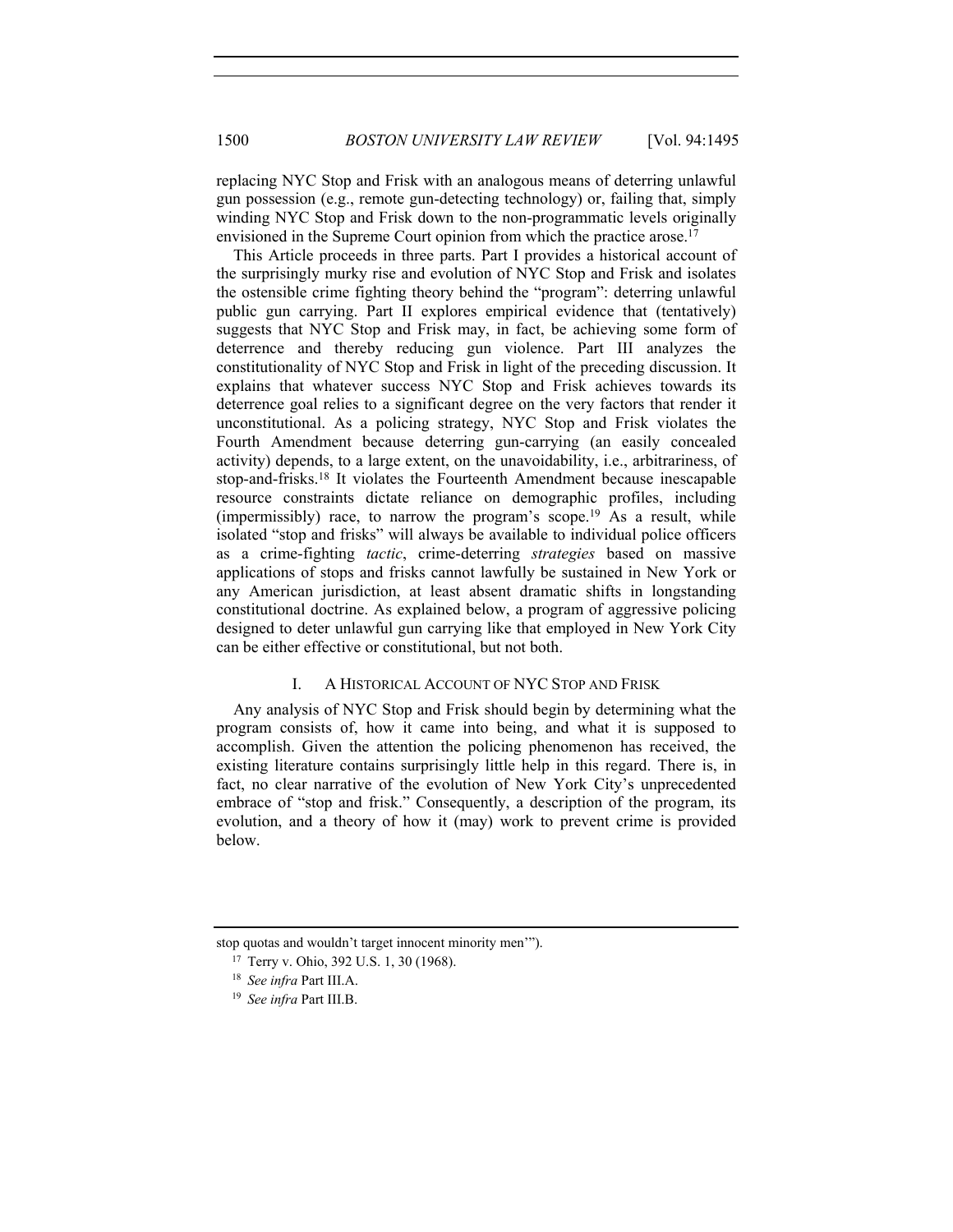The voluminous scholarly literature and media reports critiquing NYC Stop and Frisk,20 the much-cited New York Attorney General's 1999 "Stop and Frisk" report, $21$  the 200-page opinion invalidating the program by Judge Shira Scheindlin, and NYPD Police Commissioner William Bratton's memoir, *Turnaround*, all share a curious omission. On the question of what exactly New York City's "stop and frisk" program is, and how it came into being, the accounts are conclusory and full of gaps. The elusive nature of NYC Stop and Frisk is perhaps best illustrated by the fact that Judge Schenidlin's recent ruling did not invalidate any tangible NYPD policy or procedure. Rather, the judge targeted the NYPD's "unwritten policy" of conducting race-conscious stops; "pressure" from senior NYPD officials to increase enforcement activity, including stops; and the NYPD's "deliberate indifference" to "constitutional deprivations caused by its employees."22

paper by a think-tank to support narrative leap from "order maintenance" to NYC Stop and Frisk).

<sup>20</sup> *See, e.g.*, BERNARD E. HARCOURT, ILLUSION OF ORDER 49-50 (2001) (locating the beginning of stop-and-frisk with Bratton, but stating that Bratton's successor, Howard Safir, "promoted a more aggressive stop-and-frisk policy" and citing AG REPORT, *supra* note 9); Samuel R. Gross & Katherine Y. Barnes, *Road Work: Racial Profiling and Drug Interdiction on the Highway*, 101 MICH. L. REV. 651, 747 (2002) (asserting that "[s]tarting in 1994, the New York City Police Department conducted an aggressive stop-and-frisk campaign with the explicit purpose of removing guns from the streets and discouraging New Yorkers from carrying them," but citing only Police Strategy No. 1, which does not mention "stop and frisk"); Lawrence Rosenthal, *Pragmatism, Originalism, Race, and the Case Against* Terry v. Ohio, 43 TEX. TECH L. REV. 299, 322-23 (2010) (highlighting Bratton's 1994 hiring and "emphasis on aggressive stop-and-frisk tactics" as general support for rise of stop and frisk, but citing only AG REPORT, *supra* note 9). Harcourt's reference to stops and frisks under Bratton also cites "Operation Juggernaut, a strategy of flooding druginfested neighborhoods with large numbers of police officers carrying out buy-and-bust operations, quality-of-life enforcement, and *stops and frisks*." HARCOURT *supra*, at 49 (emphasis added). The portion of Bratton's book cited for this proposition, however, does not mention "stops and frisks" and explains that Operation Juggernaut was not implemented due to political considerations, although a smaller version did go forward fifteen months later in a portion of Brooklyn. WILLIAM BRATTON, TURNAROUND 272-78 (1998); *see also* JACK MAPLE, THE CRIME FIGHTER 200 (1999) (providing an account of Operation Juggernaut in a book authored by one of Bratton's key deputies and the driving force behind Compstat). 21 *See* AG REPORT, *supra* note 9, at 52-53 (citing Police Strategy No. 1 and a policy

 $22$  Floyd v. City of New York, 959 F. Supp. 2d 540, 560-61, 590 (finding that seven-fold increase in stop and frisks "was achieved by pressuring commanders at Compstat meetings to increase the number of stops"; "commanders, in turn, pressured mid-level managers and line officers . . . by rewarding high stoppers and denigrating or punishing those with lower numbers of stops"); *cf.* Connick v. Thompson, 131 S. Ct. 1350, 1359-60 (2011) (explaining that "[o]fficial municipal policy includes . . . practices so persistent and widespread as to practically have the force of law," and liability can also attach when policymakers are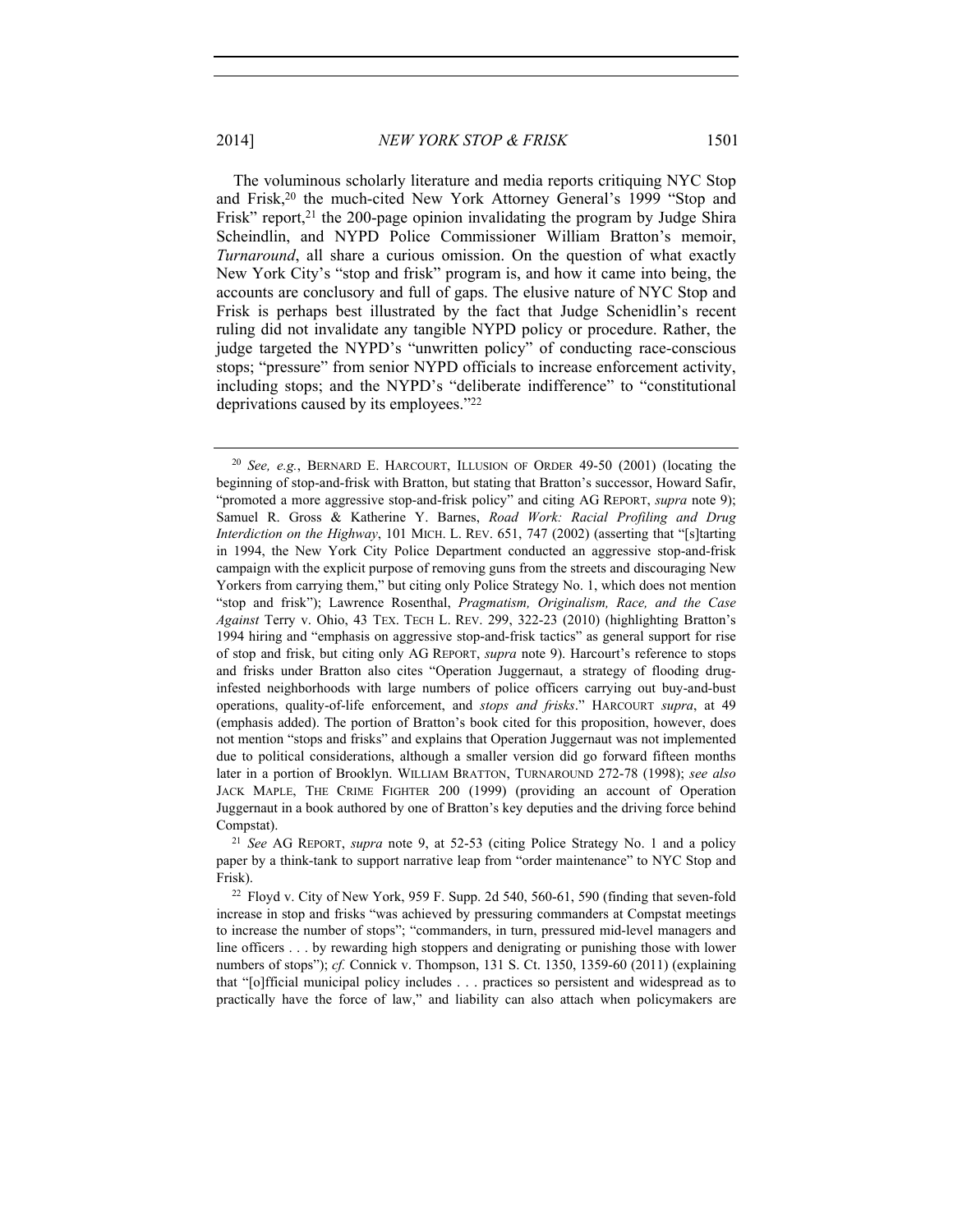The most powerful explanation for the skeletal nature of the existing narratives of NYC Stop and Frisk is that the notorious program is not a "program" at all, but rather a widespread reaction of individual officers and midlevel supervisors to a variety of incentives.23 What came to be known as NYC Stop and Frisk appears to have grown idiosyncratically in ways perhaps never intended, and was only gradually and incidentally endorsed by high-level officials as a coherent (if unconstitutional) citywide approach to violent crime suppression.<sup>24</sup>

The task of understanding NYC Stop and Frisk begins with *Terry v. Ohio*, 25 the 1968 Supreme Court case that endorsed brief seizures ("stops") and cursory searches ("frisks") based only upon "reasonable suspicion" – a lower standard than the traditional "probable cause" standard required for an arrest.26 Specifically, *Terry* authorizes an officer to "conduct a brief, investigatory stop when the officer has a reasonable, articulable suspicion that criminal activity is afoot."27 A frisk may follow if there is reasonable suspicion to believe the person is armed and dangerous.28 There is, however, no direct connection

windows" became justified on other grounds over the years, including "as a type of gunoriented policing"); *NYPD – Frequently Asked Questions*, NYC.GOV (last visited May 16, 2014), *archived at* http://perma.cc/YF6H-CH2R ("When a police officer reasonably suspects that a person has committed, is committing or is about to commit a felony or a Penal Law misdemeanor, the officer is authorized by NYS Criminal Procedure law 140.50 to stop, question and possibly frisk that individual."). 25 392 U.S. 1 (1968). 26 *See id.* at 20-21; *see also* Illinois v. Wardlow, 528 U.S. 119, 123 (2000) (explaining

that "[i]n *Terry,* we held that an officer may . . . conduct a brief, investigatory stop when the officer has a reasonable, articulable suspicion that criminal activity is afoot," and that this is "a less demanding standard than probable cause"); Adams v. Williams, 407 U.S. 143, 146 (1972) (endorsing "[a] brief stop of a suspicious individual, in order to determine his identity or to maintain the status quo momentarily while obtaining more information"); Sibron v. New York, 392 U.S. 40, 62-64 (1968) (elaborating on *Terry* in companion case challenging search by NYPD officer); *cf. NYPD – Frequently Asked Questions*, NYC.GOV (last visited May 16, 2014), *archived at* http://perma.cc/3SYA-79MM (addressing the question: "What is a Stop, Question and Frisk encounter?"). 27 *Wardlow*, 528 U.S. at 123.

<sup>28</sup> *Terry*, 392 U.S. at 27 (holding that "there must be a narrowly drawn authority to permit a reasonable search for weapons for the protection of the police officer, where he has reason to believe that he is dealing with an armed and dangerous individual").

<sup>&</sup>quot;deliberately indifferent" to constitutional violations committed by their employees); Monell v. Dep't of Soc. Servs., 436 U.S. 658, 694 (1978) (holding that municipal Section 1983 liability must be based on "execution of a government's policy or custom"). 23 *See* GREG RIDGEWAY, ANALYSIS OF RACIAL DISPARITIES IN THE NEW YORK POLICE

DEPARTMENT'S STOP, QUESTION, AND FRISK PRACTICES 8-10 (2007) (evaluating reasons for the apparently high number of NYC stops in 2006, but not suggesting any coordinated policy); *infra* Part I.A.<br><sup>24</sup> *Cf.* HARCOURT, *supra* note 20, at 50 (positing that what may have started as "broken"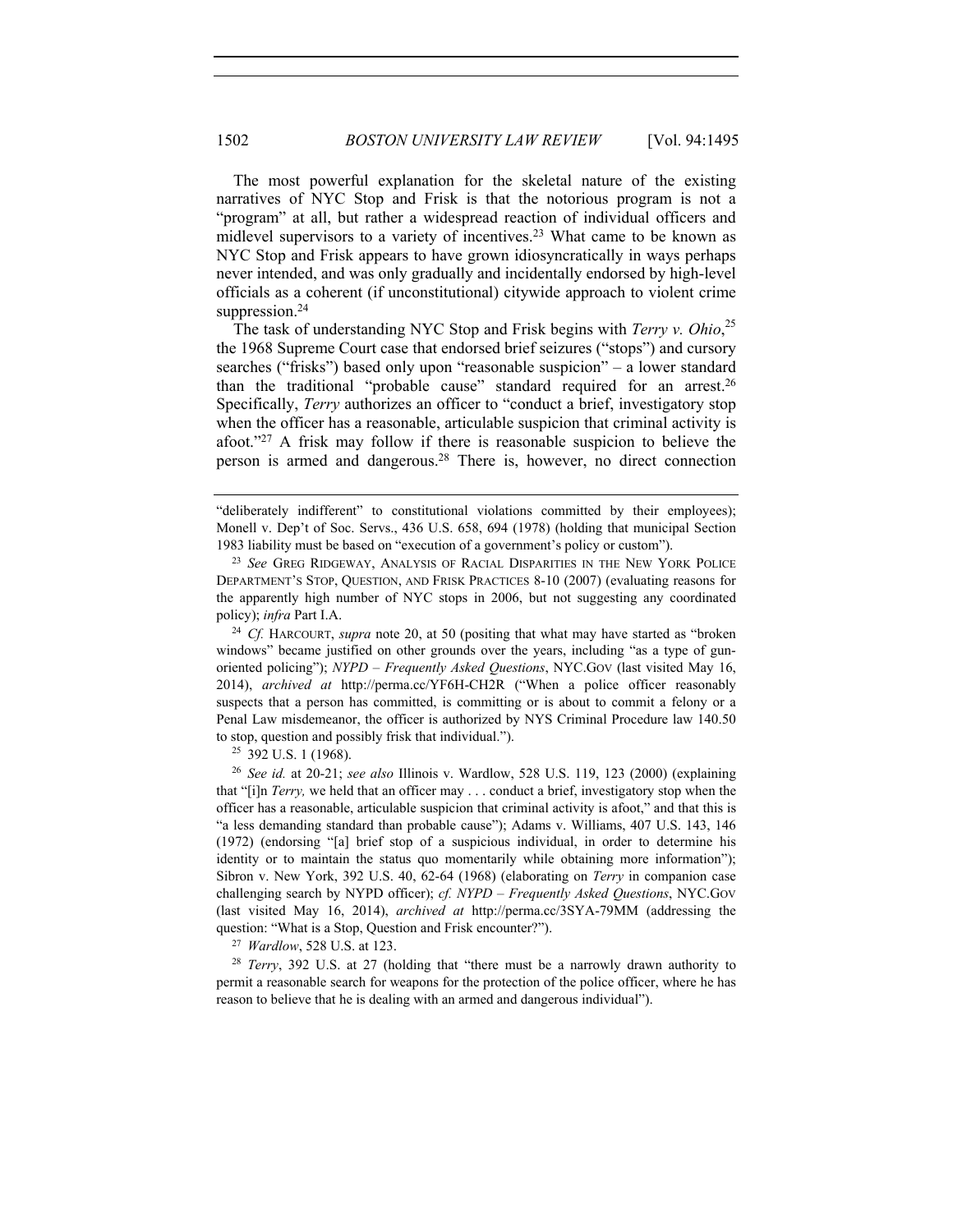between the spur of the moment "swift action" blessed by the Warren Court in *Terry*<sup>29</sup> (and the New York courts in *People v. De Bour*<sup>30</sup>) and the citywide efforts of thousands of NYPD officers to routinely stop and frisk pedestrians for the purpose of finding guns and discouraging gun carrying. The evolution of the relatively modest *Terry* stop into a core NYPD crime-fighting strategy is shrouded in mystery.

The origins of NYC Stop and Frisk can be traced to an epic crime wave that crested in New York City in the early 1990s. In 1990, the City hosted 2,245 homicides, a "record high."<sup>31</sup> News accounts chronicled the populace's fear. New Yorkers claimed to be afraid to wear jewelry in public, and some citizens reported sprinting to subway exits when train doors opened to avoid victimization.32 In 1993, nearly half of the City's residents said they had been victimized by crime in the past year.33 The NYPD's own publications reflected the public mood: "Whatever we are doing to reduce violent—especially handgun related—crime is not working."34

Homicides peaked in 1990, but the initial reductions were too modest and came too late for Mayor David Dinkins, who lost the November 1993 election to former prosecutor Rudolph Giuliani. As one of his first acts, Giuliani appointed William Bratton police commissioner.<sup>35</sup> Bratton had garnered attention as NYC Transit Police Commissioner by embracing the increasingly popular Broken Windows theory of policing: pouring resources into arresting

<sup>&</sup>lt;sup>29</sup> *Id.* at 20 (describing the approved police conduct as "necessarily swift action predicated upon the on-the-spot observations of officers on the beat").<br><sup>30</sup> 352 N.E.2d 562, 565 (N.Y. 1976).

<sup>31</sup> George James, *New York Killings Set a Record, While Other Crimes Fell in 1990*, N.Y. TIMES, Apr. 23, 1991, at A1, *archived at* http://perma.cc/PM78-HSGZ; *UCR Table Generator*, *supra* note 4 (providing statistics for "murder and nonnegligent manslaughter").

<sup>32</sup> H. Eric Semler, *Crime Reports Scare Subway Riders*, N.Y. TIMES, June 15, 1989, at B3 (quoting a subway rider as stating that "'[i]f there's no one around when I get off the train, I run like hell for the exit,'" and describing how "[p]eople who regularly ride the subways say they have been extra cautious lately" with "[m]any say[ing] they no longer carry more than \$20 or wear expensive jewelry" while "[o]thers wear outfits that hide their valuable belongings."). *See also* Todd S. Purdum, *Politics of Police Strength: New York City's Demands for More Officers Raise Questions About How to Use Them*, N.Y. TIMES, Sept. 13, 1990, at A1, *archived at* http://perma.cc/SRF8-4EBK (highlighting a substantial rise in violent crime since 1970 and related push to hire more police officers). 33 Clay F. Richards, *Fears About Crime Jump Poll: Almost Half Have Been Victims*,

NEWSDAY, Dec. 16, 1993, at 5 ("Concern about crime dominates the worries of New Yorkers in a new poll that indicates 42 percent of city residents have been crime victims in the past year."). 34 NYPD, POLICE STRATEGY NO. 1: GETTING GUNS OFF THE STREETS OF NEW YORK 6

<sup>(1994) [</sup>hereinafter POLICE STRATEGY NO. 1].

<sup>35</sup> *Id.* at 195.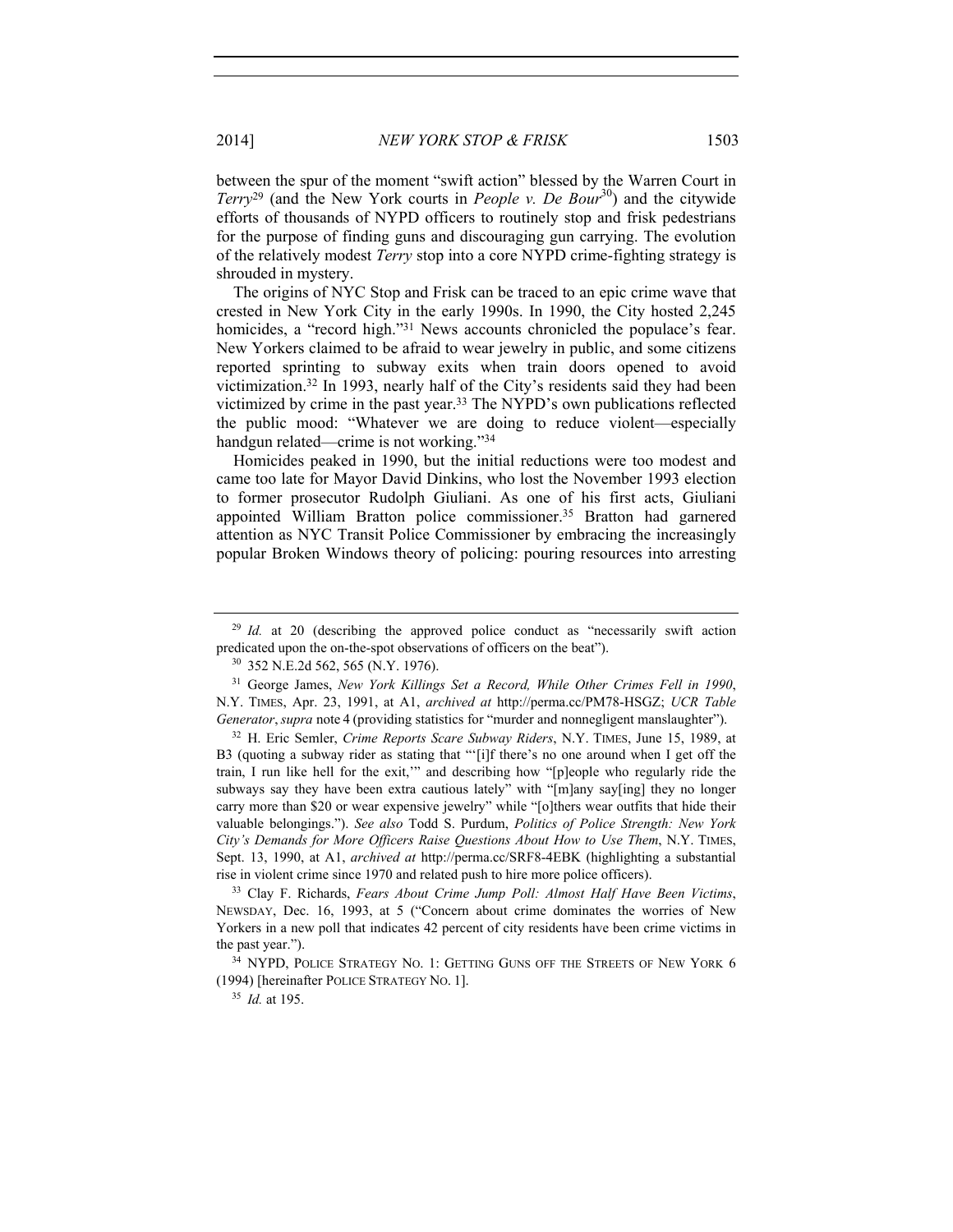minor offenders, like subway fare evaders, in the hope that a decrease in lowlevel "disorder" would lead to fewer serious crimes.36

Commentators often explain the emergence of "stop and frisk" in New York City as a simple emanation, guided by Bratton, of Broken Windows policing from the subways to the streets.37 But this explanation misses most of the real story. Broken Windows as policing theory and the "order maintenance" policies designed to implement it are conceptually distinct from the NYPD's programmatic use of stop-and-frisk to detect and deter public gun-carrying. "Order maintenance" dictates that officers arrest subway fare evaders, graffiti artists, illegal vendors, prostitutes, and other minor offenders, to reassure the public that the authorities control the streets.<sup>38</sup> As described in George Kelling and James Q. Wilson's seminal article, "Broken Windows," the apparent "order" that results assuages residents' fears (an important development in itself) and immunizes the area from further "urban decay" and "criminal invasion."<sup>39</sup> Programmatic stop and frisk is a different approach.<sup>40</sup> According

fighting serious crime."). 38 *See* HARCOURT, *supra* note 20, at 23-27, 43-45; ANDREW KARMEN, NEW YORK MURDER MYSTERY 113-14 (2000).

<sup>39</sup> *See* Wilson & Kelling, *supra* note 36, at 29-30 (explaining how "a neighborhood [can] be 'safer' when the crime rate has not gone down – in fact, may have gone up"). *See also*  BRATTON, *supra* note 20, at 152 (indicating that "[p]eople needed good news in a bad way" in explaining the impetus for Broken Windows policing); MAPLE, *supra* note 20, at 153-54 (criticizing Broken Windows theory as analogous to "giving a face lift to a cancer patient"; the "patient may look better and even feel better, but the killer disease hasn't been arrested"); Benjamin Bowling, *The Rise and Fall of New York Murder: Zero Tolerance or* 

<sup>36</sup> *See* BRATTON, *supra* note 20, at 152-53 (citing James Q. Wilson & George L. Kelling, *Broken Windows: The Police and Neighborhood Safety*, ATLANTIC, Mar. 1, 1982); Eric Pooley & Elaine Rivera, *One Good Apple*, TIME, Jan. 15, 1996, at 53, 55 (quoting Guiliani, '"I chose Bill Bratton, because he agreed with the Broken Windows theory"'); Wilson & Kelling, *supra*, at 29.<br><sup>37</sup> Brett G. Stoudt et al., *Growing Up Policed in the Age of Aggressive Policing Policies*,

<sup>56</sup> N.Y. L. SCH. L. REV. 1331, 1333 (2011/2012) ("NYPD's version of broken windows rests upon a policing strategy known as 'stop, question and frisk.'"); Jesse Alejandro Cottrell, *'Stop and Frisk' May Be Working – But Is It Racist?*, ATLANTIC (Jan. 23, 2013, 10:24 AM), *archived at* http://perma.cc/A6EU-W3H5 ("Introduced by former mayor Rudolph Giuliani, Stop and Frisk was a response to the city's [high] crime rates in the 1980s and early 90s."); Colleen Long, *Big-City Police Frisk 1 Million a Year; Results Are Disputed,* VA. PILOT AND LEDGER-STAR, Oct. 9, 2009, at 9 ("In the mid-1990s, then-Mayor Rudy Giuliani and NYPD Commissioner William Bratton made stop-and-frisk an integral part of the city's law enforcement, relying on the 'broken windows' theory that targeting low-level offenses helps prevent bigger ones."); Shallwani & Gardiner, *supra* note 16 ("Bratton is more associated with a policing theory known as 'broken windows,' in which small crimes are targeted in hopes of preventing more serious crimes. Stop and frisk is part of that larger strategy."); *cf.* AG REPORT, *supra* note 9, at 49, 52 ("[T]he new Commissioner . . . made order maintenance policing the NYPD's primary strategy for reducing fear and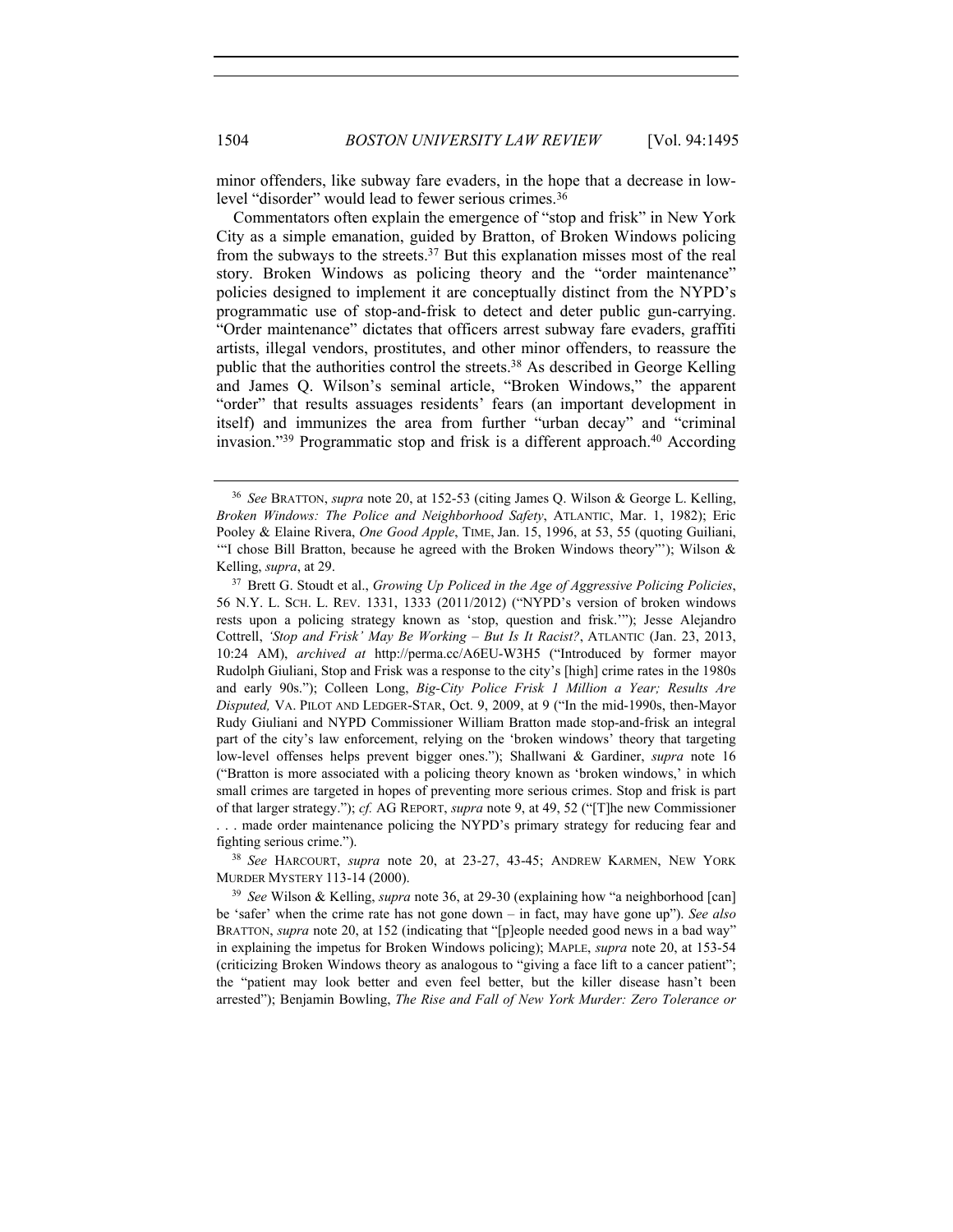to city officials, the NYPD uses stop-and-frisk to find guns and deter guncarrying, a goal that is theoretically forwarded when people are stopped and searched regardless of whether they are committing any breach of public order. Indeed, NYC Stop and Frisk seems strikingly unconcerned with the neighborhood perception of order that is so central to Broken Windows theory. If anything, the program creates disorder where there was peace, with police stopping and searching people who most often turn out to be neither carrying a gun nor engaged in criminal activity.41 A program of mass "stop and frisk" is not geared toward reversing neighborhood perceptions of disorder, but instead aims to decrease actual incidents of gun-carrying and resulting violence citywide.42 Bernard Harcourt uses this subtle, but important, distinction to critique the oft-made claim that New York City's "spectacular drop in crime" demonstrates the effectiveness of Broken Windows.43 Harcourt explains that "the primary mechanism" of any aggressive-policing-based crime decrease in New York City "is probably not the broken windows theory," but is instead "a policy of aggressive stops and frisks and misdemeanor arrests" – something quite distinct.44

While Bratton and his successors never explicitly embraced mass stop-andfrisk as a crime-fighting strategy in the 1990s, their general approach to policing, including a rhetorical embrace of Broken Windows, created the conditions under which stop-and-frisk would eventually thrive.45 First, Bratton

that "88% of the 4.4 million stops [between 2004 and 2012] resulted in no further law enforcement action").<br><sup>42</sup> *Cf.* MAPLE, *supra* note 20, at 155 (asserting that quality of life enforcement works

"because it allows the cops to catch crooks when the crooks are off-duty"). 43 HARCOURT, *supra* note 20, at 9.

<sup>44</sup> *Id.* at 10-11; Fagan & Davies, *supra* note 40, at 482 (stating that the NYPD implemented a "reconstructed Broken Windows theory" that emphasized "social disorder,

or person-focused tactics," over "physical disorder, or place-based tactics"). 45 *See* KARMEN, *supra* note 38, at 113 (quoting Safir as explicitly endorsing the "Broken Windows theory" in 1997); Howard Safir, *Goal-Oriented Community Policing: The NYPD Approach*, POLICE CHIEF, Dec. 1997, at 31 (endorsing Broken Windows theory's focus on "quality-of-life issues" as articulated in Wilson and Kelling's 1982 article); Fagan & Davies, *supra* note 40, at 475 ("The importance of stop and frisk interventions to crime fighting was never formally acknowledged in official documents . . . ."); *cf.* Josh Bowers &

*Crack's Decline?*, 39 BRIT. J. CRIMINOLOGY 531, 544-45 (1999) (quoting NYPD precinct commander articulating analogue to Broken Windows theory in 1977).

<sup>40</sup> Jeffrey Fagan & Garth Davies, *Street Stops and Broken Windows:* Terry*, Race, and Disorder in New York City*, 28 FORDHAM URB. L.J. 457, 471-72, 496 (2000) (emphasizing that NYPD's aggressive policing style is inconsistent with Broken Windows theory because "disorder policing was used not to disrupt the developmental sequence of disorder and crime, but instead disorder offenses became opportunities to remove weapons and wanted criminals from the streets"). 41 Floyd v. City of New York, 959 F. Supp. 2d. 540, 558-59 (S.D.N.Y. 2013) (finding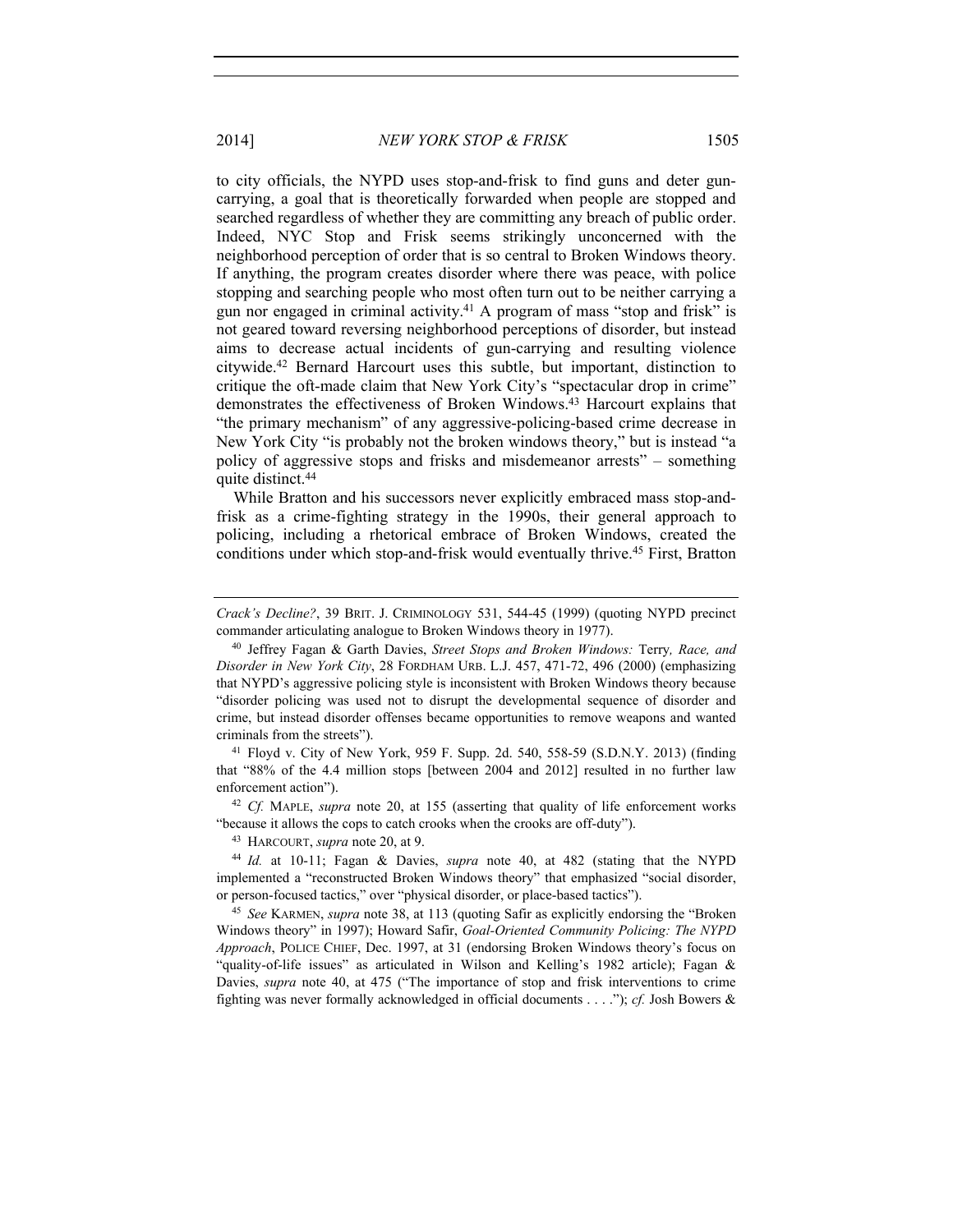and his successors called for putting large numbers of officers on the streets, interacting directly with civilians.46 Second, Broken Windows theory endorsed low-level interdictions, often without formal arrest or prosecution, intended to prevent serious crimes before they occurred.47 Third, Bratton and his successors championed a data-driven approach to crime fighting, popularly referred to as "Compstat."48 Compstat entailed methodically gathering and computerizing data so that administrators could view crime trends and identify high-crime locations.<sup>49</sup> Armed with this data, the Commissioner and his staff conducted twice-weekly, citywide sessions where precinct commanders were called to account for persistent crime in their jurisdiction.<sup>50</sup> Accountability came with independence. Precinct commanders could address crime in whatever way they chose so long as the results were reflected in subsequent Compstat maps.51 Bratton explained, "I encouraged the precinct commanders

2,000 new police officers, made possible by Mayor Dinkins, but emphasizing that officers alone would not reduce crime); Wilson & Kelling, *supra* note 36, at 29 (emphasizing superiority of foot patrols over motorized patrols).<br><sup>47</sup> BRATTON, *supra* note 20, at 154 (explaining an "unanticipated by-product" of the fare

evader sweeps was that many of those stopped for fare evasion were wanted on warrants or carrying unlawful weapons); GEORGE L. KELLING & CATHERINE M. COLES, FIXING BROKEN WINDOWS 23 (1996) (explaining that "arrest would only be resorted to when other approaches failed"); George L. Kelling & William J. Bratton, *Declining Crime Rates: Insiders' Views of the New York City Story*, 88 J. CRIM. L. & CRIMINOLOGY 1217, 1230 (1998) (reporting favorably that city officials countrywide have "rediscovered policing, as opposed to law enforcement, and prevention, as opposed to case processing"); Wilson  $\&$ Kelling, *supra* note 36, at 31 (highlighting "informal or extralegal" actions taken by patrol officer and recommending that in many cases "enforcement need involve nothing more than ejecting the offender").

<sup>48</sup> BRATTON, *supra* note 20, at 233-39 (describing the genesis and operation of "computer-statistics meetings, or Compstat"); MAPLE, *supra* note 20, at 33 (stating that "Compstat" or "Comstat" was short for "computer statistics" or "comparative statistics," "nobody can be sure which"); Safir, *supra* note 45, at 35-36 (defining Compstat as "Computerized Statistics"). 49 BRATTON, *supra* note 20, at 232-33.

<sup>50</sup> *Id.*; Safir, *supra* note 36, at 39 (describing the management culture at NYPD as "placing the responsibility for problem-solving squarely on the shoulders of middle managers and the commanders of operation units," as opposed to administrators or line officers, and ensuring "[a]ccountability . . . in large measure through the CompStat process"). 51 BRATTON, *supra* note 20, at 237 (emphasizing independence and accountability as

hallmarks of Compstat).

Paul H. Robinson, *Perceptions of Fairness and Justice: The Shared Aims and Occasional Conflicts of Legitimacy and Moral Credibility*, 47 WAKE FOREST L. REV. 229-30 (2012) (arguing that "stop-and-frisk practices and order-maintenance policing are related, because a department that prioritizes public order will often come to rely heavily on stop and frisk"). 46 BRATTON, *supra* note 20, at 198-99 (stating that this effort was aided by the hiring of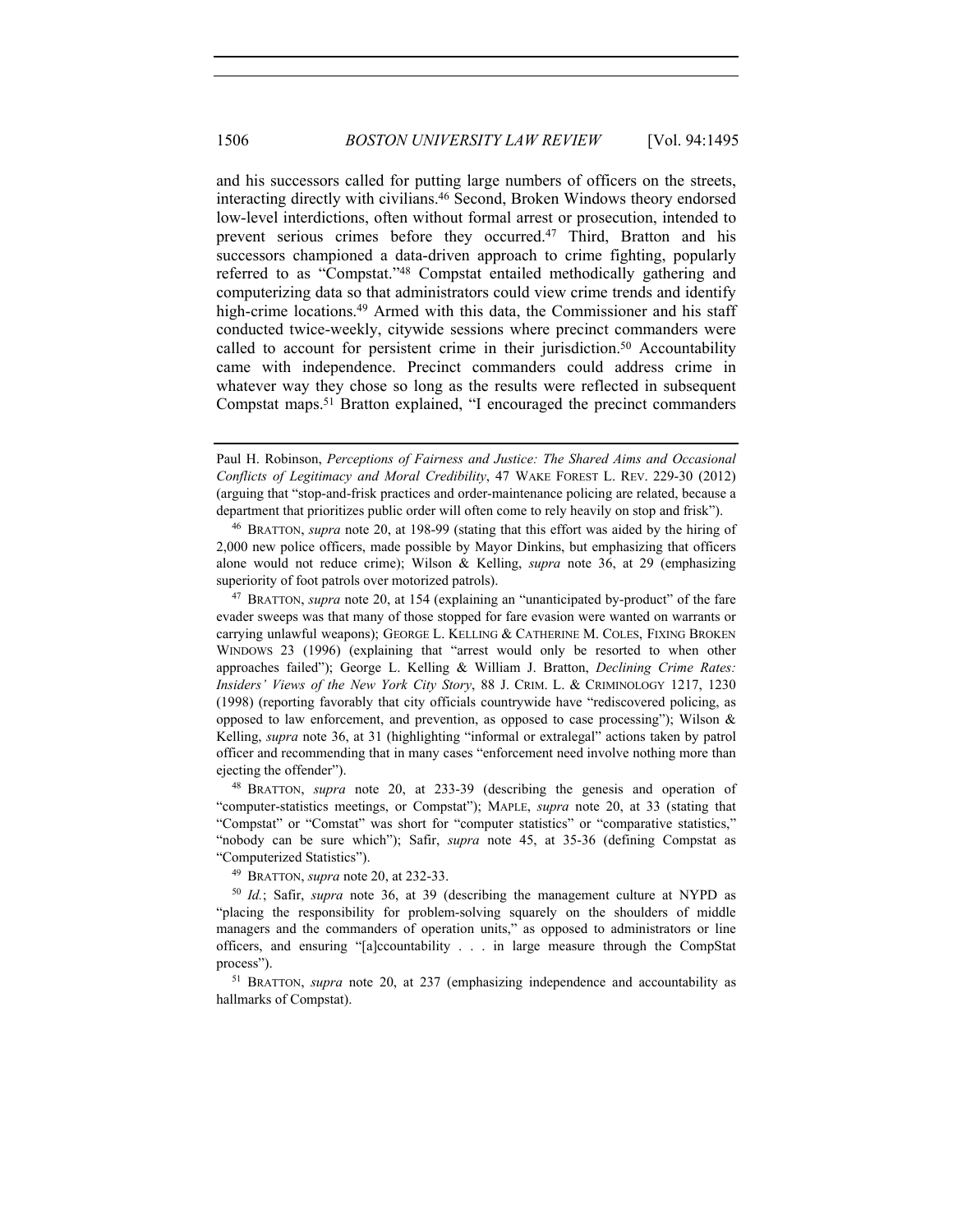to use their own initiative, and I told them I would judge them on their results."52

The most direct connection between Bratton's approach to policing and NYC Stop and Frisk, however, has nothing to do with Broken Windows. Instead, it arose from a shared goal of eradicating unlawful public gun possession. Early in his tenure, Bratton seized upon statistics that revealed that the primary driver of the City's crime wave was surging gun crime.53 In one of the first policy documents issued by Bratton's NYPD, *Police Strategy No. 1: Getting Guns off the Streets of New York*, the Department announced a series of initiatives aimed at reducing gun violence. The document emphasized that between 1960 and 1992, the number of murders committed in New York City with a handgun increased by almost *two thousand percent*, growing from onequarter to three-quarters of all murders.<sup>54</sup> Tough restrictions on gun purchases seemed largely irrelevant to this problem, since "90% of the illegal guns [came] into the city from other states."<sup>55</sup> Residents are "afraid for a reason," the document warned, "and that reason has mainly to do with handguns."56

<sup>54</sup> POLICE STRATEGY NO. 1, *supra* note 34, at 3 ("In 1960, there were 75 homicides committed in the city with handguns, representing a quarter of the total number of murders for the year. In 1992, there were 1,500 homicides . . . committed with handguns, representing three quarters of the total number of murders."). For 2011, FBI data show that of the 12,664 murders in the United States, almost seventy percent (8,583) involved firearms. *See Expanded Homicide Data Table 11: Murder Circumstances*, FBI (last visited May 21, 2014), *archived at* http://perma.cc/BZ99-HTCG. For data over time, see ALEXIA COOPER & ERICA L. SMITH, BUREAU OF JUSTICE STAT., DEP'T OF JUSTICE, NCJ 236018 HOMICIDE TRENDS IN THE UNITED STATES, 1980-2008, at 17 (2011); *see also* Fagan & Davies, *supra* note 40, at 470 ("Homicide trends in New York City since 1985 provided

strong empirical support for emphasizing gun violence in enforcement policy."). 55 POLICE STRATEGY NO. 1, *supra* note 34, at 3; *Confronting Crime – Illegal Guns*, NYC (last visited May 21, 2014), *archived at* http://perma.cc/8679-EDMT (indicating that "85% of guns recovered in crimes in New York City [were] originally sold out of state"); *cf.*  Daniel W. Webster et al., *Effects of State-Level Firearm Seller Accountability Policies on Firearm Trafficking*, 86 J. URB. HEALTH 525, 530 (2009) (concluding that New York City, a city in a state with relatively stringent gun sale regulations, was among American cities with the lowest levels of intrastate gun trafficking). A license from the NYPD is required to lawfully carry a concealed handgun in New York City. To obtain a license, the applicant must demonstrate "proper cause," such as that the applicant is in "extraordinary personal danger, documented by proof of recurrent threats to life or safety requiring authorization to carry a handgun." R.C.N.Y. Tit. 38, § 5-03; Sanchez v. Kelly, No. 106464/04, 2004 WL 2812968, at \*2 (N.Y. Sup. Ct.) (describing NYPD's "[e]xtraordinary power" in issuing

<sup>52</sup> *Id.* at 230.

<sup>53</sup> *Id.* at 218 (describing finding out that 5,861 people were shot in NYC in 1993 and concluding that this statistic represented "the size of the problem" he confronted as police chief); Jeffrey Fagan, *Policing Guns and Youth Violence*, FUTURE CHILD., Summer/Fall 2002, at 133, 142 (acknowledging that crime numbers necessitated the "NYPD focus[] on guns").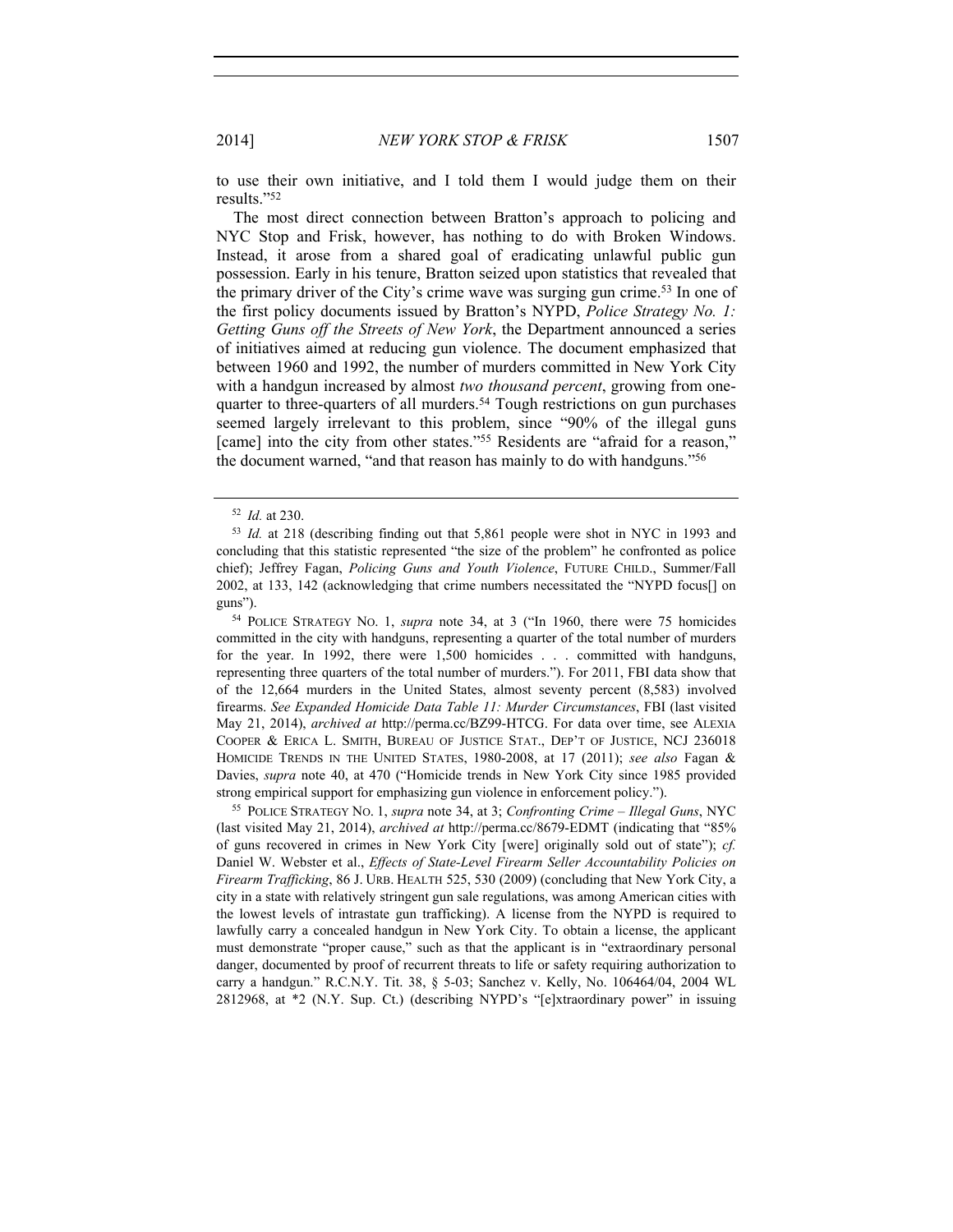Although *Police Strategy No. 1* does not refer to "stop and frisk" or related approaches to finding guns, it does announce the expansion of the elite "Street Crime Unit" ("SCU") and its deployment "in a concentrated approach" to high-crime areas to "increase firearms-related arrests."<sup>57</sup> As controversy engulfed the SCU in 1999, it came to light that the unit relied heavily on stopand-frisks as part of its mission to find guns – at least 18,000 stops in 1997 and 27,000 in 1998.58 Although the precise directives SCU officers received are unclear,<sup>59</sup> it appears that the unit was under pressure to generate gun arrests (perhaps including monthly quotas), and turned to *Terry* stop-and-frisks as a last-ditch means for finding guns when other tactics came up empty.<sup>60</sup>

<sup>56</sup> POLICE STRATEGY NO. 1, *supra* note 34, at 5. 57 *Id.* at 16. *See also* Nat'l Cong. for Puerto Rican Rights v. City of New York, 75 F. Supp. 2d 154, 158 (S.D.N.Y. 1999) (describing complaint that "alleged constitutional violations by . . . the Street Crime Unit," an "elite squad of police officers whose purported mission is to interdict violent crime . . . and, in particular, remove illegal firearms from the streets"); David Kocieniewski, *Success of Elite Police Unit Exacts a Toll on the Streets*, N.Y. TIMES, Feb. 15, 1999, at A1, *archived at* http://perma.cc/T4G9-FFUX (describing SCU and its relative obscurity prior to Bratton and the tripling of its size under Safir in 1997).

<sup>58</sup> Kocieniewski, *supra* note 57, at A1 (explaining that Safir tripled the size of SCU in 1997 from 138 to 380 officers); William K. Rashbaum & Al Baker, *Police Commissioner Closing Controversial Street Crime Unit*, N.Y. TIMES, Apr. 10, 2002, at B1 (describing the firestorm that arose from SCU's killing of an unarmed man, Amadou Diallo, and the gradual elimination of the SCU in response).

<sup>59</sup> *See* KARMEN, *supra* note 38, at 119 (observing SCU's reliance on "stop and frisk" and stating that "[a]pparently, NYPD officers had been given the green light" to use *Terry* stops and frisks to find guns); Kocieniewski, *supra* note 57 (reporting on SCU and describing the unit as "prowl[ing] the streets in search of criminals").

<sup>60</sup> KARMEN, *supra* note 38, at 137 (stating that responding to pressure to obtain gun arrests, members of the SCU "found it necessary to 'toss' many innocent young men who fit a crude profile until they caught one with a concealed handgun"); Miles Corwin, *NYPD Blues*, L.A. TIMES, May 28, 2000, at 9 (describing the rise in the mid-1990s of "hardcharging, militaristic methods . . . employed primarily in minority communities," including "a special unit to 'stop and frisk' suspects, confiscate guns and drugs and make arrests"); Kocieniewski, *supra* note 57, at B5 ("Some street crimes officers also said they felt pressured by the department's emphasis on crime statistics, and that they are forced to adhere to an unwritten quota system that demands that each officer seize at least one gun a month.").

concealed carry permits); Goldstein v. Brown, 189 A.D.2d 649, 651 (N.Y. App. Div. 1992) (reviewing concealed carry permit denial and describing broad discretion provided to NYPD). As a result of this standard, and the discretion provided to the NYPD, concealed carry licenses are rare in the City. *See* Editorial, *A Revealing Move on Concealed Carry: New York Provides a Model*, CHI. TRIB., Apr. 17, 2013, at 22 (proclaiming that "[i]n New York City, most applicants [for concealed carry permits] are denied"); John Marzulli, *Gun Permits KOD: NYPD Shoots Down 55% Of Renewals*, N.Y. DAILY NEWS, May 4, 1999, at 5.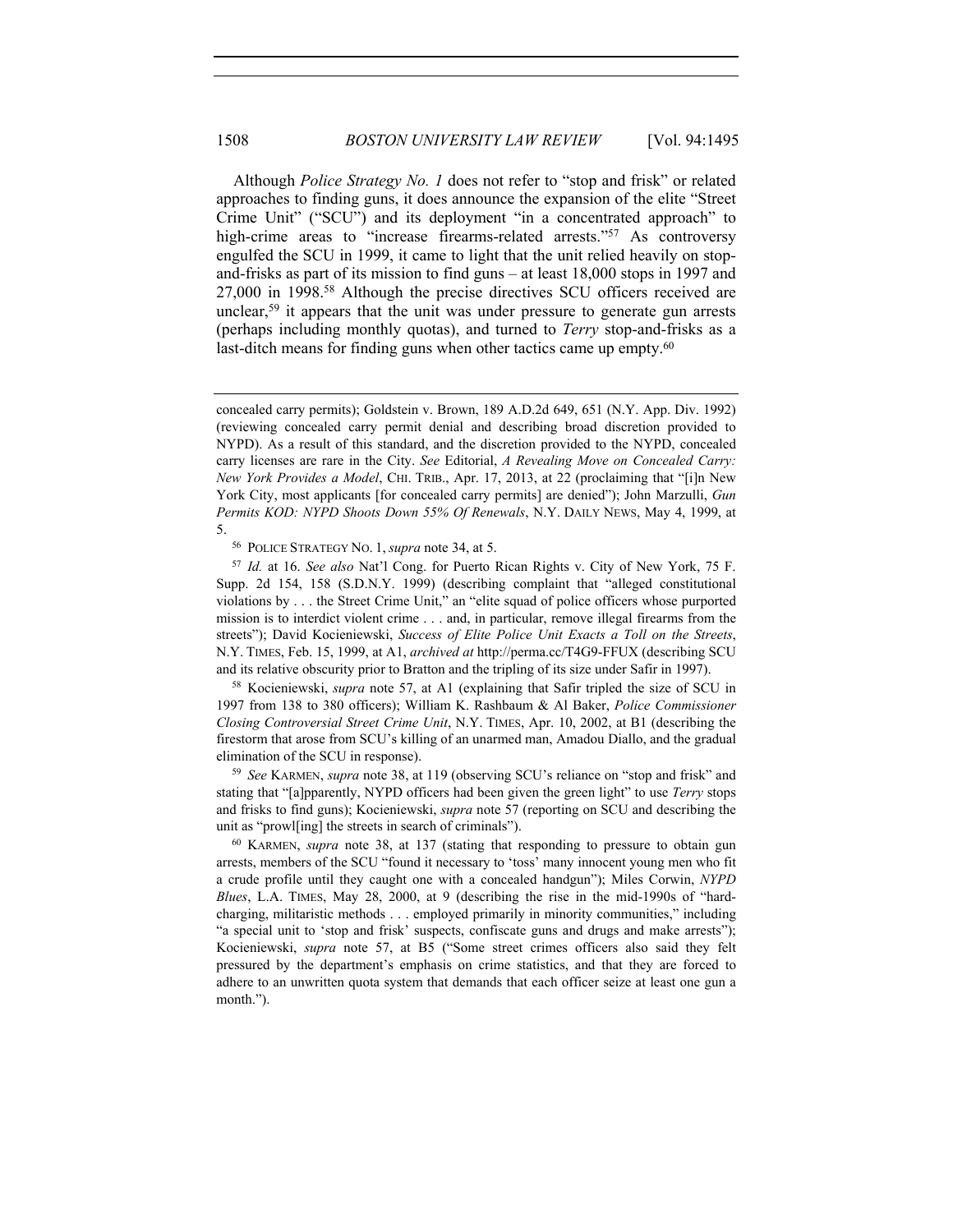The SCU's heavy reliance on stop-and-frisk at a time when official pronouncements rarely mentioned the tactic<sup>61</sup> highlights that stop-and-frisk was only a minor component of a larger strategy. This larger strategy was not "order maintenance," but is more accurately characterized through an Ernest Hemingway quote emblazoned on SCU t-shirts to express the unit's perception of its underlying mission: "hunting armed men."62 One of the authors of "Broken Windows" articulated the role stop-and-frisk could play in such a strategy in an essay in the *New York Times Magazine* in 1994.63 James Q. Wilson rejected calls for additional gun laws and argued instead that an effective alternative to gun control was "to reduce the number of people who carry guns unlawfully, especially in [public] places"; Wilson argued that "[t]he most effective way to reduce illegal gun-carrying is to encourage the police to take guns away from people who carry them without a permit" by "encouraging the police to make street frisks."64 Wilson's message appears to have found a receptive audience at the SCU.

The NYPD disbanded the SCU in 2002, reabsorbing its members into other units,<sup>65</sup> but the SCU experience can be viewed as a microcosm of the spread of "stop and frisk" citywide. Bratton and his successors' reliance on Compstat, and their underlying prioritization of gun crime, led to the saturation of highcrime areas, known as "'put[ting] cops on dots,'" with officers generically

<sup>62</sup> Kocieniewski, *supra* note 57, at B5 (reporting that SCU officers "designed and distributed T-shirts among the unit, emblazoned with a quotation from Hemingway: 'Certainly there is no hunting like the hunting of man, and those who have hunted armed men long enough and liked it, never really care for anything else thereafter.'").

<sup>63</sup> James Q. Wilson, *Just Take Away Their Guns*, N.Y. TIMES MAG., Mar. 20, 1994, at 47 (encouraging the use of police "stop and frisk" to confiscate illegally owned guns).

<sup>61</sup> *See, e.g.*, POLICE STRATEGY NO. 1, *supra* note 34 (discussing the need to eliminate guns, but not mentioning stop-and-frisk); MAPLE, *supra* note 20, at 150-177, 215, 218-19 (listing "tools" that police should use to fight crime, but not including "stop and frisk," and only discussing "stops" in general terms, stating that concerns about them are overblown because they are an essential aspect of all police work); Michael Cooper, *Steep Drop in Random Killings Signals Shift in New York Crime*, N.Y. TIMES, Dec. 29, 1996, at 25 ("Commissioner Safir credits the Police Department's crackdown on quality-of-life offenses – like drinking beer in public, fare-beating in the subways and public urination – with discouraging many people from carrying their guns."); Safir, *supra* note 45, at 33-58 (advising "practitioners" that the key to NYC's crime decline is relying on mid-level commanders and Compstat, but making no mention of stop-and-frisk).

<sup>64</sup> *Id.*; *cf.* Press Release, Raymond W. Kelly, NYPD, Statement on Death of John Q. Wilson (March 2, 2012), *archived at* http://perma.cc/GQ3A-Y35R (praising Wilson upon his death).

<sup>65</sup> Transcript of Record at 2795-96, Floyd v. City of New York, 959 F. Supp. 2d 540 (2013) (No. 08 CV 1034 (SAS)) (discussing the SCU unit and its post-scandal reabsorption into the NYPD in 2002); Rashbaum & Baker, *supra* note 58, at B1 (discussing the gradual elimination of the SCU).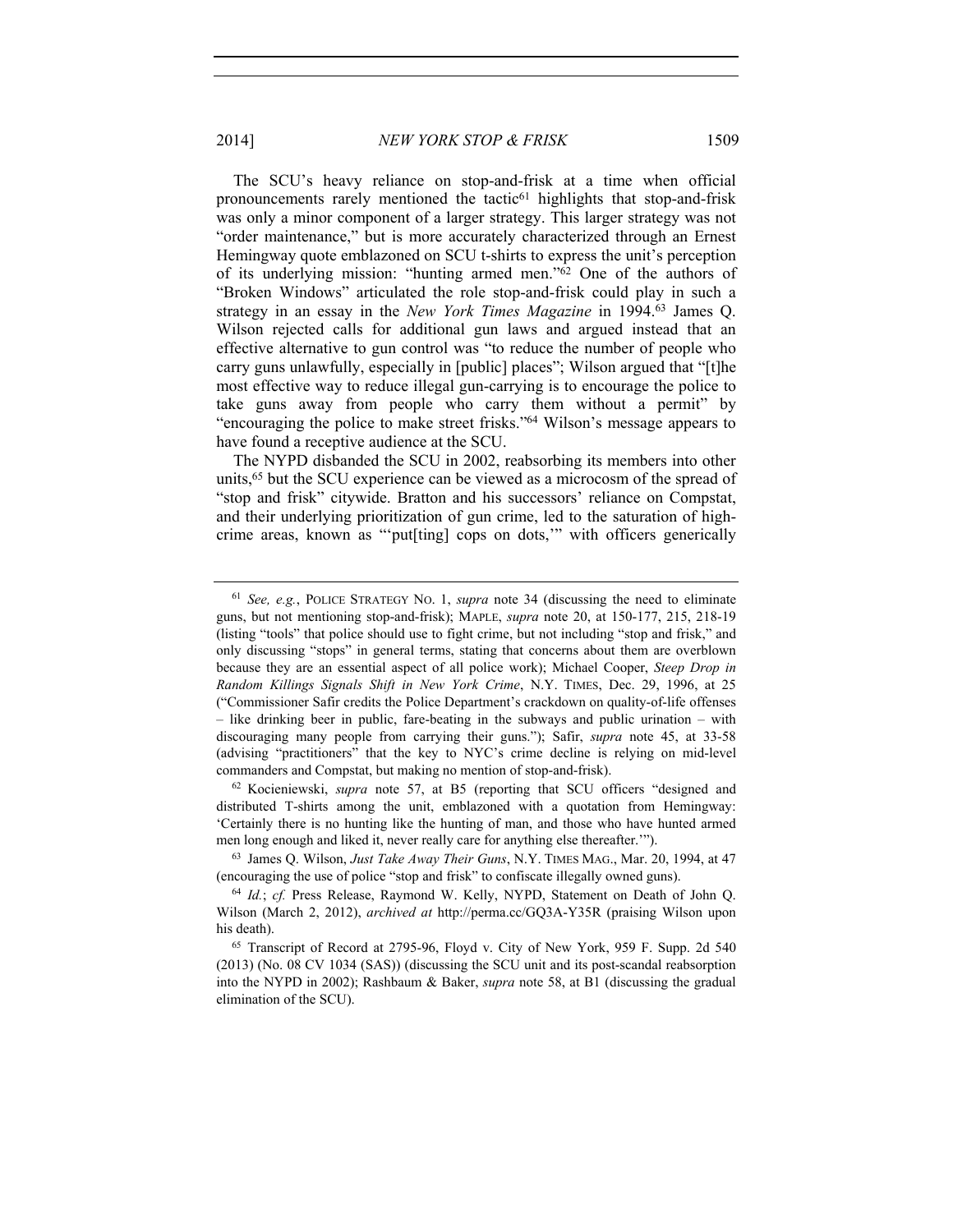tasked with taking guns off the street.66 Directing officers (or units such as the SCU) to crime-plagued areas ("dots") is only part of the equation, however, since illegal guns do not turn themselves in. With thousands of officers walking the streets but few opportunities to catch gunmen in the act, beat cops predictably turned to (or, in Judge Scheindlin's view, were pushed towards) relatively mundane approaches to uncover concealed weapons: arresting minor offenders in order to search them and (when minor offenders were not in view) stopping and frisking pedestrians who might be carrying weapons.<sup>67</sup> There was nothing inherently appealing about these tasks; officers embraced this "crap" work either because they believed it reduced crime<sup>68</sup> or because they needed to demonstrate activity to their supervisors (or both).69 Since the NYPD tabulated "stop and frisks" in its database, commanders could point to increased stop activity (along with arrests) at Compstat meetings to highlight their assertive

<sup>68</sup> *See* Bowling, *supra* note 39, at 545-46 (quoting sergeant who acknowledged low-level interventions as unappealing "crap"); AG REPORT, *supra* note 9, at 70 (documenting officer sentiment that stop and frisk was an effective means of reducing illegal weapon carrying).<br><sup>69</sup> Floyd v. City of New York, 959 F. Supp. 2d 540, 591-602 (S.D.N.Y. 2013)

<sup>66</sup> *See* MAPLE, *supra* note 20, at 128; *see also* David Weisburd et al., *Could Innovations in Policing Have Contributed to the New York City Crime Drop Even in a Period of Declining Police Strength?*, 31 JUST. Q. 129, 137 (2014) (stating that the City relies on recent police academy graduates who provide "the needed 1,800 officers a year" to allow "saturation foot patrol[s]"); Wendy Rudman, *Number of Frisks Fell in '12, Police Data Shows*, N.Y. TIMES, Feb. 9, 2013, at 17, *archived at* http://perma.cc/W2V4-SHYU (explaining police spokesman's explanation for decrease in number of stops in 2012, who cited decrease in staffing of "Operation Impact, a program that puts recent graduates of the Police Academy in high-crime neighborhoods with instructions to seek out suspicious behavior").

<sup>67</sup> *See* Bowling, *supra* note 39, at 545 (describing, based on officer interviews, how the "shift to aggressive policing" under Bratton included a range of tactics, including misdemeanor arrest and stop-and-frisks); *infra* notes 70-73 (reflecting escalation in stops and misdemeanor arrests).

<sup>(</sup>chronicling pressures felt by line officers to conduct stop and frisks and commands by lowlevel supervisors); JOHN A. ETERNO & ELI B. SILVERMAN, THE CRIME NUMBERS GAME 229 (2012) (asserting that "the NYPD is probably not purposely engaging in racial policing," but explaining various ills of the department, including "uncontrollable and unimaginably high numbers of forcible stops" as "unexpected side effects" of "the high pressures of Compstat"); Ray Rivera et al., *A Few Blocks, 4 Years, 52,000 Police Stops*, N.Y. TIMES, July 12, 2010, at A1, *archived at* http://perma.cc/BP4T-2MU3 (reporting interviews with officers who stated that documenting stops was a way to please demanding supervisors: "Lots of stop-and-frisk reports suggested a vigilant officer"); Dennis C. Smith & Robert Purtell, Does Stop and Frisk Stop Crime? 12 (Nov. 2008) (unpublished manuscript) (on file with author) (suggesting that "the systematic reporting and analysis of stops, and the availability of these data to managers, may have had the unintended effect of producing a higher volume of stop activity").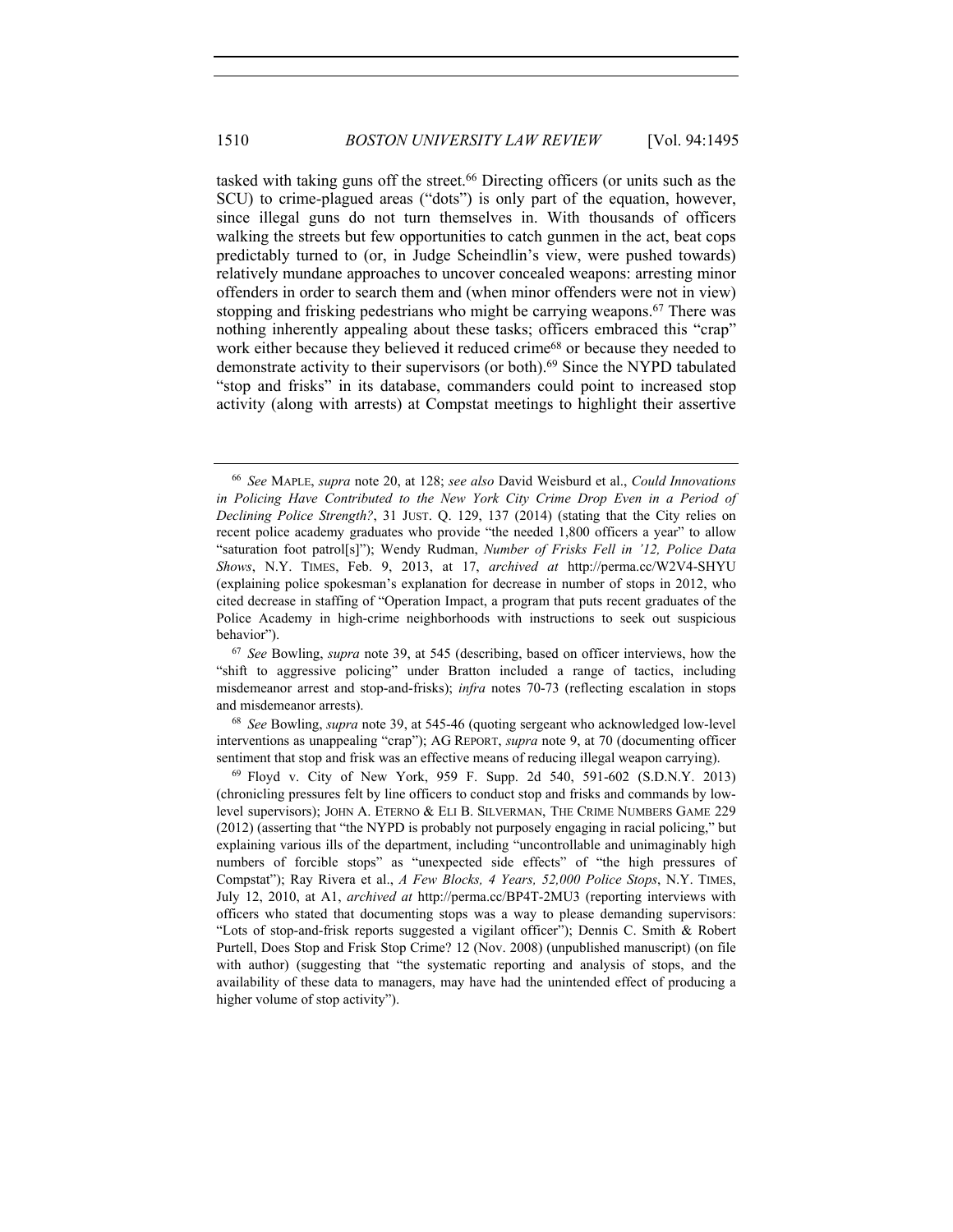2014] *NEW YORK STOP & FRISK* 1511

response to the "dots" in their precincts.70 Perhaps most important of all, the increased activity generally coincided with decreasing crime, generating support among administrators, precinct commanders and line officers for proactive policing tactics, like stop-and-frisk.

The NYPD's use of aggressive street-level interventions, such as stops and minor arrests, to find guns and deter crime (as opposed to abate disorder) is reflected best not in NYPD pronouncements, but in the department's actions. If "order maintenance" was the theory guiding NYPD tactics, arrests for qualityof-life crimes like street prostitution would jump when Bratton became Commissioner and stay high.71 As Franklin Zimring points out, prostitution arrests peaked in 1991 (before Bratton) and generally declined after that.<sup>72</sup> There is no evidence that this paradigmatic order-maintenance offense was a priority of Bratton's NYPD. Instead, the minor offense for which arrests did take off under Bratton and beyond – marijuana possession – hints at the NYPD's real priority. The following table contrasts the sudden escalation of misdemeanor marijuana arrests (which remain at high levels today) with the flat or declining number of prostitution arrests.<sup>73</sup>

| Year |        | Marijuana Prostitution |
|------|--------|------------------------|
| 1991 | 774    | 10,451                 |
| 1994 | 3,141  | 9,980                  |
| 1997 | 17,992 | 7,346                  |
| 2000 | 51,267 | 8,822                  |

The demographics of the arrests reveal why the post-Bratton NYPD appeared to care so much about (public) marijuana possession and so little about prostitution.74 The demographics of NYPD marijuana arrests (84% black and Hispanic, and 93% male) do not mirror the City's population or the population of drug users; like stop-and-frisk statistics, marijuana arrests skew toward the

<sup>70</sup> Transcript of Record at 2867-69, 2878, *Floyd*, 959 F. Supp. 2d 540 (No. 08 CV 1034 (SAS)), *archived at* http://perma.cc/J4GU-6JNC (explaining that U-250 forms are included in Compstat statistics and would be part of evaluation of responses to crime at Compstat meetings, and discussing comments at Compstat meetings regarding decreased U-250s).

<sup>71</sup> BRATTON, *supra* note 20, at 228.

<sup>72</sup> ZIMRING, *supra* note 5, at 127.

<sup>73</sup> *Id.* at 121, Figure 5.10 (reporting N.Y.C. Div. Criminal Justice Services); *Arrest Data Analysis Tool*, BUREAU OF JUSTICE STATISTICS, *archived at* http://perma.cc/ALN2-LY5C; ETERNO & SILVERMAN, *supra* note 69, at 217 (showing escalating marijuana arrests).

<sup>74</sup> By law, only *public* possession of marijuana is an arrestable offense in New York. ETERNO & SILVERMAN, *supra* note 69, at 217.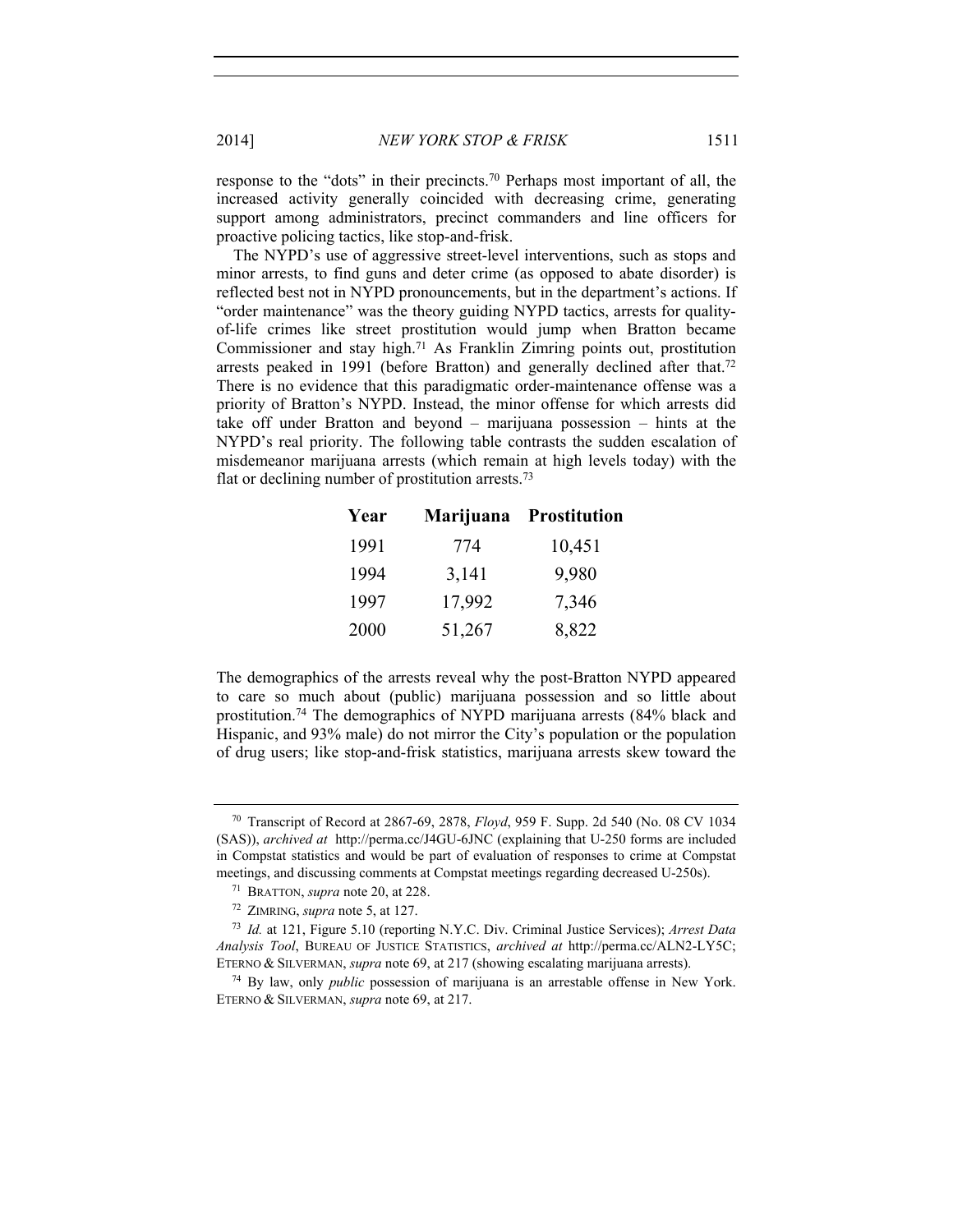NYPD's demographic profile of violent crime suspects, tipping the NYPD's hand.<sup>75</sup> The mindset of the NYPD does not appear to have been maintaining order or, given the low rate of misdemeanor convictions, cracking down on marijuana; but rather the NYPD more broadly, like the SCU, believed it was "hunting armed men."76

 Stop documentation, while now readily obtained from the NYPD's own website, was notoriously unreliable until 2003.77 In that year, the City settled a federal lawsuit that alleged that the SCU had "illegally stopped and searched tens of thousands of people because they were members of minority groups."78 As part of the settlement, the City agreed to require its officers to document all stops on specified U-250 forms.79 With the documentation requirement backed by court order, NYPD statistics (summarized in the following table)<sup>80</sup> began to reflect a heavy and escalating reliance on the tactic.

<sup>78</sup> Benjamin Weiser, *Lawsuit Seeks to Curb Street Crimes Unit, Alleging Racially Biased Searches*, N.Y. TIMES, March 9, 1999, at B3; *see also* Melanie Lefkowitz, *Kerik Orders Community Meetings*, NEWSDAY, Jan. 16, 2001, at A3 (reporting on reforms being implemented by NYPD including "plans to require officers to fill out explanatory forms when they stop and search people"); Greg B. Smith, *NYPD Yields on Stop-Frisk Will Settle Class-Action Bias Suit*, N.Y. DAILY NEWS, Sept. 18, 2003, at 26 (reporting on settlement of lawsuit whereby "[t]he NYPD will not admit wrongdoing but will agree to document and track stop-and-frisks across the city, making regular audits to detect patterns of racial bias"); *but see* Floyd v. City of New York, 959 F. Supp. 2d 540, 592 n.209 (2013) (rejecting as "speculation" City's claim that increased stop numbers reflect higher rates of stop

documentation). 79 Noah Kupferberg, *Transparency: A New Role for Police Consent Decrees*, 42 COLUM. J.L. & SOC. PROBS. 129, 143 (2008) (describing requirement of consent decree entered into in 2003 after litigation that included requirement that all stops be documented); *see also* Ridgeway, *supra* note 23, at 54-55 (providing copy of U-250 form).<br><sup>80</sup> DELORES JONES-BROWN ET AL., CENTER ON RACE, CRIME & JUSTICE, STOP, QUESTION

& FRISK POLICING PRACTICES IN NEW YORK CITY 4 (2010), *available at* http://www.jjay.cuny.edu/web\_images/PRIMER\_electronic\_version.pdf, *archived at* http://perma.cc/G6GR-79RF. Stops fell in 2012 and 2013. *See* RAYMOND W. KELLY, NYPD, CRIME AND ENFORCEMENT ACTIVITY IN NEW YORK CITY 334 (2013), *available at*  http://www.nyc.gov/html/nypd/downloads/pdf/analysis\_and\_planning/crime\_and\_enforcem

<sup>75</sup> ZIMRING, *supra* note 5, at 121-23, 125. 76 *Id.* at 122-23 (positing some of the reasons behind the stop and frisk tactic); Kocieniewski, *supra* note 57 (reporting on mindset of SCU).

<sup>&</sup>lt;sup>77</sup> The increased reporting of stops occurred in two phases, with the first occurring in 1997. *See* AG REPORT, *supra* note 9, at 65 (explaining that while "[c]ompletion of the UF-250 form has been required since 1986," Safir "declared filing the UF-250's 'a priority'" in 1997 resulting in "filings by the SCU, to cite one example, r[ising] from 140 in 1996 to 18,000 in 1997"); William K. Rashbaum, *Review Board Staff Faults Police on Stop-and-Frisk Reports*, N.Y. TIMES, April 28, 2000, at B1 ("Investigators for the Civilian Complaint Review Board have determined that police officers routinely fail to file the required paperwork after frisking or searching people on New York City's streets.").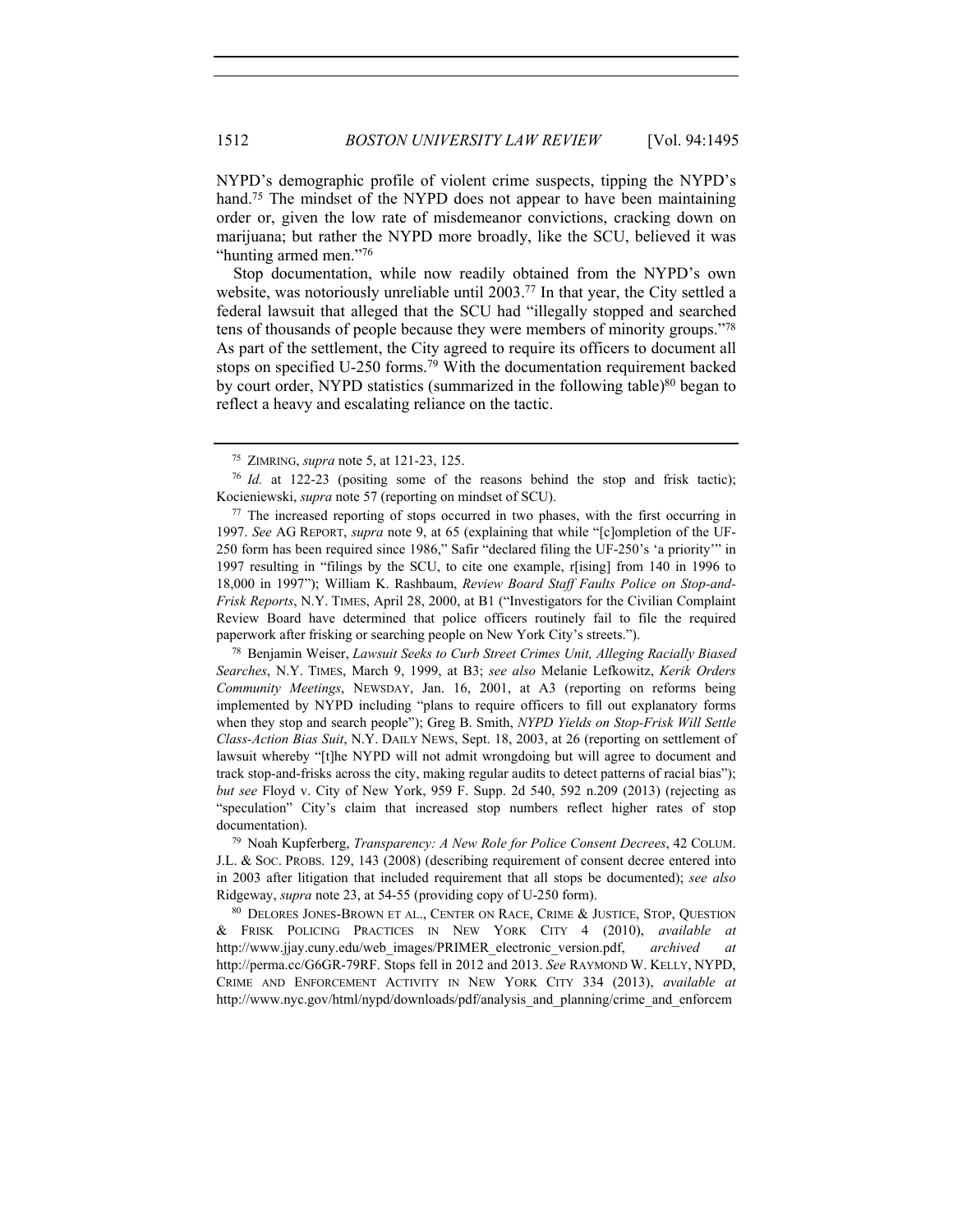| Year | <b>Stops</b> |
|------|--------------|
| 2003 | 160,851      |
| 2005 | 398,191      |
| 2007 | 472,096      |
| 2009 | 575,996      |
| 2011 | 685,724      |

Like marijuana arrests, the stops have a distinct racial tilt: blacks are stopped at much higher rates than their population, and whites at much lower rates. Specifically, of those stopped in 2011, 53% were black, 34% were Hispanic,  $9\%$  were white, and about  $4\%$  were Asian.<sup>81</sup> Stop demographics also skew by gender and age: 90% of those stopped were male, and 75% were under twentyfive years of age.82

The parallel between marijuana arrests in the late 1990s and stop-and-frisks in subsequent years highlights the interconnectedness of these facets of the NYPD's crime-fighting strategy.<sup>83</sup> From the perspective of officers seeking guns, misdemeanor arrests and stop-and-frisks look very similar. They begin by accosting a pedestrian with the goal of conducting a search. If during the encounter, the officer learns that the person was smoking marijuana (or committing some other crime), the officer can make an arrest and conduct a lawful search for weapons incident to that arrest.<sup>84</sup> If the encounter reveals no basis for arrest, the officer may still be able to lawfully conduct a frisk if she can articulate reasonable suspicion that the person is armed and potentially

<sup>82</sup> Report of Jeffrey Fagan at 22, *Floyd*, 959 F. Supp. 2d 540 (No. 08 Civ. 1034 (SAS)) (on file with author) (tallying NYPD reports for 2004 to 2009).

ent activity jan to jun 2013.pdf, *archived at* http://perma.cc/XF5E-W59Z (reflecting just under 100,000 stops in first quarter of 2013); *see also Floyd*, 959 F. Supp. 2d at 546 (stating as uncontested fact that 52% of stops led to frisks).

<sup>81</sup> REASONABLE SUSPICION STOPS, *supra* note 8, at 4. The percentage in the residential population was 12.9% Asian, 23.4% black, 29.4% Hispanic, and 34.3% white. *Id.* In 2009, 54% of persons stopped were black; 31% were Hispanic. JONES-BROWN ET AL., *supra* note 80, at 19 (documenting this disparity).

<sup>83</sup> *See* Peter Reuter, *Why Has US Drug Policy Changed So Little Over 30 Years?*, 42 CRIME & JUST. 75, 90-91 (2013) (suggesting that "marijuana enforcement in New York City is not about preventing drug use but is primarily . . . a correlate of the stop and frisk policies").<br><sup>84</sup> Whren v. United States, 517 U.S. 806, 813 (1996) ("Subjective intentions play no role

in ordinary, probable-cause Fourth Amendment analysis."); United States v. Robinson, 414 U.S. 218, 236 (1973) (finding searches incident to arrest constitutional).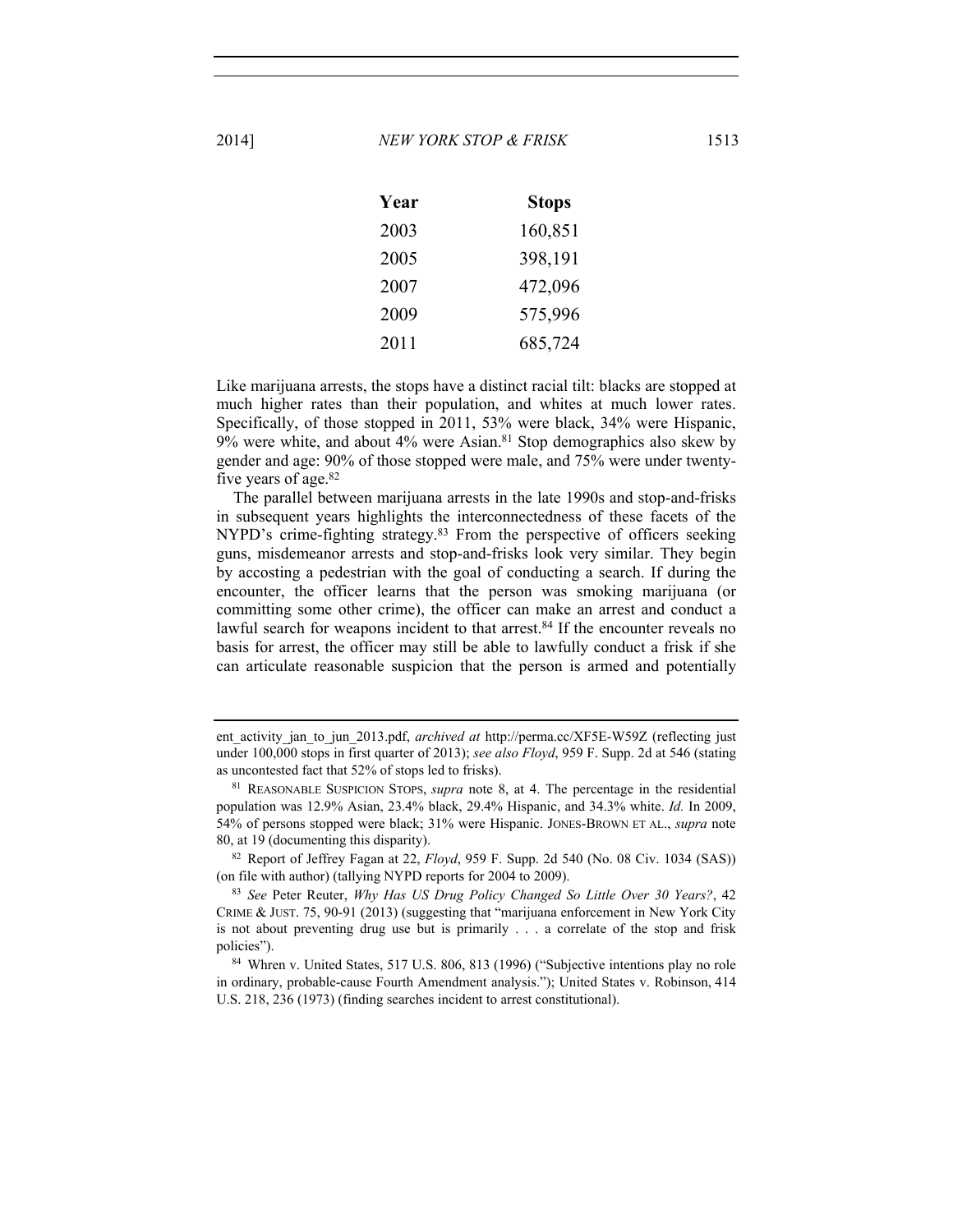dangerous.<sup>85</sup> Either way, the encounter achieves its purpose once the officer obtains lawful (or at least quasi-lawful) grounds to search or determines that a search would be pointless. The distinction between arrest and stop, while certainly important to the individual, is irrelevant to the officer's underlying goal: detecting guns.

While the data reflect that the NYPD's escalating stops (and marijuana arrests) can most easily be explained as part of a quest for guns, there is a further piece to the puzzle. Once the City started documenting its stop-andfrisks, it came face-to-face with an uncomfortable truth. A tactic intended to *find* guns was not finding many guns at all. Critics of "stop and frisk" seized on this fact, and Judge Scheindlin emphasized in her opinion that *only 1.5% of frisks found a weapon,* with an even smaller percentage turning up guns.<sup>86</sup> With "stop and frisk" under fire and the department's own statistics showing that it had become a citywide, crime-fighting behemoth, a justification *other than finding weapons* was needed. Although murky in its early phases, <sup>87</sup> the theory comes into sharp relief over time,<sup>88</sup> with individual NYPD officers

<sup>87</sup> AG REPORT, *supra* note 9, at 53, 56 (stating that, the "role of 'stop & frisk' in furthering the Department's goals of order maintenance, deterrence, crime prevention, and a direct attack on gun violence," while "clear" is "rarely referenced in publicly-disseminated Departmental strategy documents," and quoting a think tank for the proposition that "'[s]topping people on minor infractions made it riskier for criminals to carry guns in public'"); Larry Celona & Jesse Angelo, *3,000 'Stop-And-Frisks' Net Only 6 Guns*, N.Y. POST, May 9, 1999, at 3 (reporting NYPD spokeswoman's argument that "stop-and-frisks are not used to boost arrests, but to get guns off the street and protect cops' lives"); Wilson, *supra* note 63, at 46-47 (arguing that police should engage in "street frisks" to take guns off the street).

<sup>88</sup> Bowling, *supra* note 39, at 546 (reporting interviews of police officers who viewed stop-and-frisk as a deterrent to gun carrying); William J. Bratton, NYPD Commissioner, Cutting Crime and Restoring Order: What America Can Learn from New York's Finest, *in* HERITAGE LECTURES, Oct. 1996, at 14, *archived at* http://perma.cc/3LNT-XR3P (describing

<sup>85</sup> Terry v. Ohio, 392 U.S. 1, 27 (1967).

<sup>86</sup> *Floyd*, 959 F. Supp. 2d at 558 (explaining that only 52% of stops resulted in a frisk and only 1.5% of frisks found a weapon); Kate Taylor, *Stop-and-Frisk Policy 'Saves Lives,' Mayor Tells Black Congregation*, N.Y. TIMES, June 11, 2012, at A14 (reporting that "critics have pointed out that, as the number of stops increased, the percentage in which guns were found diminished" and "[l]ast year, the police seized 780 guns, suggesting that guns were recovered in roughly one in 1,000 stops"). Scholars have pointed to "hit rates," and particularly differential hit rates among races, as an empirical test of the effectiveness and race-consciousness of policing policy. *See* Bernard E. Harcourt, *Rethinking Racial Profiling: A Critique of the Economics, Civil Liberties, and Constitutional Literature, and of Criminal Profiling More Generally*, 71 U. CHI. L. REV. 1275, 1284-85, 1306 (2004) (describing and critiquing literature and emphasizing that the "bottom line for policing is crime rates, not hit rates"); Kocieniewski, *supra* note 57, at A1 (reporting in 1999 on SCU's dependence on stop and frisks to find guns, but noting relatively low arrest rate despite thousands of documented stops).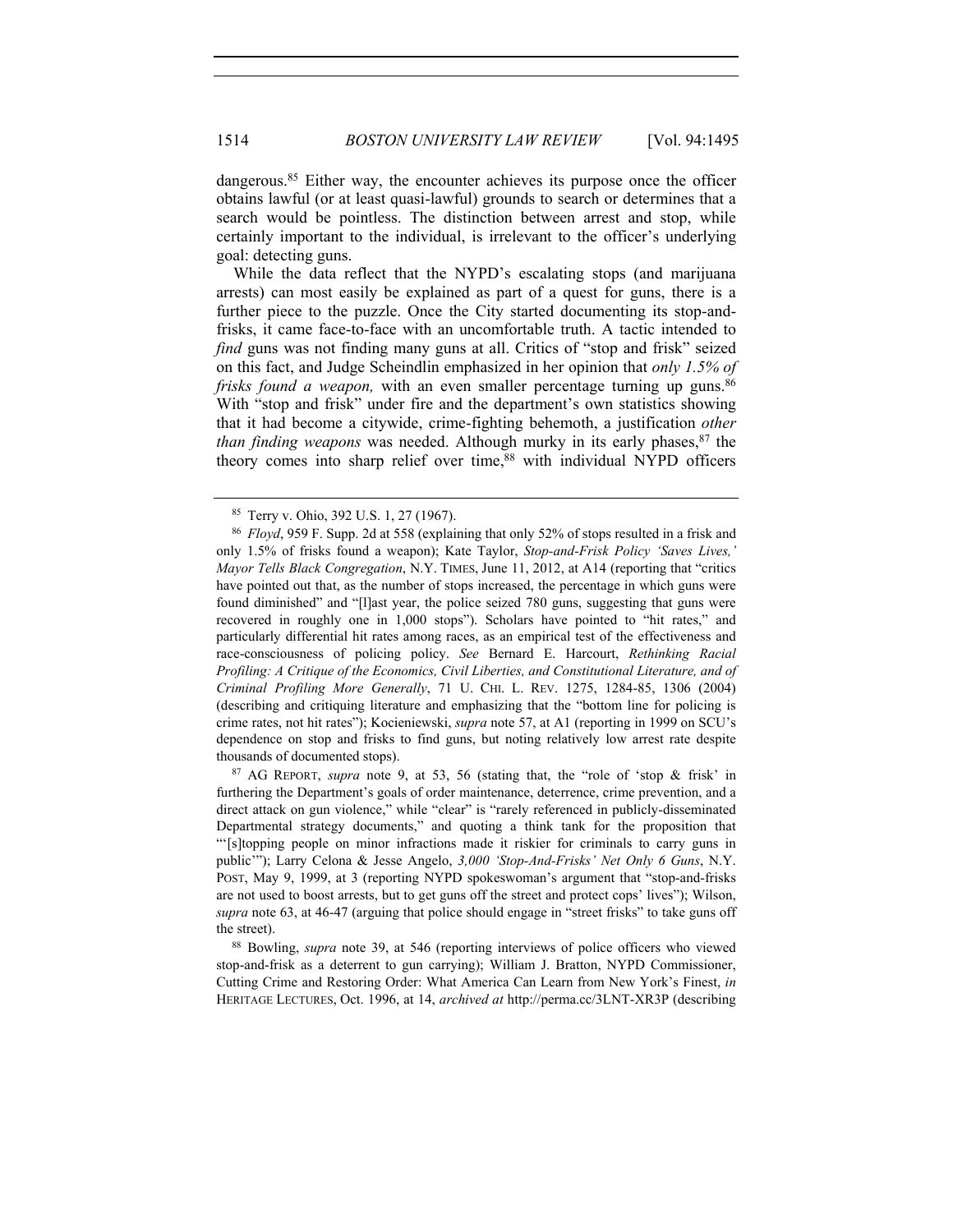articulating it as an explanation for the homicide decline as early as 1999, as related by Benjamin Bowling:

In the view of many (but not all) of the police officers I interviewed, the result of persistent stop, frisk and arrests meant that young men thought twice before carrying their guns on their person . . . . That guns were not immediately accessible during routine confrontations was a frequently cited explanation for the reduction in murder in the mid-1990s.<sup>89</sup>

More recently, the deterrence theory of "stop and frisk" has been repeatedly articulated by the City's highest officials, and echoed in the media.90 In the recent *Floyd* trial, a state senator related statements he attributed to Commissioner Raymond Kelly from July 2010 that NYC Stop and Frisk worked by instilling a concern in (minority) youths "that they could be stopped and frisked every time they leave their homes so that they are less likely to carry weapons."91 Publicly, Mayor Bloomberg echoed this sentiment in a speech defending NYC Stop and Frisk in a Brooklyn church: "By making it 'too hot to carry,' the N.Y.P.D. is preventing guns from being carried on our streets.... That is our real goal – preventing violence before it occurs, not

guns in the first place").<br><sup>89</sup> Bowling, *supra* note 39, at 546; *cf.* AG REPORT, *supra* note 9, at 70 ("Virtually every [police] interviewee expressed the view that 'stop & frisk' is an integral part of the Department's goal to rid the streets of illegal weapons and violent criminals.").

<sup>90</sup> *See* Rosenthal, *supra* note 20, at 326; Brandon Brice, *Does New York's Stop and Frisk Policy Reduce Crime?*, WASH. TIMES, May 29, 2013, *archived at* http://perma.cc/3Z4Z-CZDJ ("One purpose of stop and frisk is to minimize spur-of-the-moment shootings and conflicts. For example, street gang members avoid carrying firearms in order to avoid a gun possession arrest if they're stopped."); Cottrell, *supra* note 37 ("Stop and Frisk aims to reduce violence by arresting those illegally carrying guns and deterring would-be criminals from carrying them in the first place."); Erica Goode, *Philadelphia Defends Policy on Frisking, With Limits*, N.Y. TIMES, July 11, 2012, at A11, *archived at* http://perma.cc/S2GH-LR9C (reporting that New York "increased the use of the stop-andfrisk tactic, arguing that it would help remove guns from the streets and serve as a deterrent"); Rocco Parascandola, *Gangs Recycling Crime Guns*, N.Y. DAILY NEWS, April 23, 2010, at 9 (reporting that Commissioner Kelly "believes the NYPD's stop-and-frisk initiative also limits the number of guns that make it to New York streets" and quoting Kelly as stating, "'Quite frankly, they'll leave it home'").<br><sup>91</sup> Transcript of Record at 1588-89, 1601, *Floyd*, 959 F. Supp. 2d 540 (No. 08 CV 1034

(SAS)), *archived at* http://perma.cc/U2NJ-FZC2 (relating attorney reading Adams' deposition testimony); *see Floyd*, 959 F. Supp. 2d at 606 (crediting Adams' testimony).

how "pat . . . down[s]" of a "gang of kids drinking on a corner" that find a "gun or knife" prevent serious crimes "two or three hours later when someone who was drunk pulled out the gun or knife"); Jeffrey Rosen, *Excessive Force*, NEW REPUBLIC, April 10, 2000, at 24, 26, *archived at* http://perma.cc/4K8G-JMK3 (describing NYPD's evolving view that "[s]topping and frisking numerous ordinary citizens . . . would deter them from carrying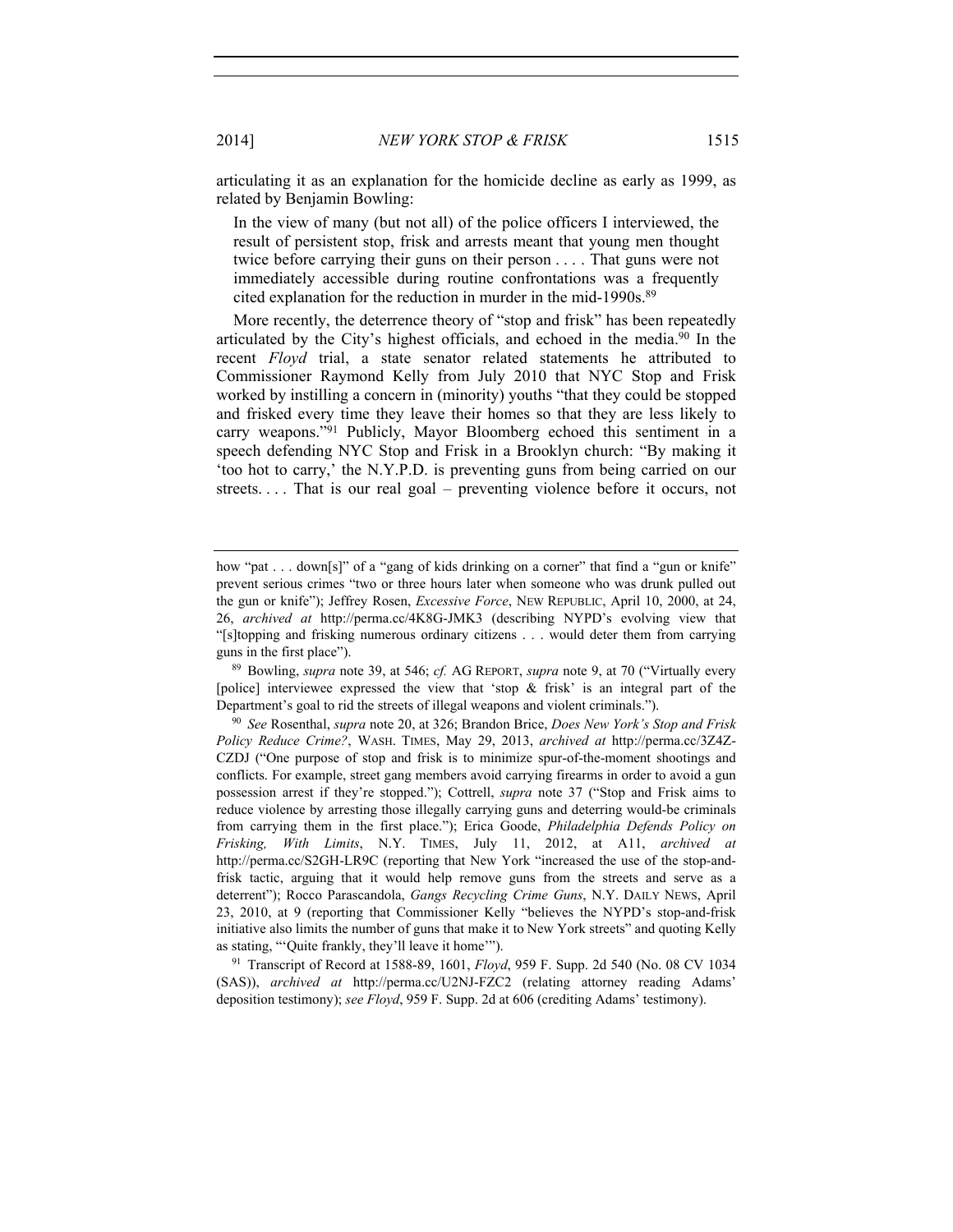responding to the victims after the fact."92 Importantly, the deterrence theory validates "stop and frisk" regardless of its hit rate: if stops produce lots of weapons, the NYPD is successfully taking guns off the streets; when stops produce few weapons, the program is working to deter gun possession.93 As for the disproportionate rate of stops of minorities, the NYPD insists that its officers (a majority of whom are minorities) are not racist.<sup>94</sup> Instead, the City argues, the stop rates track the demographics of suspects in violent crimes.<sup>95</sup> NYPD statistics reflect that suspects in "shootings," defined as "any crime where [a] victim is struck with [a] bullet," are 78% black, 19% Hispanic, 2.4% white, and 0.5% Asian.<sup>96</sup> These statistics emboldened Mayor Bloomberg and

<sup>92</sup> Taylor, *supra* note 86 (quoting Bloomberg's speech).

<sup>93</sup> KARMEN, *supra* note 38, at 123 (explaining the "win-win situation" for the NYPD); Mayor Michael Bloomberg, Address on Public Safety to NYPD Leadership (April 30, 2013) (transcript archived at http://perma.cc/X5AE-LTMK) ("Critics say the fact that we're 'only' finding 800 guns a year through stops of people who fit a description or are engaged in suspicious activity means that we should end stop and frisk. Wrong. That's the reason we need it – to deter people from carrying guns. We are the First Preventers."); *see also* K. Babe Howell, *Broken Lives from Broken Windows: The Hidden Costs of Aggressive Order-Maintenance Policing*, 33 N.Y.U. REV. L. & SOC. CHANGE 271, 290 (2009) (reviewing statistics that suggest "that aggressive misdemeanor policing is not significantly contributing to gun seizures" in New York City, but acknowledging that "the perception that police are policing aggressively" could be "a deterrent to those who would carry weapons"). 94 *See* Michael R. Bloomberg, Op-Ed., *'Stop and Frisk' is not Racial Profiling*, WASH.

POST, Aug. 18, 2013 (arguing vehemently that NYPD officers are not racist); J. David Goodman, *More Diversity in City's Police, but Blacks Lag*, N.Y. TIMES, Dec. 26, 2013, at A1 (commenting that minorities have constituted a majority of the police force since 2006, but reporting concern over ebbing numbers of black recruits). 95 *Floyd*, 959 F. Supp. 2d at 591 (describing the City's theory, which has remained

consistent since at least 1999, that "the apparently disproportionate stopping of blacks and Hispanics can be explained on race-neutral grounds by police deployment to high crime areas, and by racial differences in crime rates"); AG REPORT, *supra* note 9, at 120 n.26 (quoting Police Commissioner Howard Safir: "'The racial/ethnic distribution of the subjects of 'stop' and frisk reports reflects the demographics of known violent crime suspects as reported by crime victims. Similarly, the demographics of arrestees in violent crimes also correspond with the demographics of known violent crime suspects'"); Bloomberg, *supra* note 94 (arguing that "the proportion of stops generally reflects our crime numbers" and interpreting this to mean that police "are stopping people in those communities who fit descriptions of suspects or are engaged in suspicious activity").

<sup>96</sup> CRIME AND ENFORCEMENT 2012, *supra* note 8, at 11 (reporting racial demographics for over 97% of shootings where race was known). The shooting victims were 74% black, 22% Hispanic, 2.8% white, and 0.5% Asian. *Id.*; *see also* RAYMOND W. KELLY, NYPD, CRIME AND ENFORCMENT ACTIVITY IN NEW YORK CITY 11 (2011) (96.4% of known shooting suspects described as black or Hispanic, along with 96% of shooting victims); RANDALL KENNEDY, RACE, CRIME, AND THE LAW 145 (1997) (advising those interested in criminal justice reform to acknowledge the "ugly realit[y]" of the statistical disproportion of blacks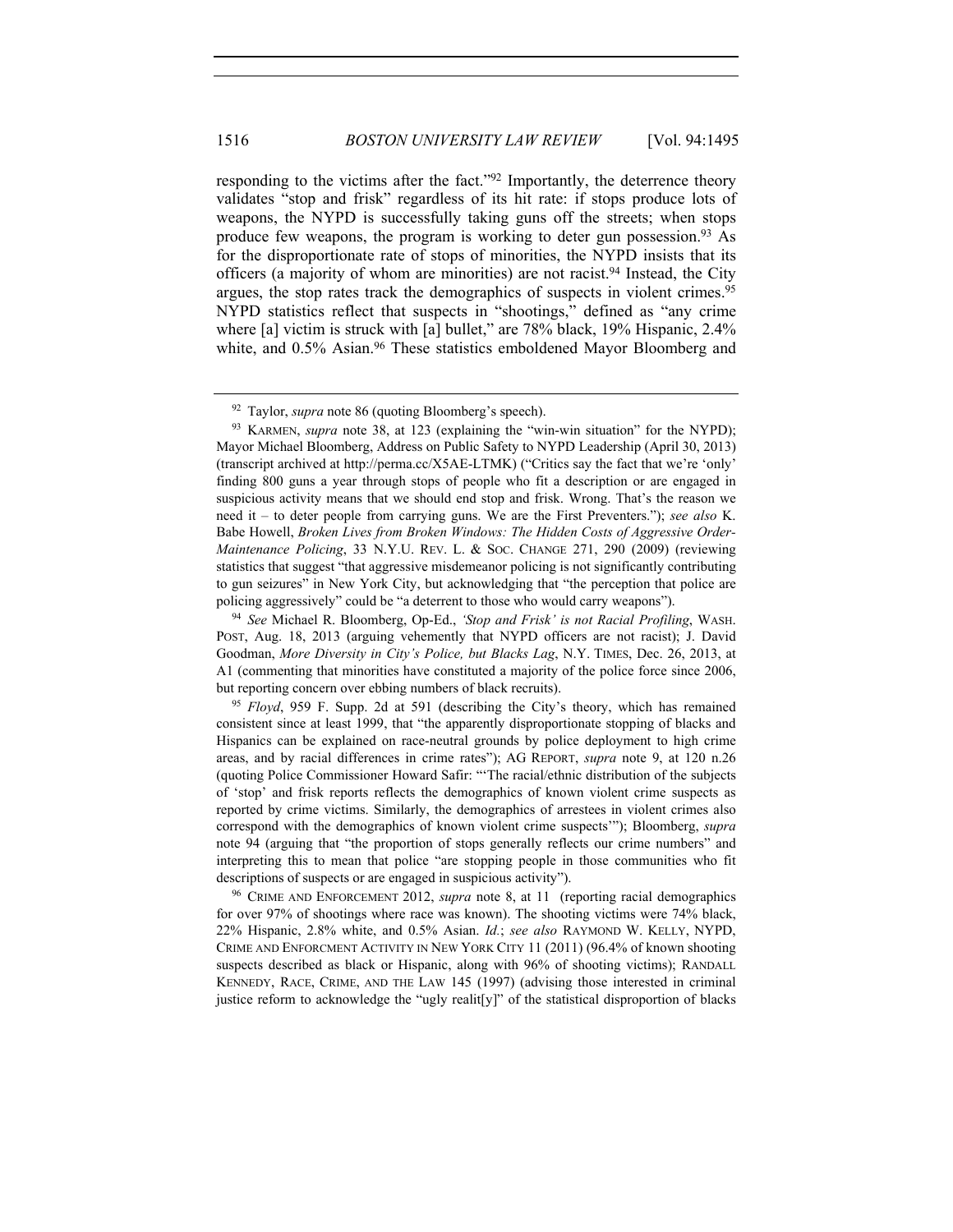Police Commissioner Kelly to argue that the critics have it backwards, "we disproportionately stop whites too much and minorities too little."97

With crime plummeting and remaining low, the theory behind stop-and-frisk – deterring gun-carrying – gradually crystallized. Having early-on identified gun crimes as the driver of the City's violent-crime epidemic, and resigned to its inability to keep guns out of the City altogether, city officials came to justify NYC Stop and Frisk as part of an overarching strategy to deter people from unlawfully carrying guns in public. Far from apologizing for overuse of stop-and-frisk, Mayor Bloomberg, Commissioner Kelly and other luminaries warned of dire consequences if it were curtailed, imploring New Yorkers: "Stop-and-frisk works, and it should stay in place."98

The deterrence theory behind NYC Stop and Frisk has theoretical and even, as discussed in the next section, empirical support. On the theoretical side, the approach taps into sociological evidence that a large segment of violent crimes are impulsive and unplanned. Many murders and even robberies result from emotional confrontations and "situational pressures" influenced by drugs, alcohol, and peer pressure.<sup>99</sup> Deterring these crimes can be difficult because

("It's exactly the reverse of what they're saying . . . ."); *see supra* note 95 (elaborating on Mayor Bloomberg's thoughts on the matter). 98 *See* George E. Pataki, *Frisks Save Lives New York Can't Go Back*, Op-Ed., N.Y. POST,

July 11, 2012, at 29; *see also* Mayor Michael Bloomberg, Address on Public Safety to NYPD Leadership, *supra* note 93 ("There is no doubt that stops are a vitally important reason why so many fewer gun murders happen in New York than in other major cities –

and why we are the safest big city in America.").<br><sup>99</sup> RALPH D. ELLIS & CAROL S. ELLIS, THEORIES OF CRIMINAL JUSTICE 28 (1989) (pointing out that "70% of all murders are what are called 'sudden murders'" which "usually occur as the result of some very powerful emotion, such as anger, frustration or depression"); Ruth D. Peterson & William C. Bailey, *Is Capital Punishment an Effective Deterrent for Murder? An Examination of Social Science Research*, *in* AMERICA'S EXPERIMENT WITH CAPITAL PUNISHMENT 251, 252 (James R. Acker et al. eds., 2003) (describing view of criminologists that "most murders are not premeditated" but instead are "emotionally charged and spontaneous events – 'acts of passion'"); Lorraine H. Freed et al., *Factors Preventing Gun Acquisition and Carrying Among Incarcerated Adolescent Males*, 155 ARCHIVES OF PEDIATRICS AND ADOLESCENT MEDICINE 335, 335 (2001) ("[M]any incidents of youth violence result from impulsive responses to volatile situations . . . ."); Michael Tonry, *Learning from the Limitations of Deterrence Research*, 37 CRIME & JUST. 279, 282 (2008) (writing that many violent crimes "are impulsive or are committed under the influence of drugs, alcohol, peer influences, powerful emotions, or situational pressures" and difficult to

as both perpetrators and victims of American street crime); *but see* Roberts, *supra* note 2, at 805-06 (discussing ways in which the "myth of Black criminality" can erroneously inflate crime statistics). 97 Jennifer Fermino, *Mayor Bloomberg On Stop-And-Frisk: It Can Be Argued 'We* 

*Disproportionately Stop Whites Too Much. And Minorities Too Little*,' N.Y. DAILY NEWS, June 28, 2013, *available at* http://www.nydailynews.com/new-york/mayor-bloomberg-stopand-frisk-disproportionately-stop-whites-minorities-article-1.1385410#ixzz2jPXsAcUJ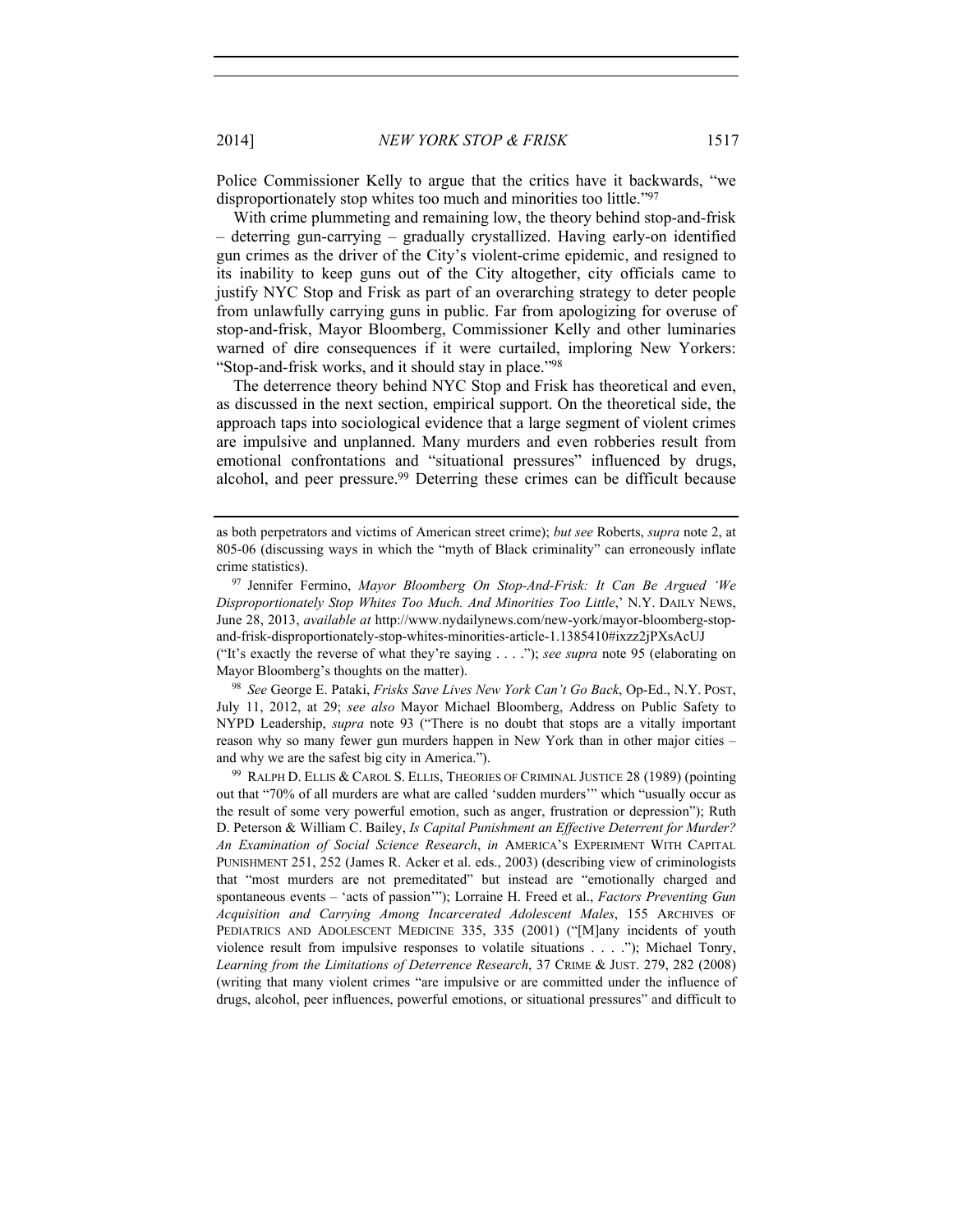people are not thinking rationally at the moment they commit them. Deterrence is more easily achieved at earlier moments, such as the moment a person heads out for the night and chooses whether to bring a gun. The NYPD can, theoretically, decrease violent crime by altering this more rational decisioncalculus by increasing the danger that anyone who chooses to carry a gun will be caught. People who are unarmed when they later find themselves embroiled in confrontations, pressured by friends, or under the influence of drugs or alcohol would theoretically commit fewer impulsive gun crimes, such as robbery and murder.<sup>100</sup> Thus, by combining New York's severe gun laws<sup>101</sup> with a high probability of detection, $102$  the police could indirectly deter violent crime by decreasing the prevalence of gun possession.

Stop-and-frisk overcomes a daunting practical hurdle to implementing the indirect deterrence theory of violent crime suppression described above. It increases the risk of detection for unlawful gun possession. Handguns can be

1:13 PM), *archived at* http://perma.cc/6J78-2YSC ("[T]he city has some of the toughest gun laws in the nation . . . ."). For example, a conviction for possessing a loaded firearm in public requires a mandatory minimum sentence of three and a half years in prison. N.Y. PENAL LAW § 70.02(1)(b) (McKinney 2009) (deeming violation of 265.03 "a Class C violent felony offense[]"); *Id.* at § 70.02(3)(b) (McKinney 2009) ("For a class C felony, the term must be at least three and one-half years."); *Id.* at  $\S$  265.03(c)(3) (McKinney 2009) (prohibiting an unlicensed person from "possess[ing] any loaded firearm" outside of the home or place of business); 6 N.Y. Prac., Criminal Law § 33:11 (3d ed.) (commenting that the crime was added by legislation in 2006). *See generally* Tina Moore, *Plaxico Burress Faces Tough Gun Laws in Manhattan*, N.Y. DAILY NEWS, (Dec. 7, 2008, 1:49 PM), http://www.nydailynews.com/news/crime/plaxico-burress-faces-tough-gun-laws-manhattanarticle-1.354981#ixzz2iNsLBHB. For a discussion of licensing, see *supra* note 55. 102 *See* Adam M. Gershowitz, *12 Unnecessary Men: The Case for Eliminating Jury* 

*Trials in Drunk Driving Cases*, 2011 U. ILL. L. REV. 961, 989 n.165 (explaining that "social scientists have demonstrated that the perceived certainty of punishment – that is, the likelihood of being caught and held responsible for criminal behavior – is the single most important variable in deterring misconduct" and citing studies); Dan M. Kahan, *Social Influence, Social Meaning, and Deterrence*, 83 VA. L. REV. 349, 380 & n.112 (1997) (stating that "empirical studies likewise conclude that certainty of conviction plays a much bigger role in discouraging all manner of crime than does severity of punishment" and citing studies).

influence through legal sanctions).

<sup>100</sup> *See* David Garland, *Criminology, Crime Control, and "The American Difference*,*"* 69 U. COLO. L. REV. 1137, 1150 (1998) (articulating theory that aggressive street stops could reduce "casual gun carrying" and thereby make "unplanned violent encounters . . . less lethal" but acknowledging the lack of empirical evidence to support the theory); Lawrence W. Sherman & Dennis P. Rogan, *Effects of Gun Seizures on Gun Violence: "Hot Spots" Patrol in Kansas City*, 12 JUST. Q. 673, 676-77 (1995) (discussing empirical and theoretical groundings for efforts to reduce gun crime by targeting unlawful gun carrying). 101 Sewell Chan, *Annie Hall, Get Your Gun*, N.Y. TIMES, CITY ROOM (December 2, 2008,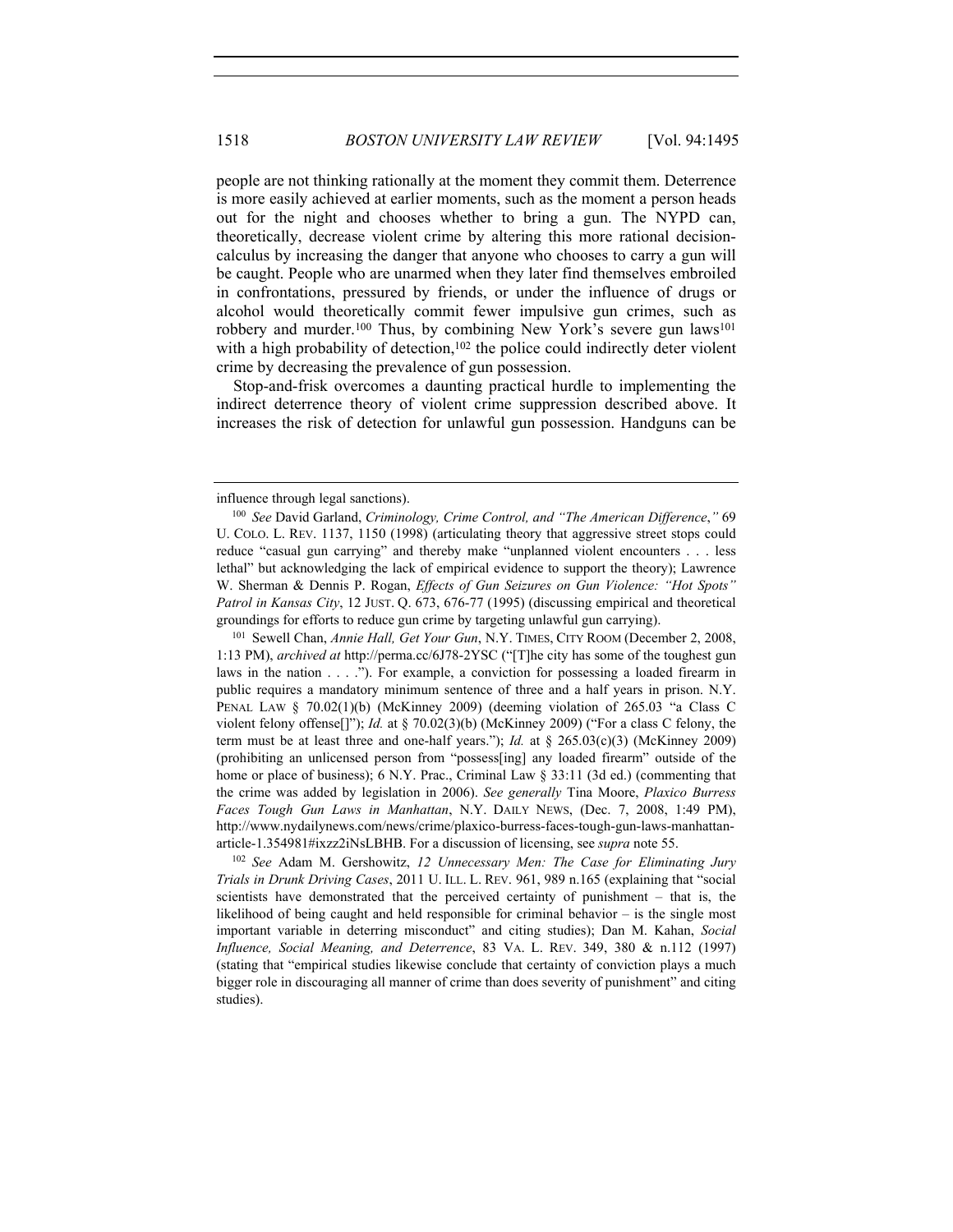easily concealed under clothing or in bags. Stop-and-frisk creates a risk that police will uncover these hidden weapons.

It is important to note that even from the perspective of the police, stop-andfrisk is a clumsy mechanism for both uncovering concealed weapons and creating a perception that unlawful gun carrying will be detected. Apart from the severe personal invasions it necessitates, $103$  it also requires a tremendous investment of officer time and resources. To reduce the resource cost, NYPD officers limited the scope of widespread stop and frisk in two ways – geographically and demographically. Geographically, NYC Stop and Frisk targeted so-called "hot spots" – areas of statistically high crime as determined by Compstat.104 As discussed in Part III.B, the second shortcut NYPD officers employed was "indirect" profiling by age, gender and, most ominously, race.105 Again, the theory matched the practice. If NYC Stop and Frisk was designed to deter gun violence, officers were acting rationally (the NYPD claimed) by tailoring the limited reservoir of stops to the generic demographic characteristics of gun-crime suspects.

In summary, beginning in the mid- to late 1990s, mass stop-and-frisk first surfaced as a tool employed by one specialized unit (SCU) to find guns, and later served midlevel supervisors citywide in responding to pressure to "do something" about persistent crime in their precincts. As the "program" grew

<sup>&</sup>lt;sup>103</sup> For a sampling of the discussion of the harms from this type of policing, see I. Bennett Capers, *Rethinking the Fourth Amendment: Race, Citizenship, and the Equality Principle*, 46 HARV. C.R.-C.L. L. REV. 1, 20-29 (2011) (cataloguing harms of policing strategies like "stop and frisk"); Kennedy, *supra* note 96, at 159 (characterizing racial profiling in policing as a "racial tax"); Roberts, *supra* note 2, at 811 (describing harms of racial profiling including "reinforc[ing] the second-class citizenship of . . . people of color"); Stephen J. Schulhofer, Tom R. Tyler, & Aziz Z. Huq, *American Policing at a Crossroads: Unsustainable Policies and the Procedural Justice Alternative*, 101 J. CRIM. L. & CRIMINOLOGY 335, 349 (2011) (contending that "the net effect of tough [policing] measures can be" negative "not only because toughness tends to chill voluntary compliance," but also because "[t]oughness also chills cooperation from the law-abiding community"). 104 MAPLE, *supra* note 20, at 128 (describing crime-fighting strategy in its most

simplified form as 'put cops on dots'"); Weisburd et al., *supra* note 66, at 131-32, 145 ("Our data strongly support the proposition that SQFs are focused on crime hot spots."); Press Release, Mayor Michael R. Bloomberg and Police Commissioner Raymond W. Kelly Announce Operation Impact II (Jan. 12, 2004), *archived at* http://perma.cc/8F54-3HH5 (touting success and expansion of "Operation Impact," a program by which "the NYPD kept close watch on neighborhoods with high crime rates and flooded them with Police Officers").<br><sup>105</sup> Floyd v. City of New York, 959 F. Supp. 2d 540, 589 (S.D.N.Y. 2013) (finding that

<sup>&</sup>quot;blacks and Hispanics are more likely to be stopped than whites" even after controlling for demographic characteristics of the areas in which stops occur); AG REPORT, *supra* note 9, at 93-94; ZIMRING, *supra* note 5, at 122; Bloomberg, *supra* note 94 (suggesting that stopping people in proportion to census numbers "would be a colossal misdirection of resources").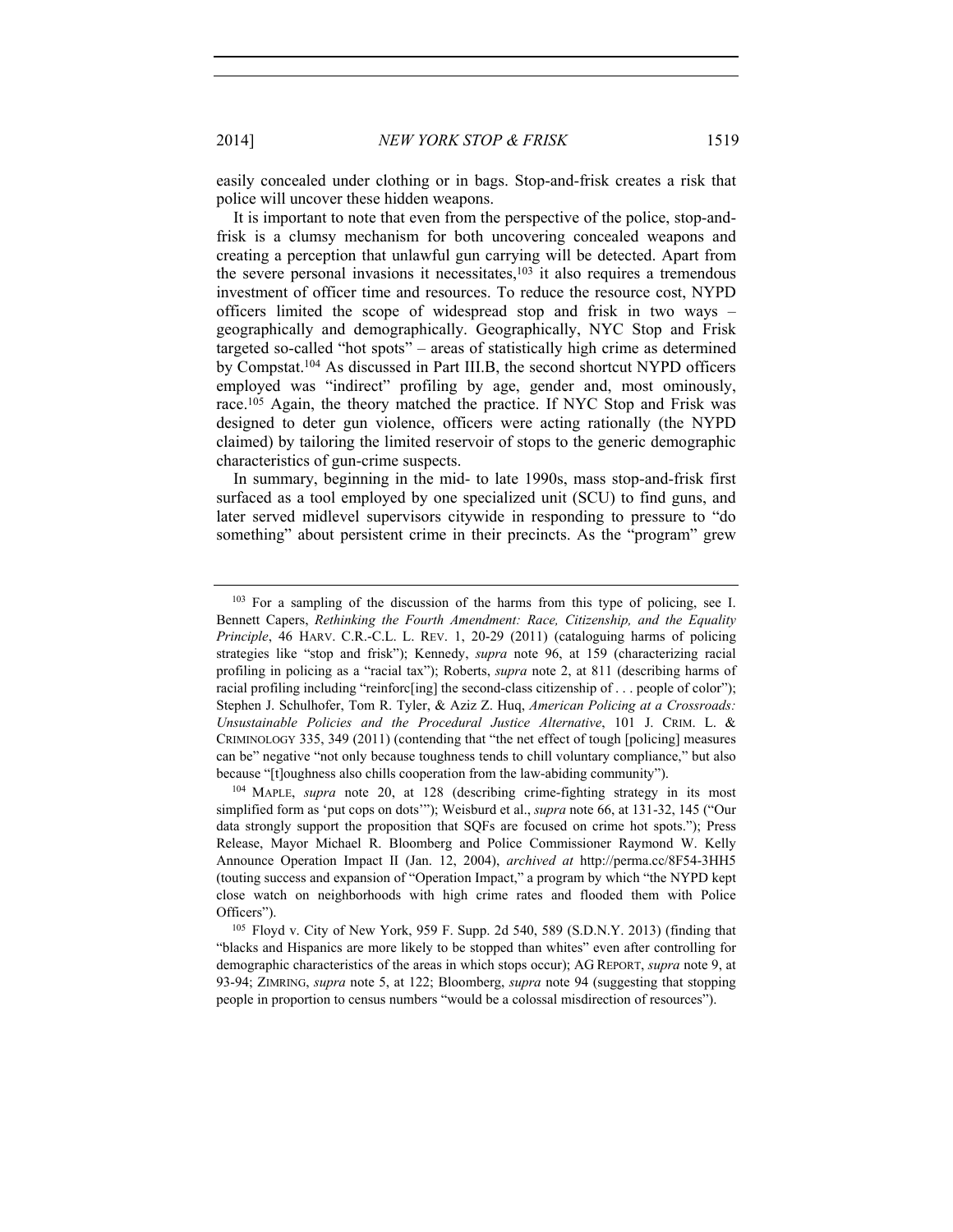and obtained disappointing "hit rates," it became increasingly justified as an effort to deter, rather than detect, gun-carrying. Consistent with this justification, proponents of NYC Stop and Frisk explained its disproportionate racial impact by highlighting the demographics of the group whose behavior the police were trying to deter. Violent crime suspects, the NYPD claimed, happened to be overwhelmingly black and Hispanic; stops designed to deter gun-carrying, and thus violent crimes, the NYPD contended, logically paralleled this demographic.

#### II. TESTING THE THEORY: DID NYC STOP AND FRISK REDUCE CRIME AND INCARCERATION?

Building on the preceding discussion of what NYC Stop and Frisk consists of, how it evolved, and its underlying crime-fighting theory, this Part explores its effectiveness. Caveats are in order at the outset. Analysis of crime and crime fighting is complicated by the interplay of countless variables, including many that are ill-defined and difficult to measure. Competing values, such as whether the societal, personal and financial toll exacted outweigh any crime reduction benefits, further complicate the question of what "works" to combat crime.106 Recognizing these important caveats, this Part analyzes the (meager) empirical evidence implicating the effectiveness of the NYPD's attempt to combat crime through NYC Stop and Frisk. The task is a difficult one, but its importance dictates efforts to seek answers amidst the uncertainty.

## A. *Falling Crime*

New York City's "special success in crime reduction" warrants extensive scholarly attention.<sup>107</sup> The decrease in New York City crime rates after 1990 are truly stunning, "well beyond the target magnitude that any serious students of crime would have believed possible before it happened."108 As already noted, between 1990 and 2012, while the City's population grew by almost a million people, the number of homicides dropped from 2,245 to 419.109 The

<sup>106</sup> Roberts, *supra* note 2, at 799 (pointing out that the public assesses the desirability of policing strategies based on "moral and political judgments as much as their impact on crime rates"). 107 ZIMRING, *supra* note 5, at 148-49.

<sup>108</sup> *Id.* at 4; Steven Levitt, *Understanding Why Crime Fell in the 1990s: Four Factors that Explain the Decline and Six Factors That Do Not*, 18 J. ECON. PERSP. 163, 169-70 (2004) (describing conventional wisdom in mid-1990s that crime in America was poised to skyrocket); Weisburd et al., *supra* note 66, at 134 (discussing "common assumption among criminologists that the police could not be effective crime fighters").

<sup>109</sup> *See* ZIMRING, *supra* note 5, at 4; Levitt, *supra* note 108, at 163; Weisburd et al., *supra* note 66, at 130 (stating that between 1990 and 2000, "violent crime in [New York City] dropped about 60.3%"); N.Y. STATE DIV. OF CRIMINAL JUSTICE SERVS., 2009 CRIMESTAT REPORT (2010), *available at* http://www.criminaljustice.ny.gov/pio/annualreport/2009-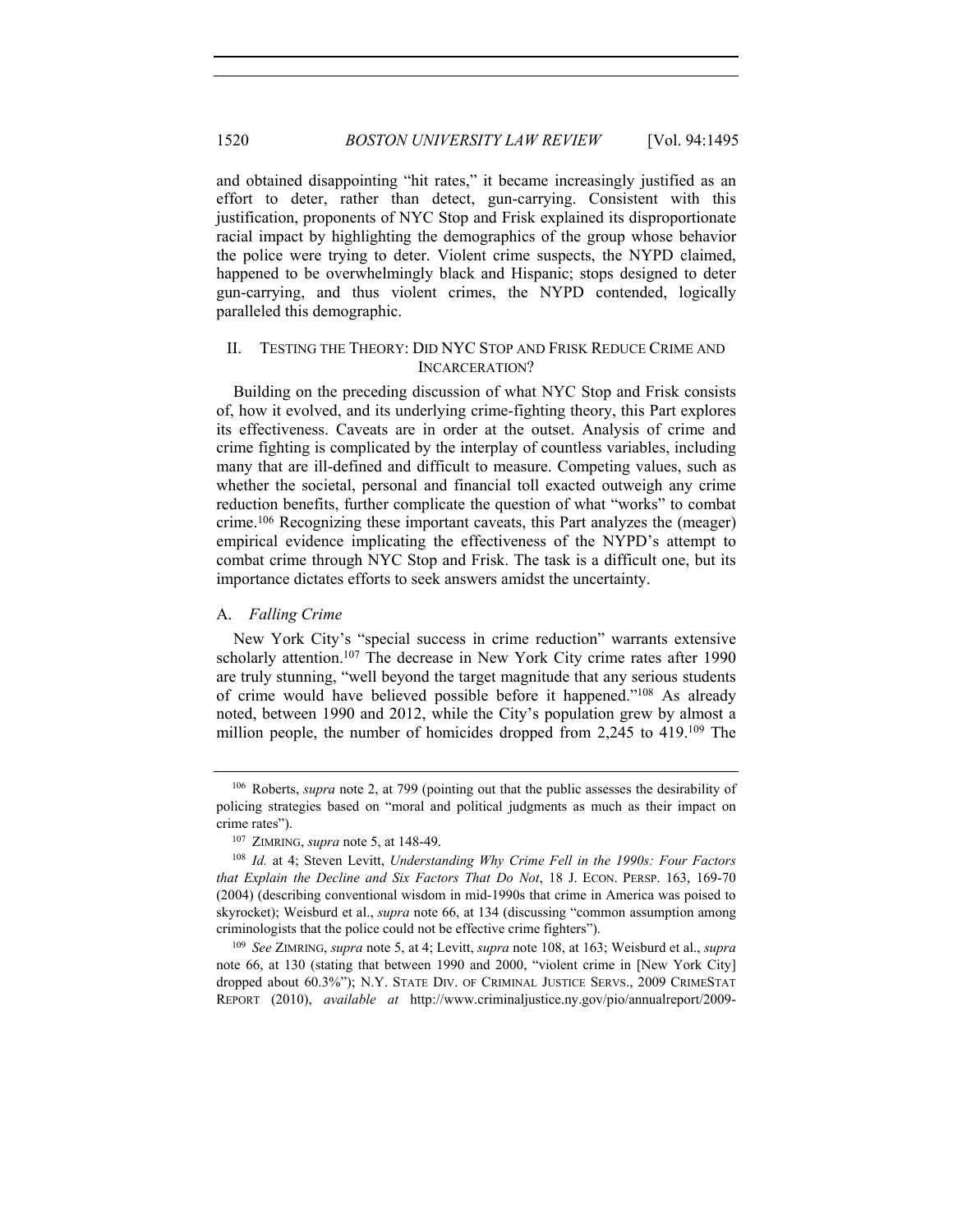2014] *NEW YORK STOP & FRISK* 1521

NYPD reported that other major crimes like robbery, rape, and auto theft plummeted as well.110 Crime also fell nationally, but New York City's drops largely outpaced dips in other American cities over the same time period.<sup>111</sup>

There is, of course, a danger that self-reported crime data are inaccurate. The NYPD's comparative advantage could be statistics manipulation, rather than crime fighting. The key rebuttal to this charge is that reported declines across crime types match the decline in the one statistic with the most credibility: homicides. Even the most powerful skeptics of the Department's self-reported crime statistics acknowledge that the homicide numbers are "most likely to be accurate" and in challenging these numbers speculate only as to mechanisms by which homicide reports could be delayed (say from one year to the next), but not made to disappear entirely.112

While New York City outperforms its peers in city-to-city comparisons,<sup>113</sup> another geographic comparison that highlights New York City's distinctiveness is a comparison to the rest of New York State. While crime in the City dropped precipitously in the past two decades, crime in the rest of the state held steady. As New York State's Division of Criminal Justice Services grudgingly acknowledged in 2009, "violent crime within New York City has decreased by 74% since 1990 while violent crime outside New York City has

<sup>112</sup> ETERNO & SILVERMAN, *supra* note 69, at 46; *see also* Bowling, *supra* note 39, at 533- 34 (commenting that records of medical examiner and police regarding suspicious deaths while reflecting "slight differences in definitions and numbers" are "broadly similar"); Steven F. Messner et al., *Policing, Drugs, and the Homicide Decline in New York City in the 1990s*, 45 CRIMINOLOGY 385, 394 (2007) (acknowledging general agreement among criminologists that "official data on homicide are superior to those for other offenses because homicides are likely to be reported and recorded"). Zimring concludes based on analysis of independent data that statistical manipulation has not magnified the "size of the drop" in crime in NYC. ZIMRING, *supra* note 5, at 233; *see also* ERIC T. SCHNEIDERMAN, A REPORT ON ARRESTS ARISING FROM THE NEW YORK CITY POLICE DEPARTMENT'S STOP-AND-FRISK PRACTICES 15 (2013) (observing that there was a "substantial downgrading of charges in stop-and-frisk cases as they proceeded from arrest to arraignment to conviction").<br><sup>113</sup> *See* ZIMRING, *supra* note 5, at 15-19 (describing New York City's performance and

providing statistics); *UCR Table Generator*, *supra* note 4.

crimestat-report.pdf, *archived* at http://perma.cc/9KNF-7LXU (providing relevant statistics); *UCR Table Generator*, *supra* note 4 (providing the Large Local Agency Reported Crime database). 110 *See UCR Table Generator*, *supra* note 4.

<sup>111</sup> ZIMRING, *supra* note 5, at 4, 15-19, 49 (stating that the national trend only "lasted until 2000 and was slightly less than half the magnitude of New York City's decline"); Weisburd et al., *supra* note 66, at 130 (explaining that crime "changes in New York City . . . were even more dramatic than the national trends"; "the crime drop in New York in the 1990s was almost double that of the nation as a whole" and "outpaced that of the rest of the country" in the first decade of the 2000s).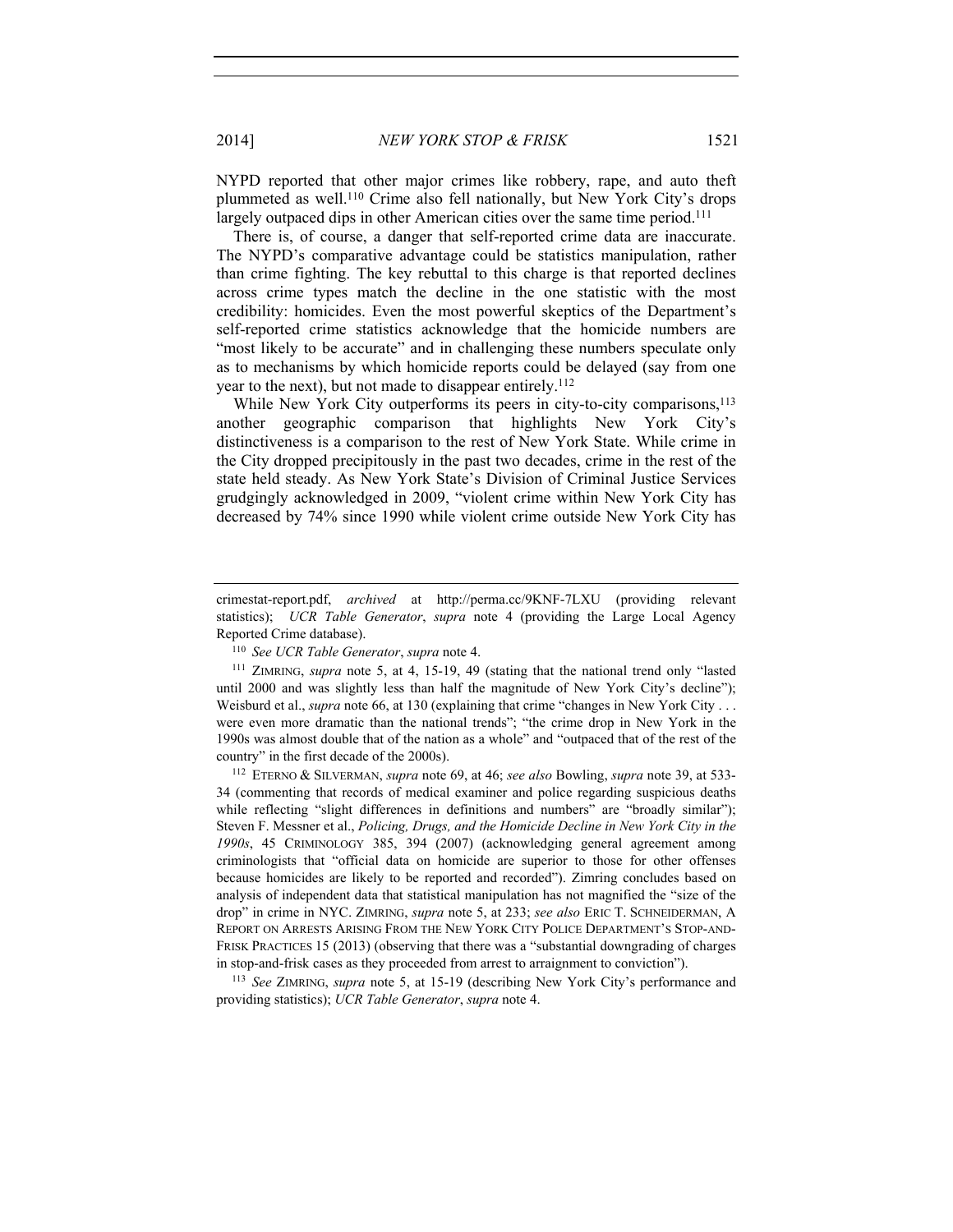not changed significantly."114 It is, of course, possible that New York City manipulates data while the rest of the state does not, but, again, the homicide data suggest that the numbers reflect an underlying reality.<sup>115</sup>

Beyond general crime reductions, empirical and anecdotal data support the notion that the purported goal of NYC Stop and Frisk, reducing public handgun possession, has become a reality. Even those who dispute the success of NYC Stop and Frisk recognize that the practice makes it risky for New Yorkers, and particularly young, black males, to unlawfully carry guns in public.116 An article discussing the negative impact of NYC Stop and Frisk on minority youths in Harlem supports this view. The young people interviewed, while sharply critical of NYC Stop and Frisk, acknowledged that police practices "deterred many teen-agers from continuing to carry guns"; one student explained to the reporter that people now "'keep their guns at home. They don't want to be arrested.'"<sup>117</sup> At a more macro level, the Centers for Disease Control ("CDC") surveys high-school-aged youth about various dangerous behaviors, including whether they carried a gun in the last thirty

http://perma.cc/M8C-5E95.<br><sup>116</sup> Paul Butler, Op-Ed., *Room for Debate: Don't Antagonize Those Who Could Help Fight Crime*, N.Y. TIMES, (Sept. 20, 2012), http://www.nytimes.com/roomfordebate/2012/07/17/does-stop-and-frisk-reduce-crime/dontantagonize-those-who-could-help-fight-crime *archived at* http://perma.cc/NF8M-8UR6 ("The N.Y.P.D.'s stop and frisk policy has one law enforcement benefit. It almost certainly deters many young African-American and Latino men from carrying guns on the street."); Fred Kaplan, *NY Continues to See Plunge In Number Of Felonies Homicide, Assault Both Show Drops; Rapes Rise By 9%*, BOS. GLOBE, April 15, 2002, at A3 ("The explosion of misdemeanor arrests, combined with police stop-and-frisk operations, almost certainly explains why fewer people carry guns than before – which means fewer opportunities to use them."). 117 Fox Butterfield, *Scared Straight; The Wisdom of Children Who Have Known Too* 

<sup>114</sup> N.Y. STATE DIV. OF CRIMINAL JUSTICE SERVS., *supra* note 109, at 2.

<sup>115</sup> Specifically, for New York State, homicides dropped from 361 to 265 (26.5%) (excluding New York City), at the same time that New York City homicides dropped from 2,245 to 419 (81%). N.Y. STATE DIV. OF CRIMINAL JUSTICE SERVS., INDEX CRIMES BY COUNTY AND AGENCY: BEGINNING 1990, *available at* https://data.ny.gov/Public-Safety/Index-Crimes-by-County-and-Agency-Beginning-1990/ca8h-8gjq? *archived at* 

*Much*, N.Y. TIMES, June 8, 1997, at E1; *see also* Natasha Velez et al., *'Gun-Ring' Rings Feared a Frisk Wiretap Clue in NYC's Largest Weapons Bust*, N.Y. POST, Aug. 20, 2013, *available at* http://nypost.com/2013/08/20/thugs-stop-and-frisk-fear-revealed-in-biggestgun-seizure-in-city-history/ *archived at* http://perma.cc/EP8M-EPCN (reporting wiretap conversation where defendant in gun smuggling operation tells his associates that he cannot take the guns to his house because of the prevalence of "stop and frisk" where he lives); *cf.* Freed et al., *supra* note 99, at 340 (reporting that "[t]he incarcerated youth in this study also reported being aware of and responsive to police efforts to suppress gun carrying" and concluding that this finding is "consistent with recent evaluation studies of police interventions").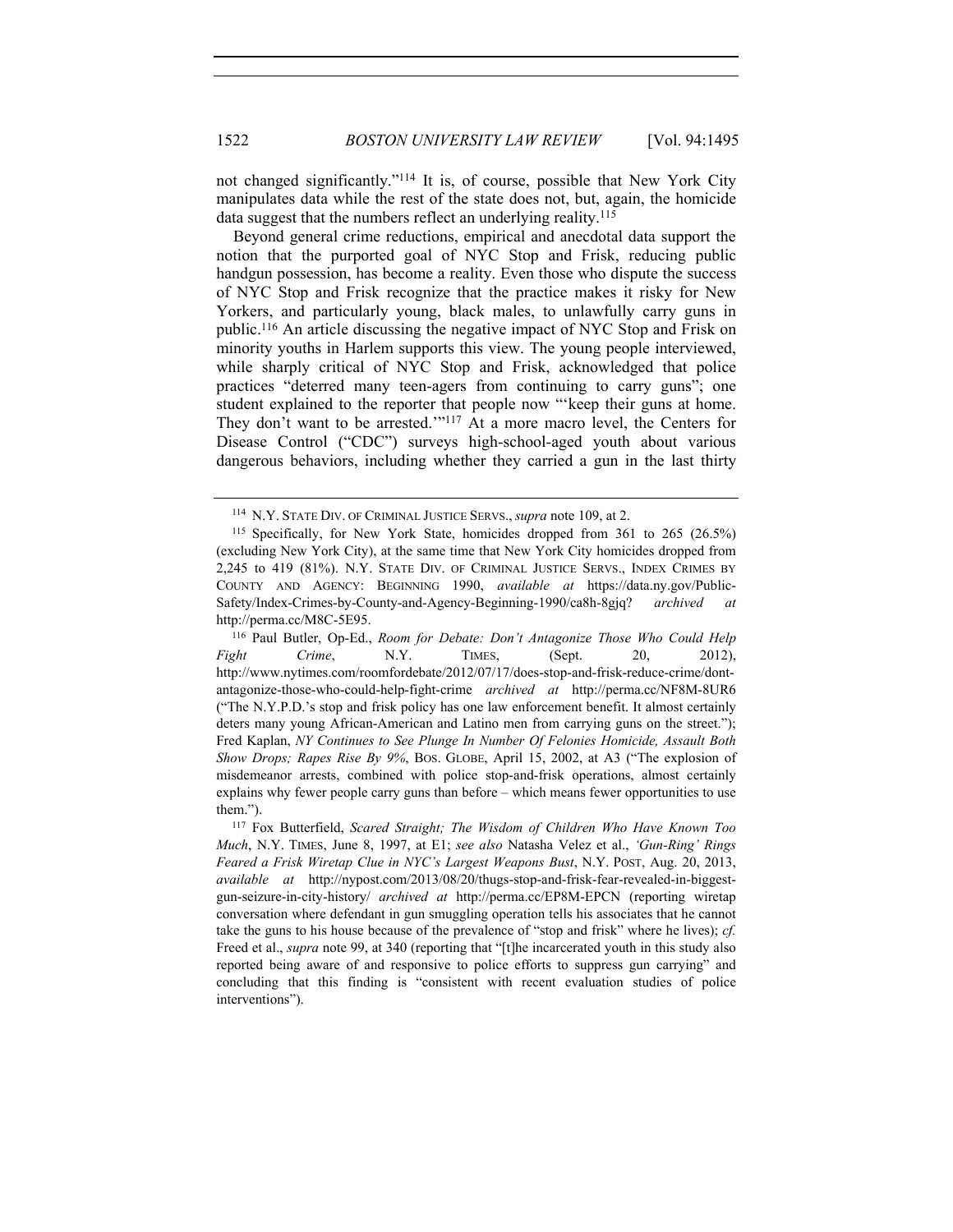days. The CDC began surveying New York City high schoolers in 1997. In that year, 4.2% answered "yes" to the gun-carrying question; by 2011, only 2.3% answered "yes."118 A report put out by the New York City Department of Health and Mental Hygiene highlighted this decrease in at-risk behavior, noting that self-reports by public high school students of carrying a weapon in the past thirty days fell between 1997 and 2011 from 18% to 9% and, as noted above, self-reported gun-carrying dropped in half.119 The Health Department emphasized that the "prevalence of gun-carrying in New York City was the lowest among 26 other cities" studied.<sup>120</sup> For African American high school students, the drop is even more pronounced. In 1997, 6.6% of black high school students said they carried a gun in the last thirty days; in 2011, the percentage was 2.6%.121

In assessing the efficacy of NYC Stop and Frisk, another data point of interest is gunshot injuries. If proactive policing reduces gun possession and thus indirectly reduces gun violence, shootings should be decreasing in the City, as they appear to be. As reported by the New York City Department of Health and Mental Hygiene, between 2000 and 2011 the rate of firearm homicides fell by one-third.<sup>122</sup> The rate of hospitalizations for firearm injuries declined by over 20% over that period, driven by a 21% decrease in firearm assault hospitalizations. The absolute number of shootings fell dramatically over this time period as well, with firearm deaths of all kinds dropping from 524 in 2000 to 366 in 2011,<sup>123</sup> and non-lethal shootings falling as well.<sup>124</sup>

<sup>118</sup> CDC YOUTH ONLINE (last visited May 21, 2014), *archived at* http://perma.cc/NV7C-ZFNW; *see also* Sam Roberts, *Survey on Gun-Carrying Youth Adds Fodder to Stop-and-Frisk Debate*, N.Y. TIMES, CITY ROOM (April 15, 2013, 12:49 PM), *archived at* http://perma.cc/V784-DQ8X (discussing survey). The CDC data are ultimately drawn from

the New York City Youth Risk Behavior Survey, *infra* note 119. 119 N.Y.C. DEP'T HEALTH & MENTAL HYGIENE (last visited May 21, 2014), *archived at*  http://perma.cc/ZV2J-R2TQ.

<sup>120</sup> N.Y.C. DEP'T HEALTH & MENTAL HYGIENE, FIREARM DEATHS AND INJURIES IN NEW YORK CITY 7-8 (2013) *available at* http://www.nyc.gov/html/doh/downloads/pdf/epi/epiresearch-firearms.pdf, *archived* at http://perma.cc/LG9A-MR8S. 121 *Id.*

<sup>&</sup>lt;sup>122</sup> *Id.* at 4 ("From 2000 to 2011 in New York City, firearm fatalities have declined  $32\% \dots$  .").

<sup>123</sup> *Id.* at 1.

<sup>&</sup>lt;sup>124</sup> *Id.* at 1-2. The Health Department report primarily states rates as opposed to actual numbers. Raw numbers as reported by New York City hospitals are available from the Department's website for 2000 to 2009; these data reflect that nonlethal shootings dropped from 1,042 to 805, and total shootings (including lethal shootings resulting in death, i.e., homicides) fell from 1,490 to 1,113. *Data and Statistics*, N.Y.C. DEP'T OF HEALTH & MENTAL HYGIENE (last visited Oct. 29, 2013), *archived at* http://perma.cc/PTB4-XKFM (providing data on lethal and non-lethal shootings from 2000 to 2009).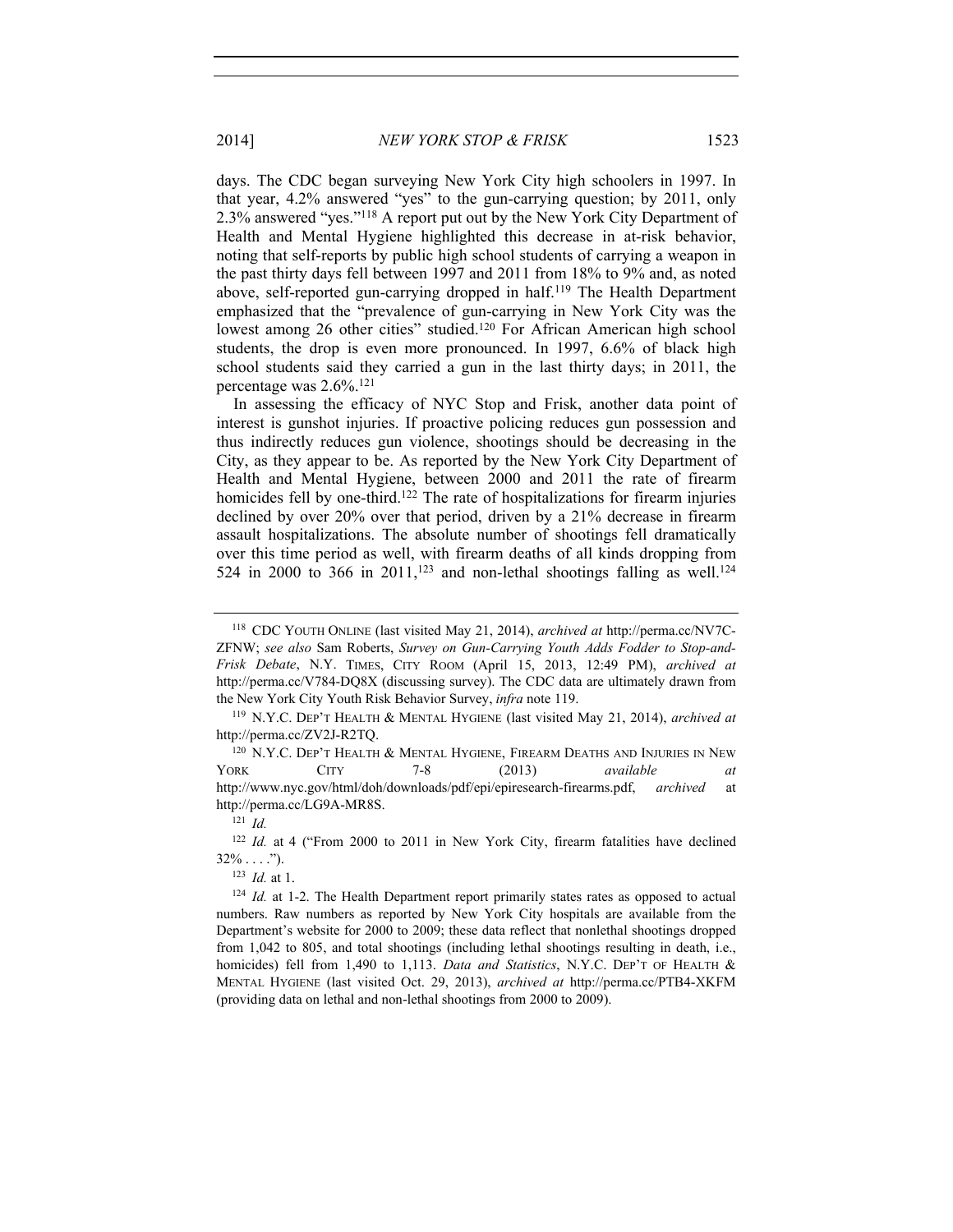These Health Department data present a challenge to those who claim that the crime rate in New York City was flat after 2000 (as stop-and-frisks escalated), or attribute the City's crime drops to NYPD statistical manipulation.<sup>125</sup>

Another way to test whether policing strategies might be influencing guncarrying and thus gun crime is to examine trends in non-firearm deaths. If nonfirearm-related deaths are dropping in concert with firearm-related ones, deterring gun possession through "stop and frisk" and related policing tactics loses its purchase as an explanation. Two studies assess the causal impact of New York City policing on homicides in precisely this manner, and both conclude that aggressive policing as measured by increased misdemeanor arrests significantly reduced gun-related, *but not non-gun-related* homicides in New York City in the 1990s.126 The authors of the earlier study emphasized that "[t]he temporal fit between policing changes and gun homicide declines is a good one" because "[g]un homicides begin to decline in the Medical Examiner's count in 1991, but the declines were not large prior to 1994," a year that formed the beginning of "a decline of unprecedented proportions that continued through 1996 and beyond."127 The later study similarly noted that "when homicides are disaggregated by weapon use, the effect of changes in policing is significant for gun-related, but not for non-gun-related,

<sup>125</sup> John Eterno and Eli B. Silverman cite data that partially contradict the data reported above, specifically, that emergency room visits from firearm assaults increased between 1999 and 2006 from 224 to 514 and that "another indicator, firearm assault hospitalizations, was unchanged from 1999 to 2006." ETERNO & SILVERMAN, *supra* note 69, at 41-42. The numbers cited by Eterno and Silverman seem internally inconsistent (presumably most, if not all, *firearm* injury hospitalizations are processed through emergency rooms), and Eterno and Silverman cite the same source relied on in the text (N.Y. Department of Health and Mental Hygiene), but instead of an official publication, cite a link on the Department's website. *Id.* The cited link does not provide any relevant data: http://www.nyc.gov/html/doh/downloads/pdf/survey/survey-2009drugod.pdf, archived at http://perma.cc/U7HU-9R9K. In response to the author's queries regarding the emergency room data, the Health Department indicated that the emergency room data is no longer publicly available as it was based on estimates using a small sample of emergency room charts and is inferior to the publicly reported data described in the text. 126 Jeffrey Fagan et al., *Declining Homicide in New York City: A Tale of Two Trends*, 88

J. CRIM. L. & CRIMINOLOGY 1277, 1319-20 (1998) (reporting that non-gun-related homicides were at a low point *prior* to the NYPD's change in tactics, but that changes in gun-related homicide rates appear to "fit" temporally with changes in police tactics); Messner et al., *supra* note 112, at 402-03 (observing that changes in misdemeanor arrest rates exert "significant effects on gun-related homicides but not on non-gun-related homicides").<br><sup>127</sup> Fagan et al., *supra* note 126, at 1313, 1319 (explaining that "marked shifts in policing

strategy began in 1994, concurrent with even sharper declines in firearm homicides from 1994-1996").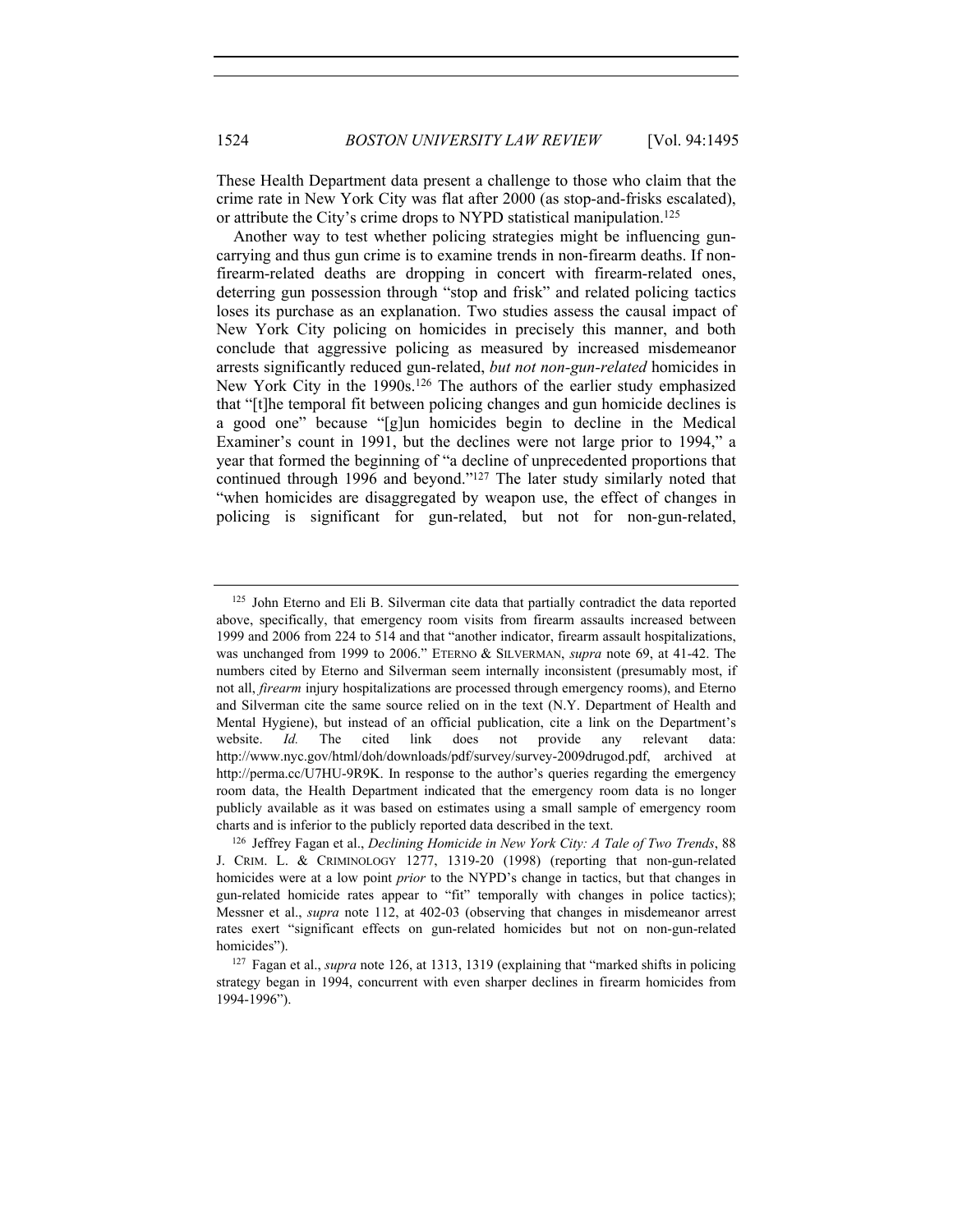2014] *NEW YORK STOP & FRISK* 1525

homicide."<sup>128</sup> Other research supports the efficacy of aggressive policing such as misdemeanor arrests and stop-and-frisks as a deterrent to some, but not all types of crime, most notably robberies.129 The most interesting aspect of the reported differential success rates is support for a hypothesis that tactics like stop-and-frisk will most deter crimes that require weapons (e.g., robbery, murder), while having little effect on other crimes.

Completing the extant picture, there is a smattering of evidence from quasiexperiments in other jurisdictions. Specifically, in Kansas City and Pittsburgh, aggressive policing targeting gun carrying (including stop and frisks) resulted in a decrease in gun crime in the targeted areas.130 The authors of the Kansas City study posited that the results were explained either by "incapacitation through loss of [29] guns" or "[d]eterrence of gun carrying," with the latter being the more plausible explanation.<sup>131</sup> Researchers in Pittsburgh, where targeted patrols led to a 70% decrease in gunshot injuries, noted that the number of arrests and gun seizures were small, and so hypothesized that the gun crime reductions attributable to the patrols were likely due to "deterred gun carrying or criminal behavior."132

Perhaps the strongest argument that New York City's aggressive policing strategies (minor arrests and NYC Stop and Frisk) contributed to its plummeting crime rate is the absence of alternative explanations. While

<sup>128</sup> Messner et al., *supra* note 112, at 405.

<sup>129</sup> Hope Corman & Naci Mocan, *Carrots, Sticks, and Broken Windows*, 48 J. L. & ECON. 235, 252, 255, 257 & n.44 (2005) (finding that increased misdemeanor arrests had "a significant negative effect on robbery, motor vehicle theft, and grand larceny," as well as murder given "increased lag lengths," with the effect most pronounced for robbery); Smith & Purtell, *supra* note 69, at 12 (reporting empirical evidence that NYC Stop and Frisk was particularly effective at decreasing robbery, murder, burglary, and vehicle theft, less effective against assault and grand larceny, and ineffective against rape); Anthony M. Destefano, *NYPD Weighs Whether Cut in Stops Affects Crime Stats*, NEWSDAY (June 25, 2014, 8:01 PM), http://www.newsday.com/news/new-york/nypd-weighs-whether-cut-instops-affects-crime-stats-1.8570715 *archived at* http://perma.cc/49KZ-F9HR (referring to unpublished study by Richard Rosenfeld and the John Jay College of Criminal Justice that "suggested that stop-and-frisk activity had a modest effect on robberies, assaults and, possibly, homicides"). 130 *See* Sherman & Rogan, *supra* note 100, at 678-80, 683-94 (discussing effects of

proactive policing techniques, including *Terry* stops, in Kansas City); *see also* Jacqueline Cohen & Jens Ludwig, *Policing Crime Guns*, *in* EVALUATING GUN POLICY 217, 221 (Jens Ludwig & Philip J. Cook eds., 2003) (describing effects of proactive policing, including *Terry* stops, in Pittsburgh).

<sup>131</sup> Sherman & Rogan, *supra* note 100, at 688, 690, 694.

<sup>132</sup> Cohen & Ludwig, *supra* note 130, at 220, 234; *see also* Goode, *supra* note 90 (quoting Philadelphia Police Commissioner Charles Ramsey explaining that when Philadelphia increased reliance on stop-and-frisk, gun violence decreased, and when the city stopped relying on it, gun violence went back up).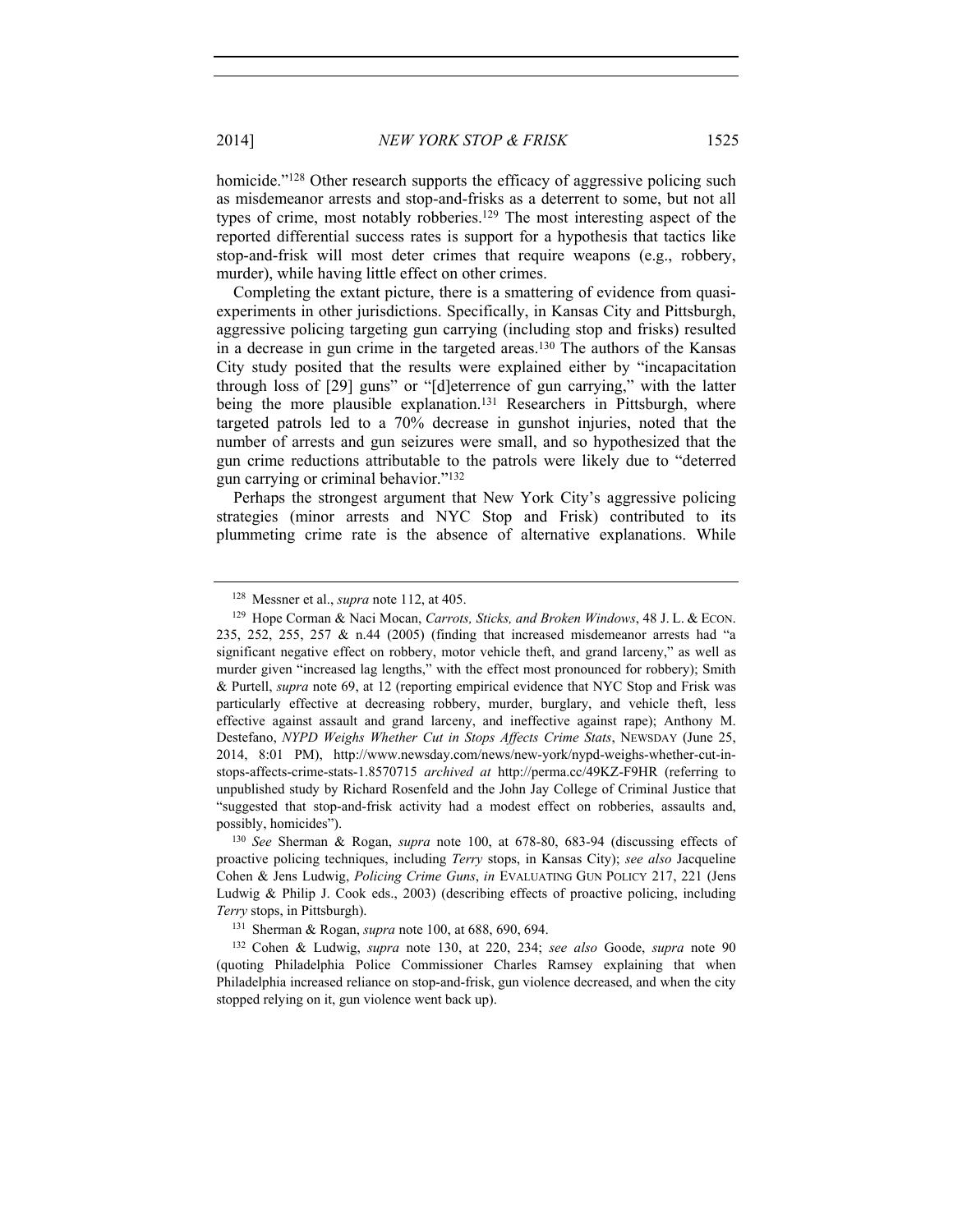general theories about the United States' declining crime rates abound, including a decrease in childhood lead exposure, $^{133}$  the legalization of abortion,<sup>134</sup> manipulation of statistics,<sup>135</sup> regression to the mean,<sup>136</sup> the waning of the crack cocaine epidemic,137 and advances in medical science,138 none of these have the same power as police tactics to explain New York City's distinctive experience over the past two decades. As Franklin Zimring contends in a recent book dedicated to the question, the "circumstantial evidence that some combination of policing variables accounts for much of the New York difference is overwhelming."139

CRIMINOLOGY 1489, 1494 (1998) (describing and criticizing regression-to-mean theory in reference to homicides in NYC); Rosenthal, *supra* note 20, at 329 ("A crime decline of such a magnitude and duration [as the one in the late 1990s and early 2000s in NYC] does not reflect the kind of ordinary variability seen in a regression to the mean.").

<sup>139</sup> ZIMRING, *supra* note 5, at 101; *see also* Rosenthal, *supra* note 20, at 321 ("No non-

<sup>133</sup> Rick Nevin, *How Lead Exposure Relates to Temporal Changes in IQ, Violent Crime, and Unwed Pregnancy*, 83 ENVTL. RES. 1, 1 (2000) ("[L]ong-term trends in populations exposure to gasoline lead were found to be remarkably consistent with subsequent changes in violent crime and unwed pregnancy."); *but see* Philip J. Cook & John H. Laub, *After the Epidemic: Recent Trends in Youth Violence in the United States*, 29 CRIME & JUST. 1, 24 (2002) (highlighting variations in homicide data that are not explained by lead exposure).

<sup>134</sup> John J. Donohue & Steven Levitt, *The Impact of Legalized Abortion on Crime*, 116 Q. J. ECON. 379, at 379 (2001) ("[L]egalized abortion has contributed significantly to recent crime reductions."); *but see* Cook & Laub, *supra* note 133, at 23 (pointing to data that rebut the legalized-abortion theory).

<sup>135</sup> ETERNO & SILVERMAN, *supra* note 69, at 229 (asserting that "the NYPD is probably not purposely engaging in racial policing," but explaining various ills of the department, including "uncontrollable and unimaginably high numbers of forcible stops" as "unexpected side effects" of "the high pressures of Compstat"); DAVID N. KELLEY & SHARON L. MCCARTHY, THE REPORT OF THE CRIME REPORTING REVIEW COMMITTEE TO COMMISSIONER RAYMOND W. KELLY CONCERNING COMPSTAT AUDITING 5-6 (2013), *available at* http://www.nyc.gov/html/nypd/downloads/pdf/public\_information/crime\_reporting\_review\_ committee final report 2013.pdf, *archived at* http://perma.cc/8ZX3-BEGA (chronicling and responding to criticism of NYPD data on dropping crime). 136 Michael D. Maltz, *Which Homicides Decreased? Why?*, 88 J. CRIM. L. &

<sup>137</sup> ZIMRING, *supra* note 5, at 89-98 (discussing NYC drug use patterns); Levitt, *supra* note 108, at 181 ("Although the research is limited, I nonetheless believe that crack has quite likely played an important role in the decline in homicide in the 1990s . . . ."); Messner et al., *supra* note 112, at 389-90 (describing "'crack-cocaine' thesis'").

<sup>138</sup> Leo Eisenstein & Laura Gottesdiener, *Why Michael Bloomberg Is Wrong About Stopand-Frisk*, ROLLING STONE (May 22, 2013, 11:00 AM), http://www.rollingstone.com/politics/news/why-michael-bloomberg-is-wrong-about-stopand-frisk-20130522 *archived at* http://perma.cc/56D3-H645 (contending that "better medicine" and particularly access to Level 1 Trauma Centers explains the drop in murder rate, not NYC Stop and Frisk); *but see supra* note 124 (discussing drop in non-lethal firearm hospitalizations).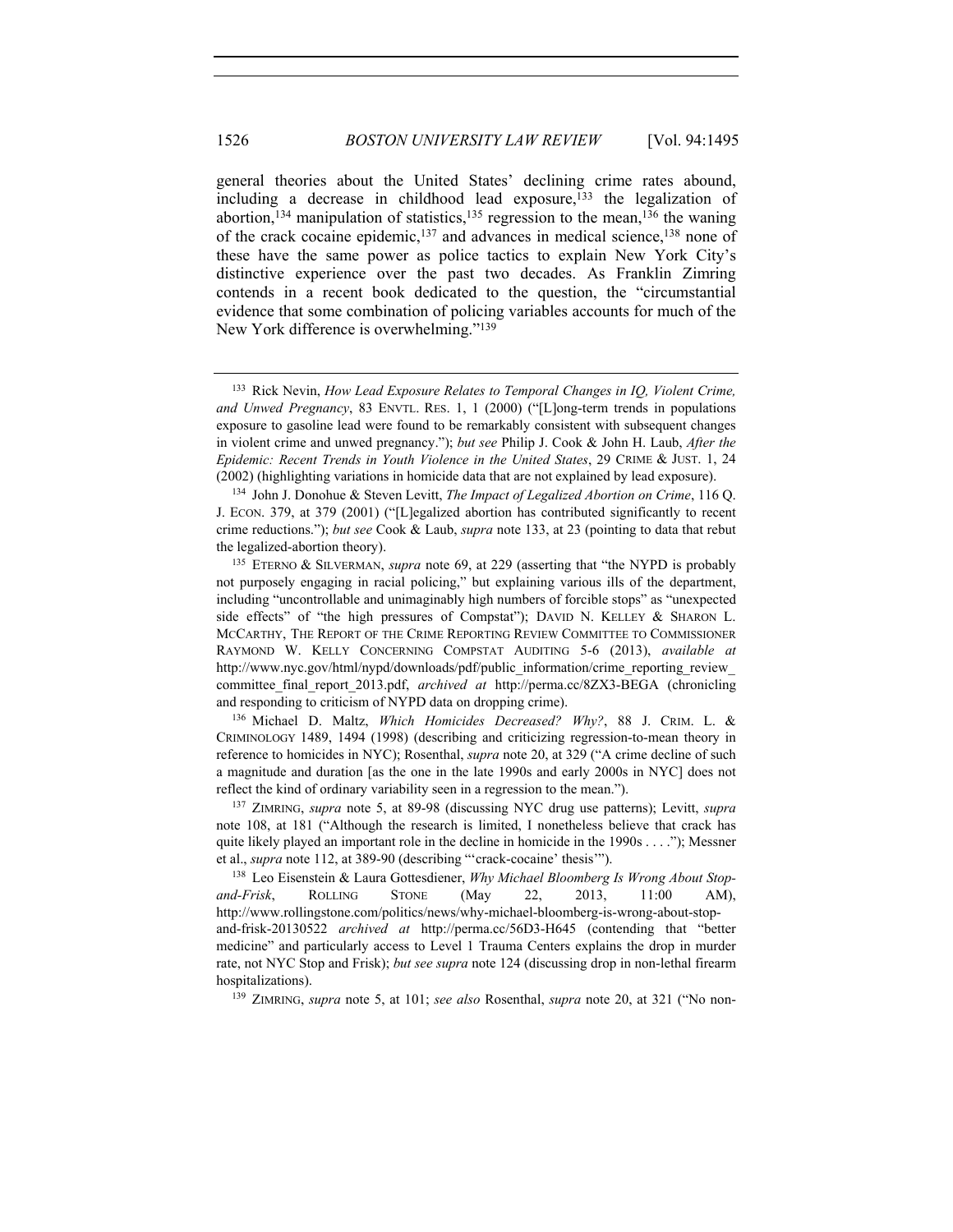2014] *NEW YORK STOP & FRISK* 1527

Zimring resists crediting New York's "aggressive street intervention[s]" as a specific cause of the drop in crime, stating only that tactics like "high volumes of stop-and-frisk" should be "at the very top of the priority for rigorous evaluation efforts," since their impact, while unproven, "may be substantial."140 This caution is understandable. Focusing beyond the general term "policing variables" is difficult for obvious reasons. The overall crime decline coincides with Bratton's installation as Police Commissioner and his subsequent implementation of a host of interrelated tactics (e.g., new managers, Compstat, delegating authority to precinct commanders, increased force size), some or all of which may have contributed to the crime decline.<sup>141</sup>

In fact, in light of the very real uncertainty signaled at the outset of this section, it is important to emphasize that empirical studies of NYC Stop and Frisk are sparse and do not all support its efficacy as a deterrent to gun crime, particularly past a certain saturation point.<sup>142</sup> Richard Rosenfeld and Robert Fornango criticize one of the studies cited earlier and find "few significant effects" of NYC Stop and Frisk or misdemeanor arrests on robbery and burglary rates in the City between 2003 and 2010.<sup>143</sup> Jeffrey Fagan contends in a recent co-authored piece that increased street stops after 1999 showed no

<sup>141</sup> BRATTON, *supra* note 20, at 223-39.<br><sup>142</sup> ZIMRING, *supra* note 5, at 227-33 (observing that "there isn't much empirical literature" on "police effects in New York City" and summarizing existing studies); Rachel Harmon, *Why Do We (Still) Lack Data On Policing?*, 96 MARQ. L. REV. 1119, 1123 (2013). 143 *See* Richard Rosenfeld & Robert Fornango, *The Impact of Police Stops on Precinct* 

*Robbery and Burglary Rates in New York City, 2003-2010*, 31 JUSTICE Q. 96, 98, 103-04 (2014) (criticizing Smith and Purtell's methodology and finding no effect over stated time period for aggressive policing on rates of robbery and burglary). Another recent paper purports to find "no evidence that [NYPD] misdemeanor arrests reduced levels of homicide, robbery, or aggravated assaults" during the period studied (1998-2001). David F. Greenberg, *Studying New York City's Crime Decline: Methodological Issues*, 31 JUSTICE Q. 154, 154 (2014). The study, however, did not measure the effect of "misdemeanor arrests." Instead, the variable it describes with that phrase ("misdemeanor arrests") is defined as the "[percentage] of misdemeanor complaints resulting in arrest." *Id.* at 167 tbl.1 (producing table defining "misarrpct" as one of four law enforcement variables studied); *see also id.* at 165 (referring to "the proportions of reported . . . misdemeanors resulting in an arrest"). Thus, the author's actual findings are that the likelihood that a misdemeanor complaint will result in an arrest has no impact on serious crime in New York City – an interesting finding, perhaps, but one that says nothing about the efficacy of NYC Stop and Frisk.

police explanation for New York's success is apparent . . . ."); Dennis C. Smith, Op-Ed., *Room for Debate: Stop and Frisk Has Lowered Crime in Other Cities*, N.Y. TIMES (July 19, 2012, 2:03 PM), *archived at* http://perma.cc/T2ZT-ZK8J ("Research has converged on the conclusion that a shift from reactive to proactive policing by the N.Y.P.D. has played the crucial role in what the criminologist Franklin Zimring called a 'Guinness Book of World Records crime drop.'"). 140 ZIMRING, *supra* note 5, at 144-46, 148-49.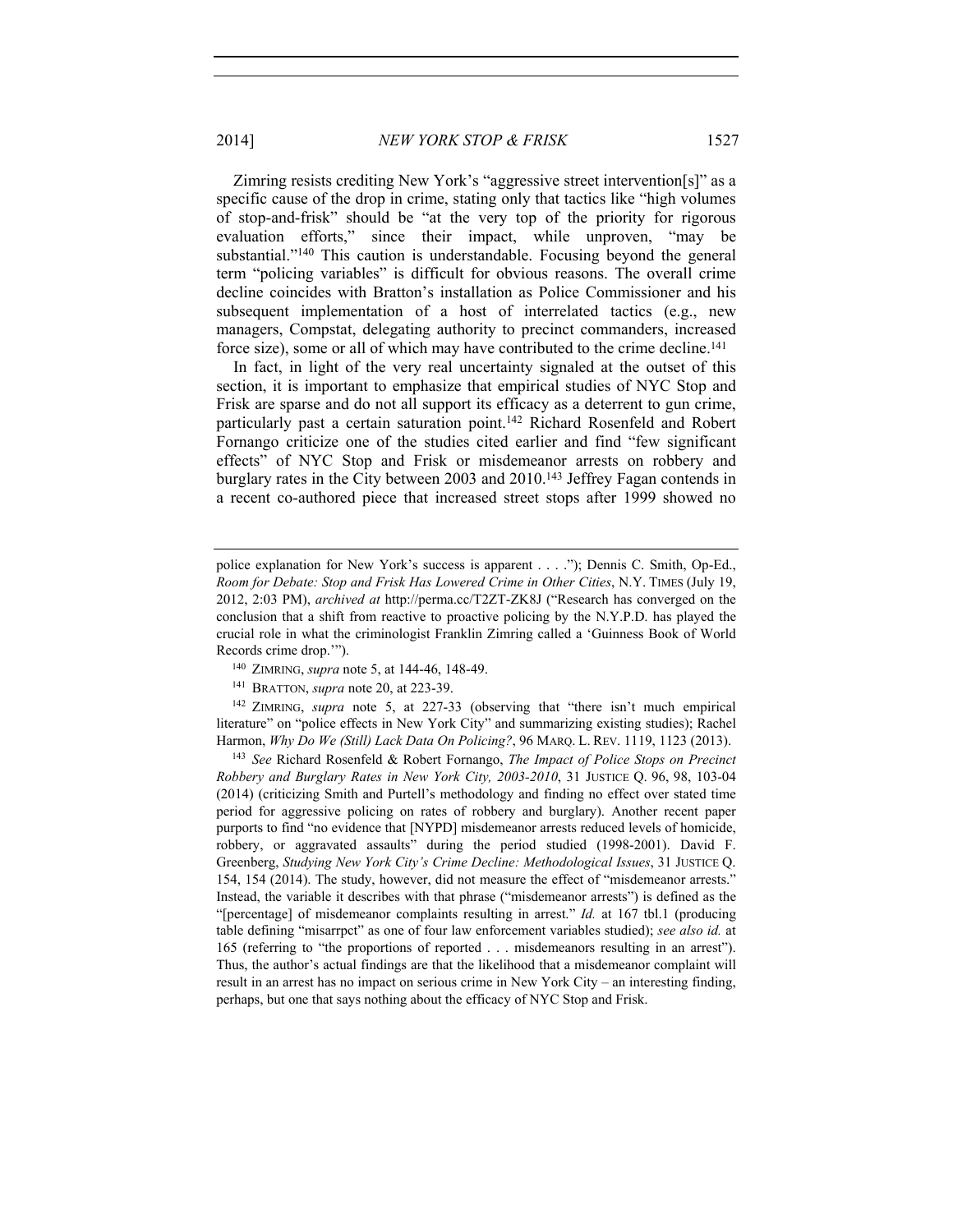incremental return in terms of crime reduction; Fagan and his co-authors characterize fluctuations in homicide rates after that time as "random[]."144 In short, the data cited above, while provocative, do not refute the notion that other factors (besides aggressive policing tactics like "stop and frisk") explain NYC's crime drop. There is, in fact, no scholarly consensus on the critical question of how much credit policing in general, and NYC Stop and Frisk in particular, deserves.145 In part, this is because the City's success caught observers off guard and left little in the form of empirical studies in its wake.146 There are, indeed, plenty of reasons to suspect that other variables are in play.147 As noted above, crime was falling in the City before NYC Stop and Frisk became the behemoth it is today, and (if the NYPD's numbers are to be believed) crimes that do not necessarily involve guns, such as auto theft, have fallen dramatically alongside gun-related crime.<sup>148</sup> Still, given the evidence described above, the breadth of the program's implementation in New York (and not elsewhere), $149$  and the strong feelings of NYPD officers and officials,150 NYC Stop and Frisk and related policies (e.g., pretextual marijuana

<sup>146</sup> Levitt, *supra* note 108, at 173 (pointing out the speed of change in NYC).

<sup>147</sup> ZIMRING, *supra* note 5, at 131-50 (describing efforts to isolate particular causes of New York City's crime decline).<br><sup>148</sup> KELLEY & MCCARTHY, *supra* note 135, at 16 & n.41 (observing potentially relevant

change in practice of auto theft investigations). 149 Rivera et al., *supra* note 69 (citing "law enforcement experts" for proposition that

"New York is among several major cities across the country that rely heavily on the stopand-frisk tactic, but few cities . . . employ it with such intensity").<br><sup>150</sup> ZIMRING, *supra* note 5, at 148 (reporting that "New York City police decision makers

believe that [stop and frisks] add[] significantly" to the city's crime fighting success). When the New York Attorney General released a largely critical report on the program, it included perspectives of police officers interviewed for that report. *See* AG REPORT, *supra* note 9, at 69. The officers interviewed saw NYC Stop and Frisk as a program "where 'cops put[] their lives on the line' to deter, investigate, and solve crime." *Id.* The Attorney General concluded

<sup>144</sup> Jeffrey A. Fagan et al., *Street Stops and Broken Windows Revisited*, *in* RACE, ETHNICITY AND POLICING 309, 333 (Stephen K. Rice & Michael D. White eds., 2010) (arguing that "homicide rates [in New York City] have remained stable after 1999, rising and falling randomly over an eight-year period"); *see also infra* note 145 (providing examples of arguments that data concerning the link between police tactics and crime in NYC are inconclusive). 145 *See, e.g.*, Greenberg, *supra* note 143, at 155 ("[T]he research that would pin down the

causes of the New York drop definitively has not been done."); Levitt, *supra* note 108, at 173 ("[W]hile the impact of policing strategies on crime is an issue on which reasonable people might disagree given the lack of hard evidence, my reading of the limited data that are available leads me to the conclusion that the impact of policing strategies on New York City crime are exaggerated . . . ."); Adam M. Samaha, *Regulation for the Sake of Appearance*, 125 HARV. L. REV. 1563, 1623 (2012) ("No scholarly consensus has emerged on either broken windows theories of misconduct or their affiliated policing strategies.").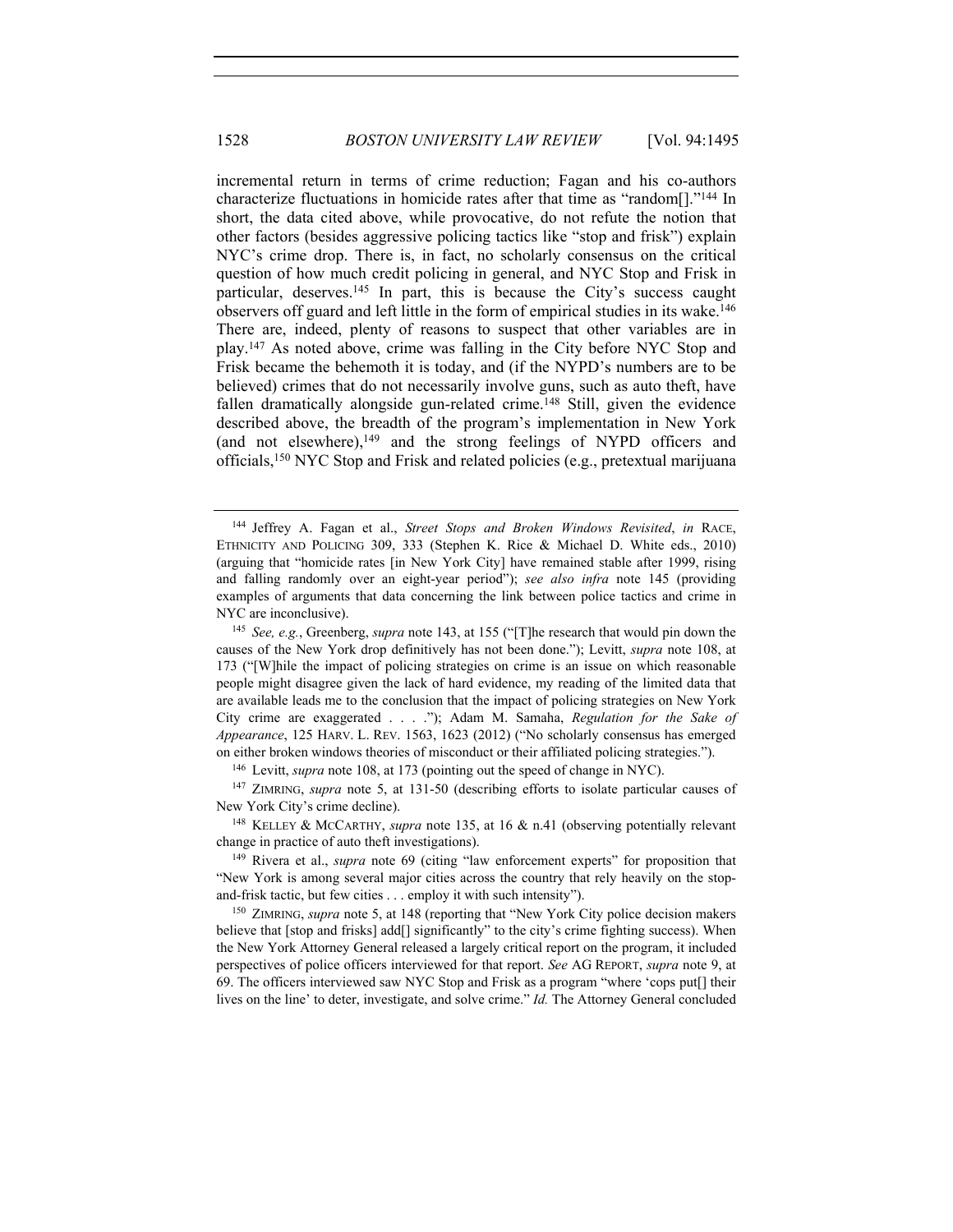arrests) have to be considered a plausible explanation for the City's distinctive violent crime decline, most likely through the mechanism of deterring public gun-carrying.151

#### B. *Reduced Incarceration*

At the same time that its crime rate was plummeting, New York City experienced another noteworthy phenomenon. While prison populations in other American jurisdictions exploded upward, the City incarcerated fewer and fewer people.152 From 1990 to 1997, New York City mirrored the national trend, incarcerating more and more of its residents.153 But after 1997, while its police were increasingly initiating coercive encounters with citizens, its incarceration numbers turned around. By 2008 there were 10,000 fewer city residents incarcerated than in 1990.<sup>154</sup> Thus, while New York City's population increased substantially and crime plummeted, the number of people incarcerated in its prisons and jails actually fell. Young minority males who felt the brunt of NYC Stop and Frisk disproportionately benefited from the concurrent drop in incarceration.155 Between 1990 and 2009, the rate of prison commitments for black and Hispanic males under age twenty-five in New York City dropped by  $62\%$ .<sup>156</sup>

Again, it is difficult to isolate one variable that explains why New York incarcerated fewer people. Non-policing factors could, of course, explain New York's incarceration difference, such as an embrace of alternative sentencing (e.g., drug courts) or easing of sentence severity. But there is no clear pattern of the easing of sentencing laws that fits the timing of New York's declining

that "[v]irtually every [officer-]interviewee expressed the view that 'stop  $\&$  frisk' is an integral part of the Department's goal to rid the streets of illegal weapons and violent criminals." *Id.* at 70; *see also* Bowling, *supra* note 39, at 546 (describing the view of some interviewed officers that NYC Stop and Frisk was effective).

<sup>&</sup>lt;sup>151</sup> The *Floyd* plaintiffs' expert witness acknowledges that "stop-and-frisk tactics most likely contributed in part to the crime decline in New York City," noting only that "their precise contribution is contested." Fagan, *supra* note 53, at 142; *see also* Kahan, *supra* note 102, at 372-73 (articulating the case that it is "plausible to believe that order maintenance has in fact reduced crime in New York" and consequently the City's policing "strategy definitely merits further study and emulation"). 152 ZIMRING, *supra* note 5, at 73-74; Pfeiffer, *supra* note 5 ("Among the 50 states, New

York charted the biggest drop in its prison rolls from 2000 to 2010, a decade when 37 state prison systems had double-digit population hikes."). 153 ZIMRING, *supra* note 5, at 73-74.

<sup>154</sup> *Id.*; *see also* Corman & Mocan, *supra* note 129, at 247 (illustrating variations in levels of incarceration in NYC in the 1990s). 155 ZIMRING, *supra* note 5, at 207-09 (describing low-income, minority males as "leading

beneficiaries" of city's declining incarceration rate).

<sup>156</sup> *Id.*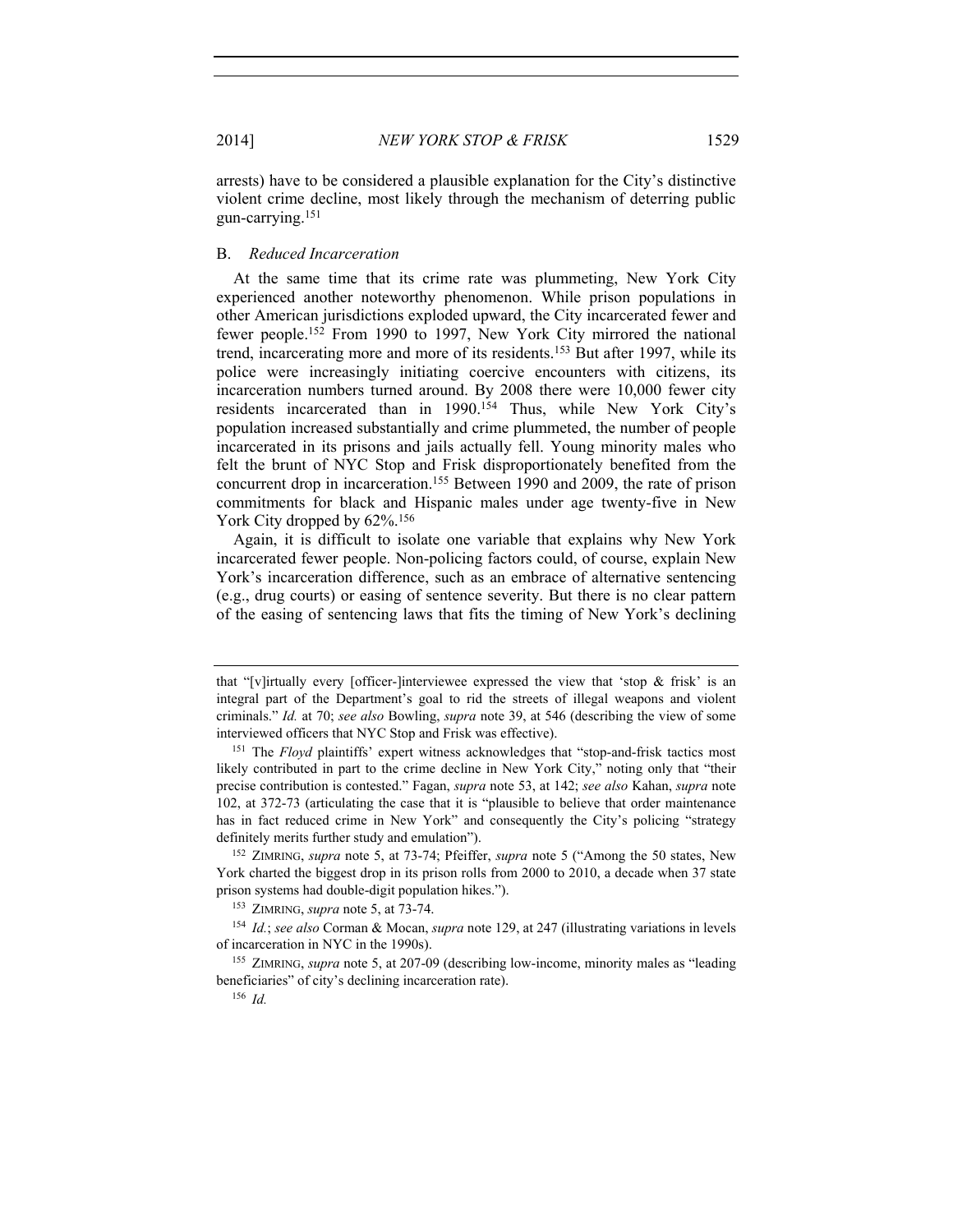prison population.157 Consistent with the general mood of the country, New York's Sentencing Reform Act of 1995158 lengthened sentences for a number of crimes, as did laws passed throughout the 2000s.159 New York did enact legislation to mitigate some of the harsh sentencing consequences of its notorious Rockefeller drug laws,<sup>160</sup> but that legislation took effect in 2004 and 2005, years after New York's prison population began to decline.161 Indeed, it is significant in itself that the escalation of New York's aggressive policing practices coincided with *dropping* as opposed to *escalating* incarceration rates.

A recent analysis of New York State's dramatic incarceration reversal between 2000 and 2011 highlights the key fact that suggests that City policing strategies – and not statewide reforms (such as moderated sentencing laws) – explain the phenomenon. While the analysis trumpets "*the state's* steep prison decline," it acknowledges that the entire decline was driven by New York City, while the rest of the state pulled in the other direction.<sup>162</sup> Between 2000 and 2011, the City "charted a 42 percent decline in sentenced inmates" while "inmates from the rest of the state actually increased 17 percent."163 The same pattern holds in jails: "the rolls of city jails dropped 16 percent since 2000, while county lockups statewide had a 15 percent hike."<sup>164</sup> The fact that outside New York City the state's confined population *increased* between 2000 and 2011 strongly suggests that something unique to the City explains the remarkable incarceration decline.

An intriguing possibility for falling incarceration rates is, again, the City's aggressive policing. Broken Windows theory champions increased policecitizen contact, but not necessarily formal action, such as arrest and

<sup>&</sup>lt;sup>157</sup> For a catalogue of possible reasons for the incarceration drop in New York City, see JUDITH GREENE & MARC MAUER, THE SENTENCING PROJECT, DOWNSCALING PRISONS 5-26 (2010) (discussing possible factors for decrease in incarceration, including a shift in "NYPD enforcement priorities" in 1999, and reforms to early release programs). 158 1995 N.Y. Laws 107; *see also* N.Y. STATE COMM'N ON SENTENCING REFORM, THE

FUTURE OF SENTENCING IN NEW YORK STATE: RECOMMENDATIONS FOR REFORM 20 (2009), *available at* http://criminaljustice.state.ny.us/pio/csr\_report2-2009.pdf, *archived at* http://perma.cc/3CT2-CLXC (describing the effects of the Sentencing Reform Act of 1995). 159 N.Y. STATE COMM'N ON SENTENCING REFORM, *supra* note 158, at 21 (tracing statutory

sentencing changes in the 2000s).<br><sup>160</sup> *Id.* at VIII-IX (describing the Rockefeller sentencing regime and changes made to it in

the 2000s).

<sup>161</sup> GREENE & MAUER, *supra* note 157, at 24 (discussing successful efforts to finally obtain "real reform" of the Rockefeller Drug Laws in 2009); Pfeiffer, *supra* note 5 (reporting that New York State "drug law reforms – in 2004, 2005 and 2009" contributed to the decreasing New York prison population).

<sup>162</sup> Pfeiffer, *supra* note 5 (emphasis added).

<sup>163</sup> *Id.*

<sup>164</sup> *Id.*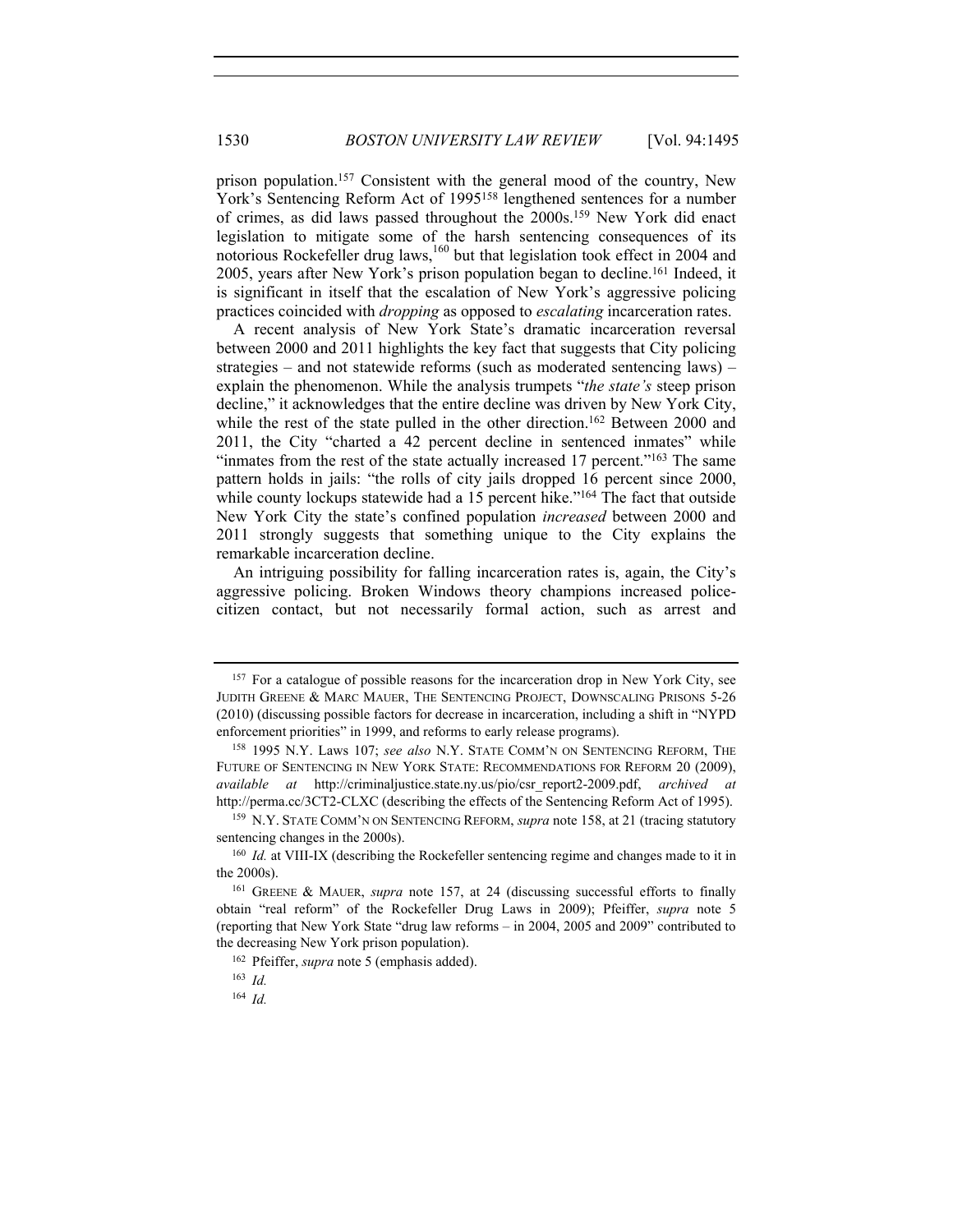2014] *NEW YORK STOP & FRISK* 1531

prosecution.165 Similarly, with NYC Stop and Frisk's exceedingly low "hit rates," police end up hassling lots of people, while arresting few – an acceptable outcome for a police force that is purportedly focused on preventing (rather than punishing) gun possession.166 Since prosecutions that do result are generally for minor offenses, penalties are correspondingly light.

The numbers support this take on New York policing. Even though stops exploded in the late nineties and escalated throughout the next decade, only a small percentage led to formal proceedings, much less conviction and sentence.<sup>167</sup> In a November 2013 report, the State Attorney General's Office analyzed the 6% of NYC stops that led to arrests and determined that only half of the arrests (or 3% of all stops) led to a conviction for any offense, including non-criminal "violations."168 Fewer than a quarter of arrests, or 1.5% of all stops, led to a jail or prison sentence (almost always fewer than thirty days).<sup>169</sup> General misdemeanor arrests follow a similar pattern. Overall misdemeanor arrests remained fairly steady between 1985 and 1993, but then they began to climb from a little over 100,000 in 1993 to well over 200,000 by 2010.170 The

<sup>165</sup> KELLING & COLES, *supra* note 47, at 23 (emphasizing that under order maintenance theory, "arrest would only be resorted to when other approaches failed"); AG REPORT, *supra* note 9, at 51, 58, 59 (describing "order maintenance approach's emphasis on lesser intrusions (i.e., intrusions short of arrest)" and describing NYC Stop and Frisk as part of a policing model that values "proactive police interventions short of arrest").

<sup>166</sup> Roughly 6% of stops result in the issuance of a summons, and 6% lead to an arrest. *See* JONES-BROWN et al., *supra* note 80, at 10. Only 1.7% of stops uncover contraband, 0.15% of stops uncover a gun, and 1.09% of stops uncover a knife. *See id.* at 10 fig.6; *cf.* L. Song Richardson, *Police Efficiency and the Fourth Amendment*, 87 IND. L.J. 1143, 1145, 1165-66 (2012) (highlighting low arrest rates for NYC Stop and Frisk in arguing for a doctrinal shift "to a focus on how proficient the officer conducting the *Terry* stop is at inferring criminality").

<sup>167</sup> Weisburd et al., *supra* note 66, at 12 (finding that fewer than 7% of NYPD stops led to arrests).<br><sup>168</sup> CIVIL RIGHTS BUREAU, N.Y. STATE OFFICE ATT'Y GEN., A REPORT ON ARRESTS

ARISING FROM THE NEW YORK CITY POLICE DEPARTMENT'S STOP-AND-FRISK PRACTICES 1-3, 8-9 (2013), *available at* http://www.ag.ny.gov/pdfs/OAG\_REPORT\_ON\_SQF\_PRACTICES\_NOV\_2013.pdf, *archived at* http://perma.cc/EYY5-GGEZ (analyzing 150,000 arrests from the more than 2.4 million stops between 2009 and 2012).

<sup>169</sup> *Id.* (concluding that less than 1.5% of all stops led to prison sentences and that less than 0.3% of all stops led to sentences of more than 30 days imprisonment).

<sup>&</sup>lt;sup>170</sup> Corman & Mocan, *supra* note 129, at 243 ("The number of misdemeanor arrests increased somewhat in the early 1980s and then experienced a large, sustained increase around 1994."); Issa Kohler-Hausmann, *Managerial Justice and Mass Misdemeanors*, 66 STAN. L. REV. 611, 629 fig.1, 630 (reporting on misdemeanor arrest numbers in NYC and concluding that "[b]etween 1993 and 2010 the number of misdemeanor arrests almost doubled").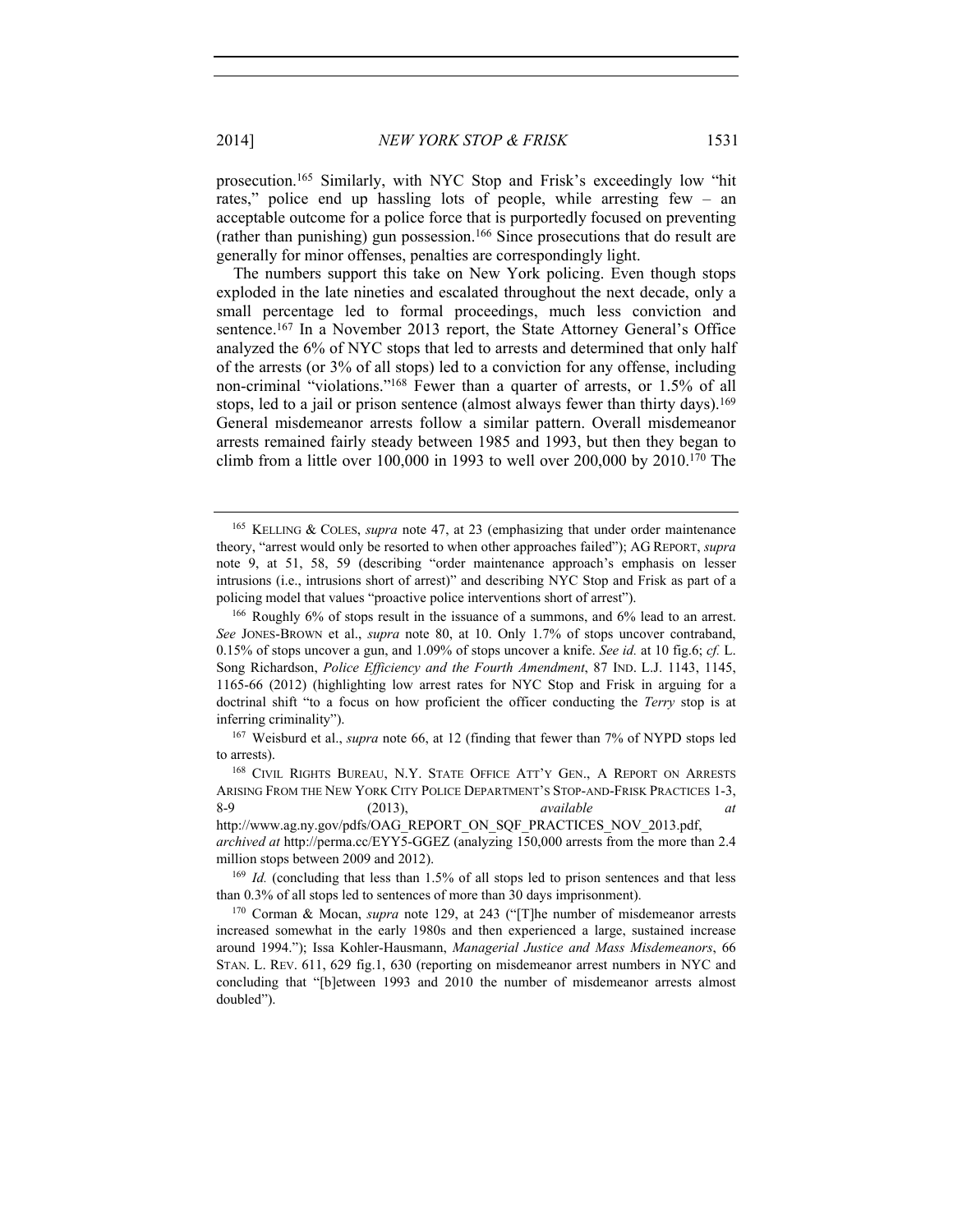rising tide of misdemeanor arrests did not increase incarceration rates, however, because the arrests were increasingly unlikely to result in prosecutions: "As arrests increased," the "rate at which prosecutors declined to pursue these cases rose dramatically."171 Critically, the one policing measure that did not go up is the factor John Pfaff isolates as the key to understanding America's incarceration binge: felony charges.<sup>172</sup> While stops escalated and misdemeanor arrests climbed, felony arrests in New York City went down, a development consistent both with the preventative policing tactics described above and the background crime decline.<sup>173</sup>

The numbers recounted above highlight a conceptual distinction between mass stop-and-frisk (and Broken Windows) as a form of "proactive" policing and more traditional, "reactive" or "911" policing.<sup>174</sup> In the traditional model, police take action after a crime is committed, and prosecutors attempt to deter future crimes by inflicting severe punishment upon the guilty individual. Reactive policing, thus, minimizes state-citizen coercion on the front end but

<sup>171</sup> Fagan & Davies, *supra* note 40, at 476; *see also* N.Y. STATE DIV. OF CRIM. JUSTICE SERVS., NEW YORK CITY ADULT ARRESTS DISPOSED 5 fig.4 (2013), *available at* http://www.criminaljustice.ny.gov/crimnet/ojsa/dispos/nyc.pdf, *archived at*  http://perma.cc/WUR7-QMCU [hereinafter NEW YORK ADULT ARRESTS] (reflecting case processing of arrests from 2008 to 2012); Kohler-Hausmann, *supra* note 170, at 642 (reporting marked decline in NYC misdemeanor convictions even as the rate of arrests climbed). 172 John F. Pfaff, *Waylaid by a Metaphor: A Deeply Problematic Account of Prison* 

*Growth*, 111 MICH. L. REV. 1087, 1106 (2013) ("At least since 1994, it appears that almost all the growth in prison populations has come from prosecutors' decisions to file felony charges."). 173 NEW YORK CITY ADULT ARRESTS DISPOSED, *supra* note 171, at 2 fig.1 (reporting on

the decline in total annual felony arrests of nearly 9,000 from 2008 to 2010); GREENE  $\&$ MAUER, *supra* note 157, at 8 (highlighting the drop in felony arrests in New York City); JAMES AUSTIN & MICHAEL JACOBSON, HOW NEW YORK CITY REDUCED MASS INCARCERATION 6 (2013), *available at*  http://www.brennancenter.org/sites/default/files/publications/How\_NYC\_Reduced\_Mass\_In carceration.pdf, *archived at* http://perma.cc/GL7L-N7XA (proposing an explanation for reduced felony arrests in terms of policing strategy). In 2003, there were about 279,000 NYC arrests: 89,000 felony arrests and 190,000 misdemeanors. The number of arrests increased significantly by 2013; but the entire increase comes from misdemeanor arrests. N.Y. STATE DIV. CRIM. J. SERVS., ADULT ARRESTS: 2004-2013, *available at* http://www.criminaljustice.ny.gov/crimnet/ojsa/arrests/NewYorkCity.pdf, *archived at*

http://perma.cc/N6S2-EHVW. 174 *See* M. Chris Fabricant, *Rethinking Criminal Defense Clinics in "Zero-Tolerance" Policing Regimes*, 36 N.Y.U. REV. L. & SOC. CHANGE 351, 358-59 (2012) ("Urban police departments have shifted away from reactive or '911 policing,' in which the primary role of patrol officers is to respond to crisis, and have turned instead to proactive strategies in communities identified as high-crime areas."); Bratton, *supra* note 88 (contrasting "reactive policing" with NYPD tactics).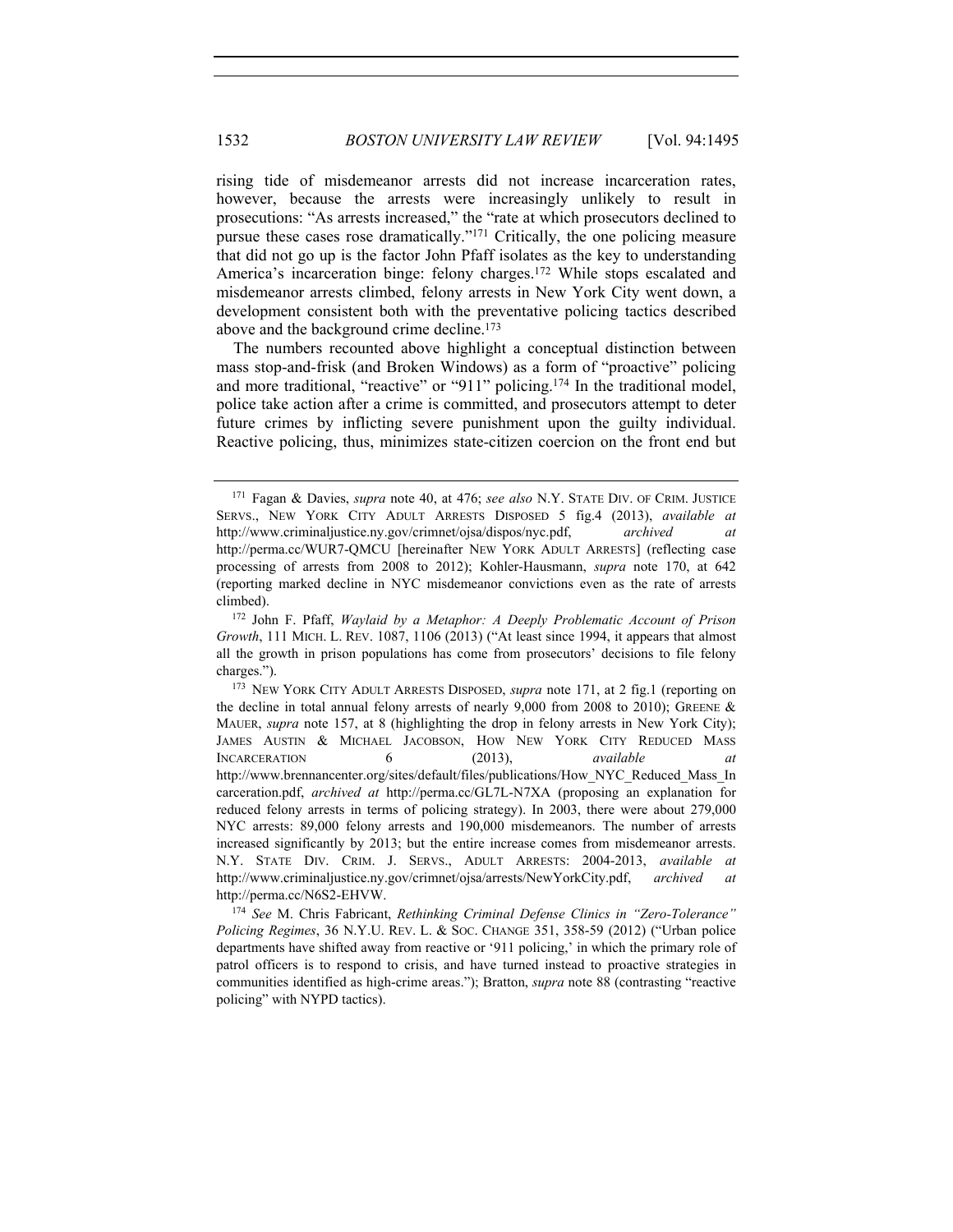2014] *NEW YORK STOP & FRISK* 1533

maximizes it on the back end, after conviction. By contrast, proactive policing like NYC Stop and Frisk tries to deter crime before unlawful conduct occurs. If successful, NYC Stop and Frisk's low-level interventions minimize subsequent serious offenses (and thus incarceration), while ratcheting up the degree of non-incarcerative coercion applied to innocent civilians.175

The contrast between proactive and reactive policing highlighted by NYC Stop and Frisk muddles the traditional academic conceptions of criminal justice policy. In particular, Herbert Packer's classic dichotomy between "due process" and "crime control" models of criminal justice fares poorly here.<sup>176</sup> Proactive mass-"stop and frisk" policing seems to fall squarely under a "crime control" conception of criminal justice. Yet, to the extent NYC Stop and Frisk leads to decreased convictions and incarceration, it elides one of Packer's criteria for success of that model, that "in order to operate successfully," the crime control model "must produce a high rate of apprehension and conviction . . . ."177 In light of its relative disinterest in formal sanctions, NYC Stop and Frisk suggests a third model distinct from "due process" and "crime control," something like "crime suppression" or "population control," that focuses not on punishing the guilty or fair process, but rather on making it so hard to commit crimes in the first place that the formal criminal justice system fades into insignificance.<sup>178</sup>

#### C. *Summary*

The data presented above are alluring and unsettling. The facts suggest, at least tentatively, that mass stop-and-frisk, along with related aggressive policing strategies, while inflicting harmful privacy intrusions on a large swath of innocent citizens, may decrease violent crime and incarceration by deterring

<sup>175</sup> This dichotomy resonates with Dan Kahan's criticism of "the opposition between [individual] rights and order-maintenance policies" that "yields longer terms of imprisonment" and thus "suggests the short-sightedness of civil libertarian opposition to order maintenance" because "[i]ncreasingly severe prison sentences are not only more expensive and less effective than order-maintenance policies; they are also much more destructive of individual liberty." Kahan, *supra* note 102, at 393-94; *see also* William J. Stuntz, *The Uneasy Relationship Between Criminal Procedure and Criminal Justice*, 107 YALE L.J. 1, 4 (1997) (articulating link between enhanced criminal procedure rights and "overcriminalization, and oversentencing"). 176 *See generally* Herbert L. Packer, *Two Models of the Criminal Process*, 113 U. PA. L.

REV. 1 (1964).

<sup>&</sup>lt;sup>177</sup> *Id.* at 10. The traditional reactive approach to policing that focuses on severely punishing the guilty after a serious crime is committed (and leaving everyone else alone), on the other hand, seems tailor-made to a "due process" model. Yet this approach too feels illsuited to a model that, according to Packer, is characterized by "skepticism about the morality and the utility of the criminal sanction." *Id.* at 20.

<sup>178</sup> *See supra* note 37.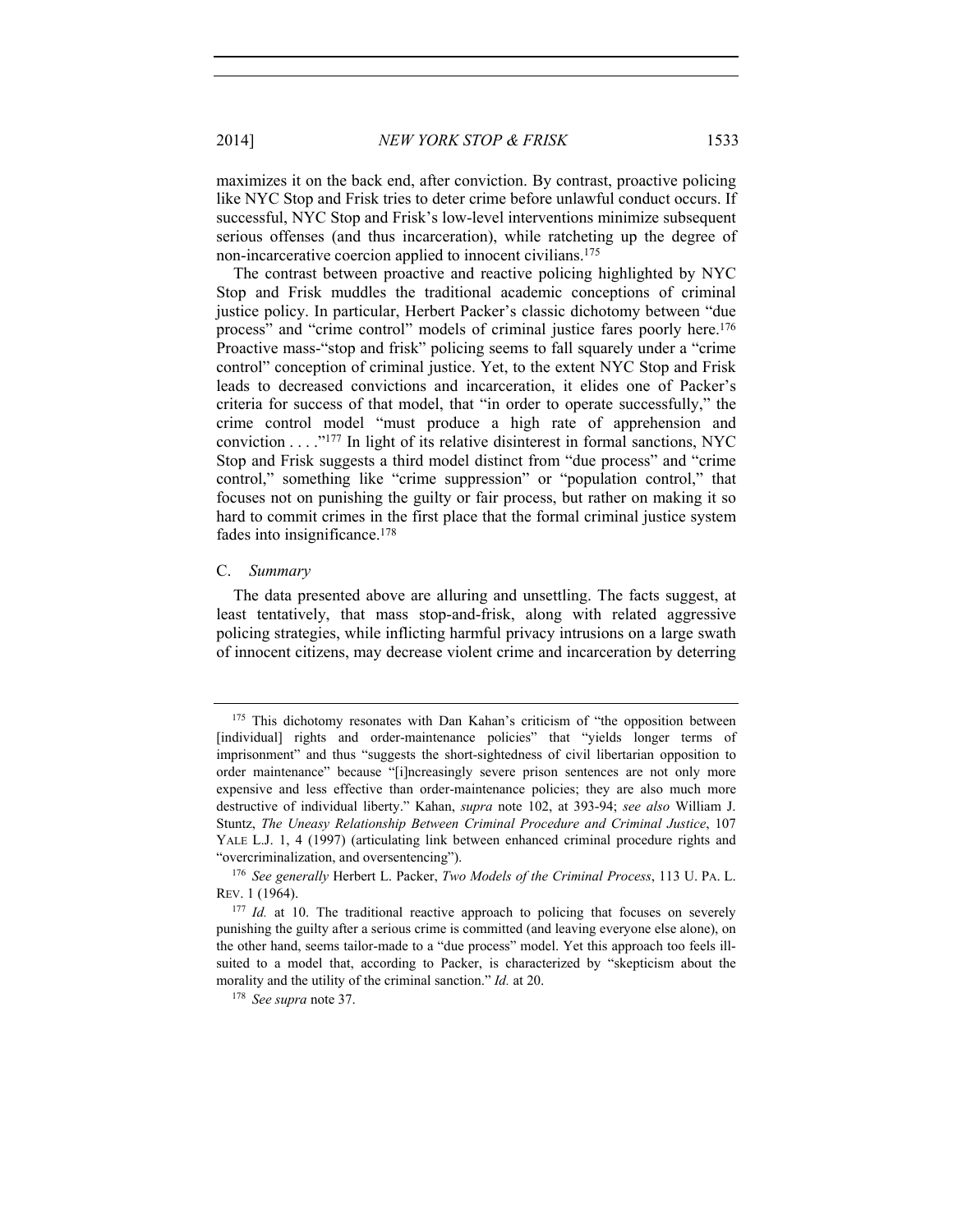unlawful public gun possession. Given these tradeoffs, policymakers would be hard pressed to ascertain the proper course, as is evident from the acrimonious public debate surrounding the program.179 While the debate is a robust one, it is unsatisfying because advocates on either side avoid the difficult question of tradeoffs by ignoring the evidence that NYC Stop and Frisk either reduces violent crime (or incarceration) or is applied in an oppressive, race-conscious manner.<sup>180</sup> The intervention of the federal courts introduces another variable. Most basically, if NYC Stop and Frisk is unconstitutional, the difficult policy questions may not need to be answered; in a society that adheres to the rule of law, an unconstitutional program offers only an illusory solution to the problem of crime.181 As noted earlier, however, the stop-and-frisk tactic cannot itself be unconstitutional – it is, after all, the product of a Supreme Court case. Given the seemingly inviolate status of the 1968 *Terry* decision, the courts can only rule out certain ways of applying the tactic. Thus, it becomes critically

<sup>179</sup> Joseph Goldstein, *Judge Rejects New York's Stop-and-Frisk Policy*, N.Y. TIMES, Aug. 12, 2013, at A1 (quoting Mayor Bloomberg's claim that enforcement of Judge Scheindlin's decision could lead to "'a lot of people dying'" and that "the judge did 'not understand how policing works'" and quoting a plaintiff in the lawsuit stating that '"the stop-and-frisk policy criminalizes a whole race and community of people'"); Harry Bruinius, *Stop-and-Frisk: NYC Council Overrides Bloomberg Vetoes, Curbing Policy*, CHRISTIAN SCI. MONITOR (Aug. 22, 2013), http://www.csmonitor.com/USA/Politics/2013/0822/Stop-and-frisk-NYCcouncil-overrides-Bloomberg-vetoes-curbing-policy *archived at* http://perma.cc/8NAA-AD3J (describing legislation enacted by City Council that establishes a new "inspector general" to monitor the police department and "allows citizens to sue the NYPD in state court if they believe they have been illegally profiled"); Erin Durkin & Adam Edelman, *New York City Police Department Commissioner Ray Kelly Blasts Stop-And-Frisk Ruling, Says Violent Crime Will Spike Under Proposed Reform*, N.Y. DAILY NEWS (Aug. 18, 2013, 9:59 PM), http://www.nydailynews.com/news/politics/new-york-city-police-departmentcommissioner-ray-kelly-blasts-stop-and-frisk-ruling-violent-crime-spike-proposed-reformsarticle-1.1430144#ixzz2iMwPjANk (summarizing stop-and-frisk views of mayoral candidates); Heather Mac Donald, *How to Increase the Crime Rate Nationwide*, WALL ST. J. (June 11, 2013, 6:50 PM), *archived at* http://perma.cc/83GL-KKM5 (expressing concern that Judge Scheindlin's ruling "could spell an end to a police practice that helped the city achieve an astonishing drop in violent crime").

<sup>180</sup> *See, e.g.*, MAPLE, *supra* note 20, at 218-19 (downplaying harms of stops by analogizing to airline boarding and bookstore backpack checks); Heather Mac Donald, Op-Ed., *Fighting Crime Where the Criminals Are*, N.Y. TIMES, June 25, 2010, at A19 (contending that apparent racial disproportion in stops is explained by demographic characteristics of high crime areas); Scott Pilutik, *Frisk Assessment*, SLATE.COM (Aug. 19, 2013, 5:49 PM), *archived at* http://perma.cc/U59B-5YFB (contending that NYC Stop and Frisk is both unconstitutional and ineffective because police rarely find guns after stops).

<sup>181</sup> Floyd v. City of New York, 959 F. Supp. 2d 540, 556 (S.D.N.Y. 2013) (quoting District of Columbia v. Heller, 554 U.S. 570, 636 (2008)) (contending that police practices, if "unconstitutional . . . cannot be used, no matter how effective" since "'[t]he enshrinement of constitutional rights necessarily takes certain policy choices off the table'").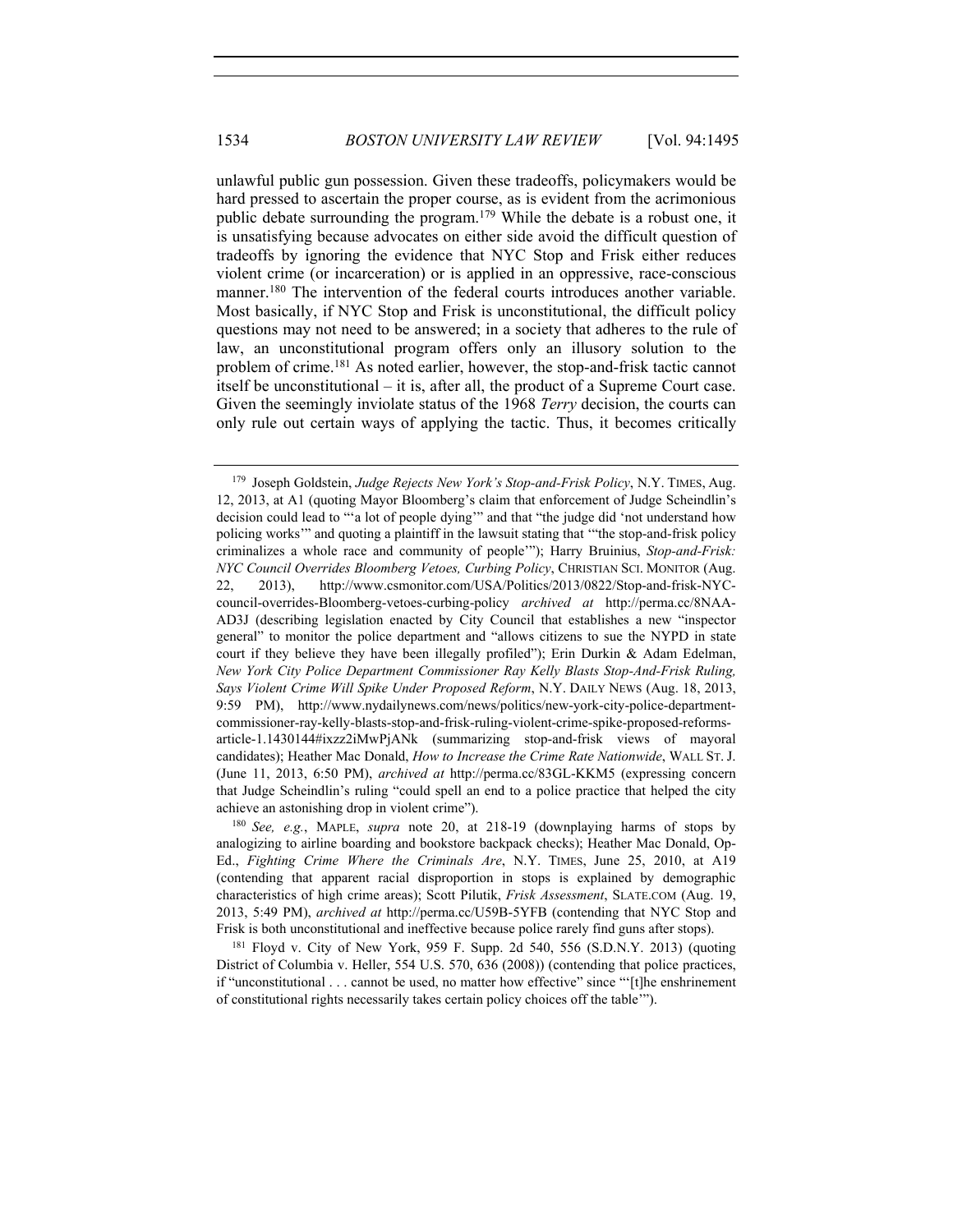important to assess the connection (if any) between the effectiveness of NYC Stop and Frisk and its constitutionality. Identifying this connection will allow policymakers to determine whether the use of stop-and-frisk as a crime fighting strategy can be effectively adapted to constitutional parameters. The next Part examines this question.

### III. THE CONSTITUTIONALITY OF NYC STOP AND FRISK AS A CRIME-FIGHTING STRATEGY

After three months of testimony and argument in *Floyd v. City of New York*, Federal District Court Judge Shira Scheindlin ruled in August 2013 that NYC Stop and Frisk violated both the Fourth and Fourteenth Amendments to the United States Constitution.182 As explained below, although Judge Scheindlin did not consider (or permit any evidence on) the effectiveness of NYC Stop and Frisk, consideration of the crime-fighting theory behind the program greatly strengthens her legal conclusions. In light of its deterrent purpose, NYC Stop and Frisk depends for its effectiveness on two related components that are hallmarks of unconstitutionality – arbitrary stops and "indirect" racial profiling. This important relationship between NYC Stop and Frisk's effectiveness and its unconstitutionality is explored below. If, as these sections contend, the effectiveness of NYC Stop and Frisk is strongly tethered to its unconstitutionality, there is little hope for salvaging stop-and-frisk as an American policing strategy absent sweeping (and unlikely) changes to longstanding constitutional doctrine.

## A. *Fourth Amendment*

The Fourth Amendment requires all police searches and seizures to be "reasonable."<sup>183</sup> The main Fourth Amendment "reasonableness" hurdle to any deterrence-based crime-fighting strategy (like NYC Stop and Frisk) is the longstanding Supreme Court command that "[a] search or seizure is ordinarily unreasonable in the absence of individualized suspicion of wrongdoing."184 There are, in fact, few principles in Fourth Amendment doctrine as well

<sup>&</sup>lt;sup>182</sup> *Id.* at 658, 660. **183** U.S. CONST. amend. IV; Michigan v. Fisher, 558 U.S. 45, 47 (2009) ("The ultimate touchstone of the Fourth Amendment,' we have often said, is 'reasonableness.'") (quoting Brigham City v. Stuart, 547 U.S. 398, 403 (2006)); United States v. Arvizu, 534 U.S. 266, 274 (2002) ("Our cases have recognized that the concept of reasonable suspicion is somewhat abstract."); Jeffrey Bellin, *Crime-Severity Distinctions and the Fourth Amendment: Reassessing Reasonableness in a Changing World*, 97 IOWA L. REV. 1, 37-39 (2011) (emphasizing malleability of Fourth Amendment rules interpreting reasonableness

command). 184 City of Indianapolis v. Edmond, 531 U.S. 32, 37 (2000); *see also* United States v. Martinez-Fuerte, 428 U.S. 543, 560 (1976) (stating that "some quantum of individualized suspicion is usually a prerequisite to a constitutional search or seizure").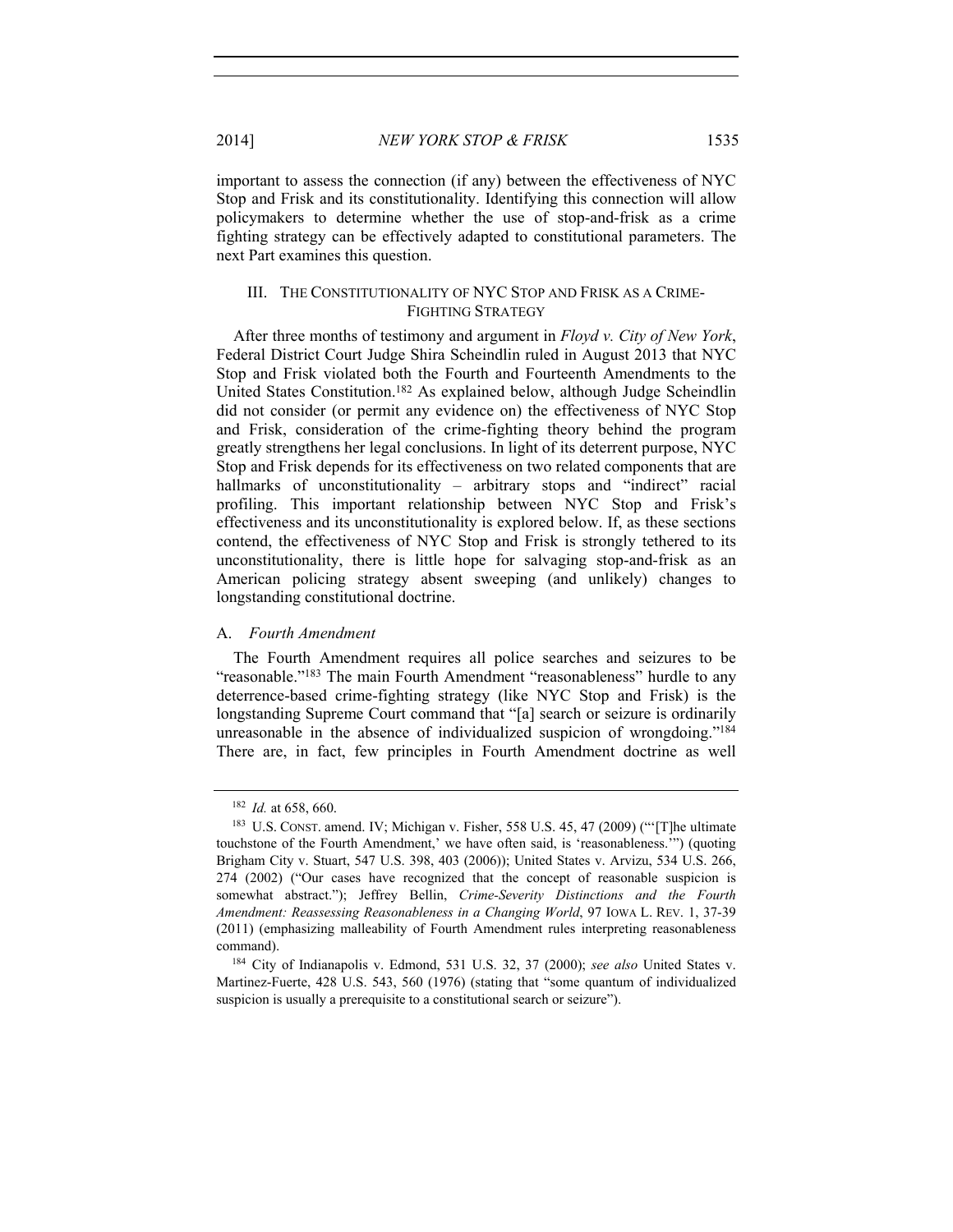established and widely trumpeted as the requirement of "individualized suspicion." The phrase "individualized suspicion" dates back only to the 1970s,185 but the underlying concept of requiring a showing that anyone searched or seized was (prior to the intrusion) reasonably suspected of an offense can be found in the constitutional text as well as in the history that animated it.186 The Court has even described this concept as "the central teaching" of its "Fourth Amendment jurisprudence."<sup>187</sup>

Defenders of NYC Stop and Frisk rely, of course, on *Terry*, arguing that a mass stop-and-frisk program can survive constitutional scrutiny if stops are based, as in *Terry* itself, on an officer's reasonable suspicion that each person stopped is committing a crime (i.e., "individualized suspicion").<sup>188</sup> Judge Scheindlin accepted the premise that *Terry* could be scaled indefinitely in this manner, but concluded that so many NYPD stops were arbitrary – in the sense that they did not depend on individualized suspicion – that the overall practice

Terry v. Ohio, 392 U.S. 1, 21 n.18 (1968)). The doctrine has been criticized by scholars and weakened by doctrinal exceptions (described below), but in the context of general crime control, this "central teaching" of Fourth Amendment doctrine is exceedingly well established. Clancy, *supra* note 186, at 549-584 (cataloguing Court's exceptions to "individualized suspicion" requirement); Harcourt & Meares, *supra* note 185, at 851 (explaining that checkpoints or roadblocks serve as an exception to the individualized suspicion requirement). Harcourt and Meares point out that there is always some baseline suspicion of every human – perhaps as minimal as the capacity to commit crime – rendering "individualized suspicion" more a description of degree than kind. *Id.* at 847. But even if the requirement is viewed more precisely along these lines, it still imparts meaningful content. *Cf.* WAYNE R. LAFAVE, 4 SEARCH AND SEIZURE § 9.5(h) (5th ed. 2012) (citation omitted) (stating that "the more the [suspect] description . . . can be said to be particularized, in the sense that it could apply to only a few persons in the relevant universe, the better the chance of having at least sufficient grounds to make a stop").

<sup>188</sup> Brief of Defendant-Appellant, Floyd v. City of New York, (No. 13-3088), 2013 WL 6698324 (2d Cir. Dec. 10, 2013), 1 (arguing in appeal of *Floyd* that the district's court ruling should be reversed because, "the overwhelming majority of [NYPD] *Terry* stops comport with constitutional principles"); *cf.* Tracey L. Meares, *The Law and Social Science of Stop & Frisk*, 10 ANN. REV. L. & SOC. SCI. (forthcoming Dec. 2014) (stating that "to the extent that the NYPD was making clearly correct judgments under *Terry*, it would be much more difficult for the judge to conclude" that NYC Stop and Frisk was unconstitutional).

<sup>185</sup> *See* Bernard E. Harcourt & Tracey L. Meares, *Randomization and the Fourth Amendment*, 78 U. CHI. L. REV. 809, 842-43 (2011) (discussing the birth of the term "individualized suspicion").

<sup>186</sup> *See* U.S. CONST. amend. IV (stating that "no Warrants shall issue, but upon probable cause"); Henry v. United States, 361 U.S. 98, 104 (1959) (discussing underlying rationale of probable cause requirement); Thomas K. Clancy, *The Role of Individualized Suspicion in Assessing the Reasonableness of Searches and Seizures*, 25 U. MEM. L. REV. 483, 585, 632- 33 (1995) (arguing that "individualized suspicion" was "considered [an] inherent characteristic[] of reasonable searches and seizures by the framers"). 187 United States v. Cortez, 449 U.S. 411, 417-18 (1981) (emphasis removed) (citing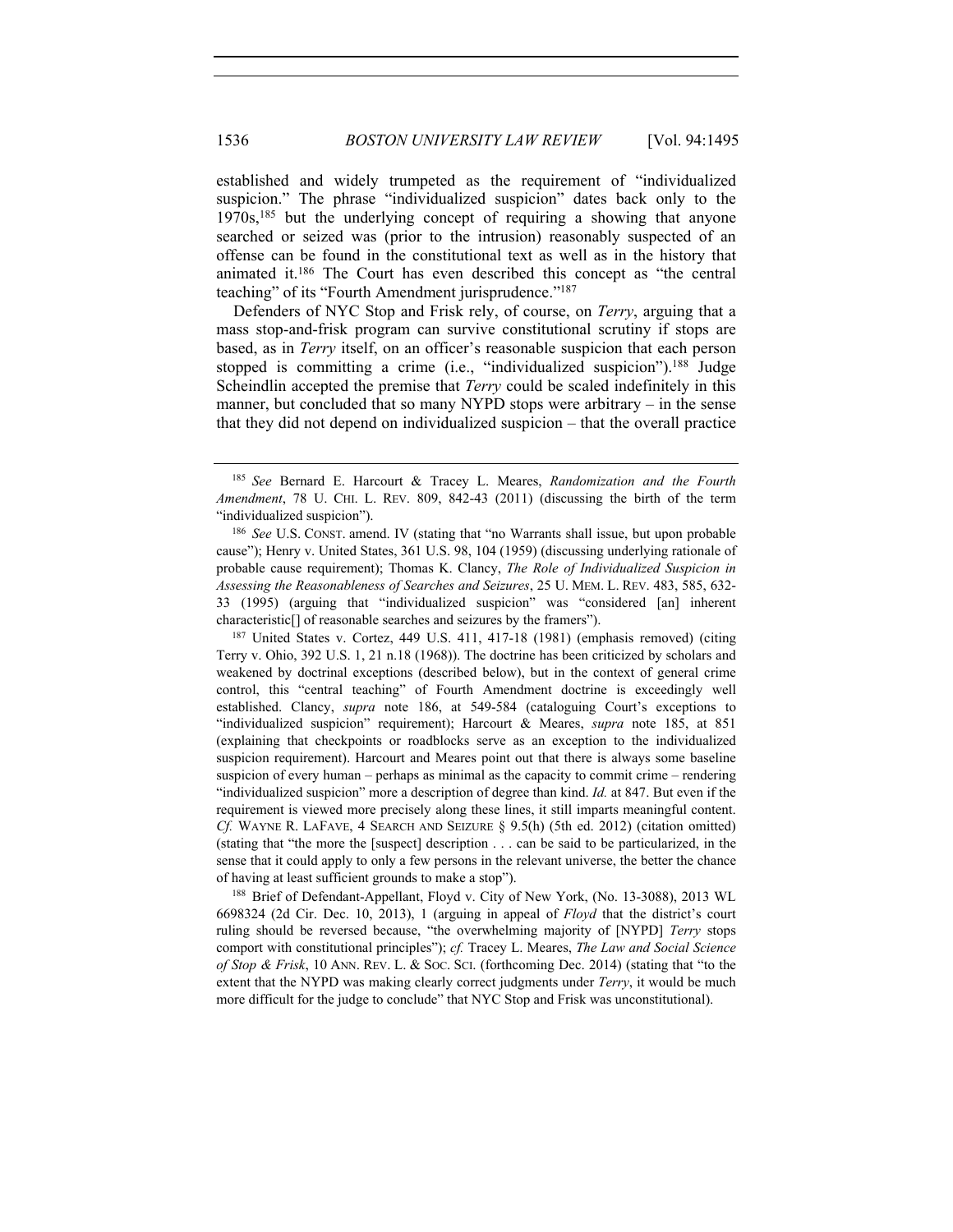exceeded what is permitted under *Terry* and thus the Fourth Amendment. However, as Judge Scheindlin acknowledged, just how arbitrary NYPD stops had become "will almost certainly never be known."<sup>189</sup> In fact, the limited evidence the district court had before it on this point illustrates one of the key weaknesses of its ruling.

To establish the arbitrariness of NYC Stop and Frisk, the *Floyd* plaintiffs asked Columbia law professor Jeffrey Fagan to analyze the U-250 forms filled out by NYPD officers documenting stops from 2004-2009.190 Fagan deemed six percent of the documented stops "apparently unjustified."191 Judge Scheindlin, perhaps sensing that 6% was not as high as many critics of the program expected, described Fagan's estimate as "very generous" and characterized it as a "very rough *minimum*" of the number of unconstitutional stops.192 The judge emphasized that many of the stops that Fagan's methodology accepted were based on "vague and subjective" grounds, such as "furtive movements," "fits description," and "high crime area."<sup>193</sup>

Judge Scheindlin is surely correct that accepting officers' stated explanations for stops, and including vague stop justifications under the rubric of reasonable suspicion, likely undercounts the number of unconstitutional stops. Perhaps most significant are the number of stops that were not documented at all.194 Presumably officers are less likely to document legally shaky stops than legally sound ones. At the same time, Fagan's methodology also must overcount the number of unconstitutional stops as his own label "*apparently* unjustified" indicates. Some portion of the six percent would likely pass muster if the officers were given an opportunity to fully explain the basis for the stops.195 The other information available to Judge Scheindlin and researchers comes in the form of anecdotal evidence, including compelling

<sup>&</sup>lt;sup>189</sup> Floyd v. City of New York, 959 F. Supp. 2d 540, 583 (S.D.N.Y. 2013).<br><sup>190</sup> *Id.* at 572 ("Plaintiff"s liability expert, Dr. Jeffrey Fagan, conducted various statistical analyses of UF-250s based on an electronic database containing the information on the forms."). 191 *Id.* at 559.

<sup>192</sup> *Id.* at 579.

<sup>193</sup> *Id.* at 578.

<sup>194</sup> *Id.* at 582-583 ("The problems with Dr. Fagan's Fourth Amendment analysis of the UF-250s result not from analytical failures but from the inadequacy of the NYPD's systems for identifying unjustified stops when they occur."); SCHNEIDERMAN, *supra* note 112, at 21 (describing findings of the Civilian Complaint Review Board that in 2012, roughly twenty percent of stops for which the Board received complaints were not documented as required, "up from five percent in 2008"); *but see* Ridgeway, *supra* note 23, at 4, 9 (describing documenting of stops by observed officers and incentives for police documentation created by Compstat). 195 *Cf.* MAPLE, *supra* note 20, at 116 (discussing variation in ability of officers to explain

to courts and citizens the justifications for a stop).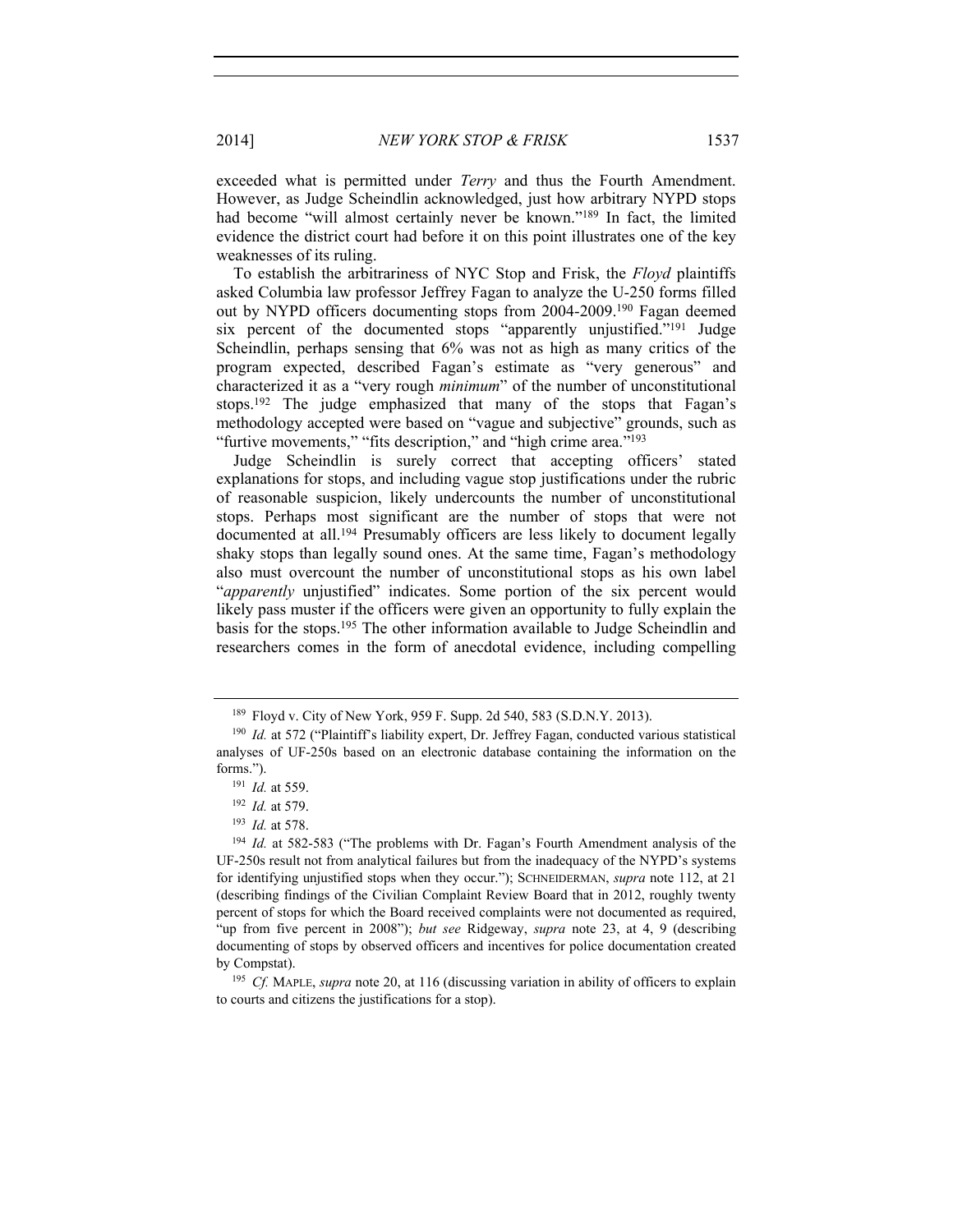accounts of people who were stopped without proper basis (including some of the plaintiffs in the *Floyd* litigation).196 The accounts are not all from civilians. Judge Scheindlin gave "great weight" to audio recordings that capture supervisors urging officers to increase stop volume while expressing little regard for constitutional validity.197 Other accounts in the media are similar: for example, a SCU officer told a reporter, "We frisk 20, maybe 30 people a day. Are they all by the book? Of course not."198 These anecdotes only go so far, however, as the NYPD could presumably provide competing anecdotes and testaments to lawful stops based on reasonable suspicion.

Importantly, the inability to pinpoint how many of the hundreds of thousands of NYPD stops were not based on "individualized suspicion" does not alter the symbiotic relationship between arbitrary (i.e., unconstitutional) stops and the efficacy of the mass stop-and-frisk strategy. NYC Stop and Frisk, if conceptualized as a program to deter gun-carrying, necessarily depends on stopping people without individualized suspicion. The theory justifying mass stop-and-frisk is that people will leave their guns at home to keep their weapons from being uncovered by an officer's frisk. In this scenario, the likelihood of a frisk determines the deterrent effect. If a frisk can be avoided by avoiding criminal activity such as trespassing, public marijuana smoking or public urination, people can comfortably carry guns unlawfully so long as they obey (or think they will obey) other laws while doing so. Thus, a high volume of arbitrary frisks is essential to effectively deterring gun possession. The knowledge that a stop-and-frisk is almost inevitable powerfully deters gun possession.199 The knowledge that police may stop you if they reasonably

<sup>196</sup> Floyd v. City of New York, 959 F. Supp. 2d 540, 625-658 (S.D.N.Y. 2013) (deeming certain stop-and-frisks unlawful); Ligon v. City of New York, 925 F. Supp. 2d 478, 492-510 (S.D.N.Y. 2013) (citing testimony of assistant district attorney, those individuals stopped by police officers, as well as expert witnesses); *Floyd*, 813 F. Supp. 2d at 425 (citing testimony of police officers); AG REPORT, *supra* note 9, at 77-79 (citing personal narratives of individuals stopped by police). 197 *Floyd*, 959 F. Supp. 2d at 596.

<sup>198</sup> Kocieniewski, *supra* note 57.

<sup>199</sup> *See Floyd*, 959 F. Supp. 2d at 606 (describing testimony that asserts that Commissioner Kelly believed the goal of NYC Stop and Frisk is to instill fear); Fabricant, *supra* note 174, at 386 (reporting conversation with New York City residents who stated that "their oldest son and his friends were 'thrown against the wall' by police every time they left the apartment"); Butterfield, *supra* note 117 (reporting that in interviews with a dozen minority youths, all "knew of someone who had been stopped by the police unfairly they thought — in recent months"); Kocieniewski, *supra* note 57 (quoting community leader who said that the community was grateful for the crime drop but displeased that "people are being stopped for no reason"); *cf.* Kahan, *supra* note 102, at 390 (drawing on concepts of social influence and social meaning to argue that "rights undermine deterrence").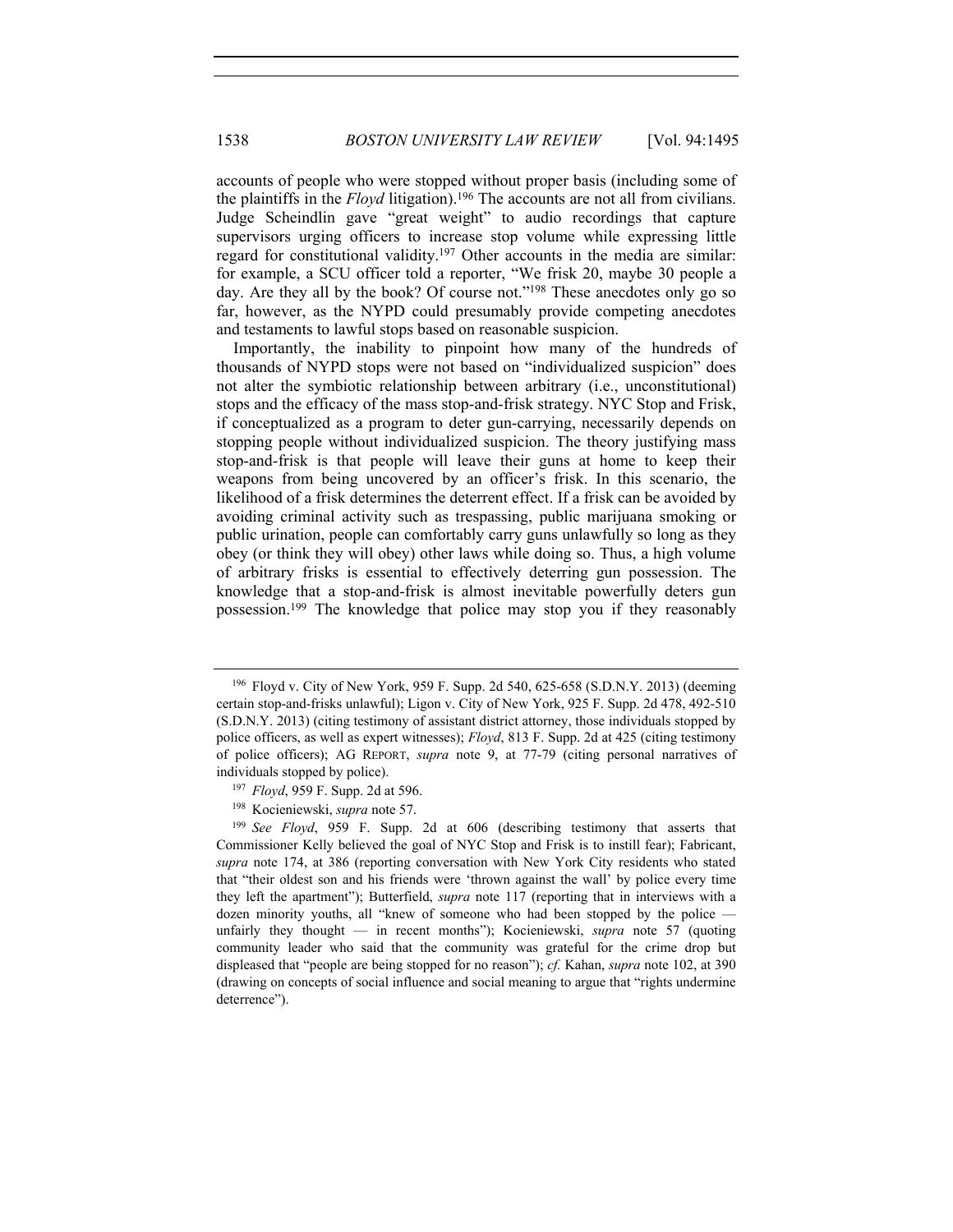suspect you are committing or have committed a crime – the actual *Terry* standard – does not.

Viewing NYC Stop and Frisk as a crime-fighting strategy (as opposed to thousands of unrelated, isolated events) reveals not only its inability to fit within the Fourth Amendment's "individualized suspicion" framework, but also highlights its similarities to crime-fighting strategies previously rejected by American courts. Perhaps the most recent analogues involve vaguely worded loitering laws that the Supreme Court routinely struck down during the Civil Rights era (and in Chicago more recently) as riding too much on the "the moment-to-moment judgment of [a] policeman on his beat."200 Going further back in history, a legal regime that permits widespread, discretionary stops based on demographic characteristics or geographic location bears an unflattering resemblance to the "general warrant" – the primary historical evil targeted by the Fourth Amendment.<sup>201</sup>

A glimmer of hope for proponents of NYC Stop and Frisk resides in the Court's repeated hedging ("usually," "ordinarily") in its recitations of the "individualized suspicion" requirement;<sup>202</sup> these caveats stem from the socalled "special needs" exception, through which government interests beyond normal law enforcement expand the parameters of Fourth Amendment

<sup>200</sup> City of Chi. v. Morales, 527 U.S. 41, 60, 64 (1999) (striking down Chicago street gang ordinance that "affords too much discretion to the police and too little notice to citizens"); *see also* Papachristou v. City of Jacksonville, 405 U.S. 156, 168 (1972) (striking down vagrancy statute that provided "unfettered discretion" to the police); Shuttlesworth v. City of Birmingham, 382 U.S. 87, 90 (1965) (striking down loitering statute that "'does not provide for government by clearly defined laws, but rather for government by the momentto-moment opinions of a policeman on his beat'"); Cox v. Louisiana, 379 U.S. 536, 544-45 (1965) (striking down breach of peace statute as being unconstitutionally broad in scope); Edwards v. South Carolina, 372 U.S. 229, 230 (1963) (reversing criminal convictions that "cannot be squared with the Fourteenth Amendment of the United States Constitution"); Fields v. South Carolina, 375 U.S. 44 (1963) (remanding case for consideration in light of *Edwards*).<br><sup>201</sup> Henry v. United States, 361 U.S. 98, 100 (1959) (contrasting "requirement of

probable cause" which "has roots that are deep in our history" with "[t]he general warrant, in which the name of the person to be arrested was left blank" and "writs of assistance," which "both perpetuated the oppressive practice of allowing the police to arrest and search on suspicion"); *see* Steagald v. United States, 451 U.S. 204, 219-20 (1981) (discussing general warrants).<br><sup>202</sup> *See* City of Indianapolis v. Edmond, 531 U.S. 32, 87 (2000) ("A search or seizure is

*ordinarily* unreasonable in the absence of individualized suspicion of wrongdoing." (emphasis added)); United States v. Martinez-Fuerte, 428 U.S. 542, 560 (1976) ("The defendants note correctly that to accommodate public and private interests some quantum of individualized suspicion is *usually* a prerequisite to a constitutional search or seizure." (emphasis added)).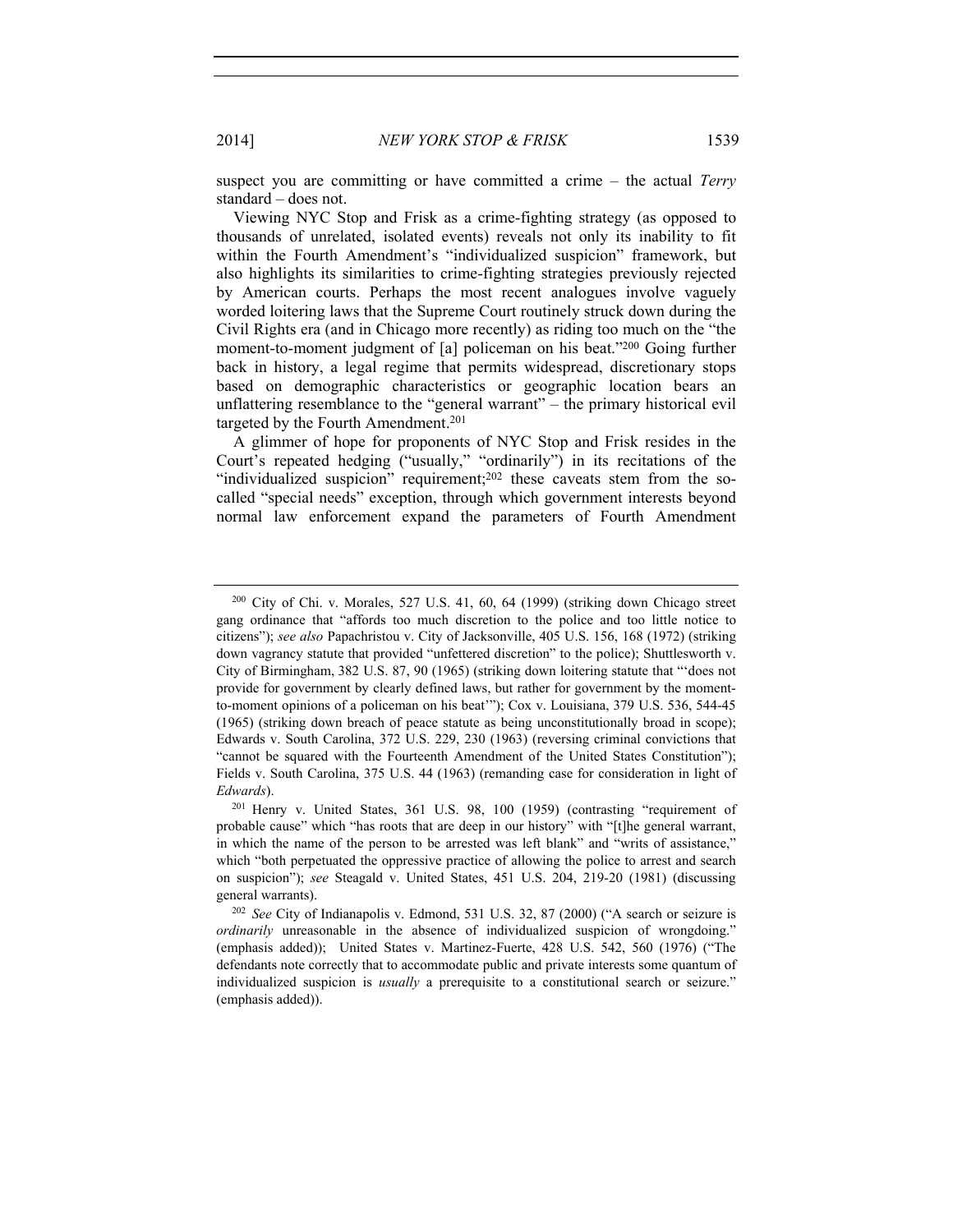"reasonableness."203 Given the scale of NYC Stop and Frisk, it is, in fact, tempting to analogize the practice not to a single *Terry* stop, but to programmatic checkpoints approved under the "special needs" rubric. The Supreme Court only approves checkpoints in narrow contexts, however, such as at (or near) international borders<sup>204</sup> or for traffic-related investigations.<sup>205</sup> It is well settled that suspicionless checkpoints "whose primary purpose [is] to detect evidence of ordinary criminal wrongdoing" – such as unlawful gun possession – are unconstitutional.<sup>206</sup> Even the most permissive checkpoint case, *Illinois v. Lidster*, 207 simply highlights this doctrinal exception's inapplicability to NYC Stop and Frisk. In *Lidster*, the Court rejected a challenge to a vehicle checkpoint intended to investigate a hit-and-run. The Court characterized the checkpoint as an "information-seeking highway stop[]," analogous to unthreatening police activities like "crowd control" that do not "involve[] suspicion, or lack of suspicion, of the relevant individual," are "less likely to provoke anxiety" or "to prove intrusive," and to which stopped "citizens will often react positively."208 NYC Stop and Frisk possesses none of these characteristics.

In sum, even if the precise number of unconstitutional stops is uncertain, the disconnect between NYC Stop and Frisk and the Fourth Amendment could not be clearer. Arbitrary stops intended to deter gun carrying maximize the deterrent effect of NYC Stop and Frisk. Such stops also clearly violate "the

<sup>203</sup> *Edmond*, 531 U.S. at 37. *See* Capers, *supra* note 103, at 44 (arguing that "nondiscretionary, race-free stops" should be permitted under the special needs exception even in routine criminal law enforcement).

<sup>204</sup> *See Martinez-Fuerte*, 428 U.S. at 543 (holding that police may stop a vehicle at a fixed checkpoint near the United States border with Mexico even without a reason to believe the vehicle contains illegal aliens).

<sup>205</sup> *See, e.g.*, *Edmond*, 531 U.S. at 41 (stating that each approved checkpoint program was "designed primarily to serve purposes closely related to the problems of policing the border or the necessity of ensuring roadway safety"); Mich. Dep't of State Police v. Sitz, 496 U.S. 444, 453 (1990) (finding that checkpoints that stop every approaching vehicle are "for constitutional purposes indistinguishable from the checkpoint stops" upheld in *Martinez-Fuerte*). 206 *Edmond*, 531 U.S. at 41.

<sup>207</sup> 540 U.S. 419, 423 (2004) (distinguishing between an unconstitutional checkpoint designed to determine "whether a vehicle's occupants were committing a crime" and a checkpoint intended to "ask vehicle occupants for their help in providing information about a crime in all likelihood committed by others"). 208 *Id.* at 420, 424-25; Bar-Gill & Friedman, *supra* note 2, at 1620 (arguing that "[i]t is

difficult to reconcile" *Edmond* and *Lidster*); *see also* Ferguson v. City of Charleston, 532 U.S. 67, 84 (2001) (ruling that state hospital's drug tests violated the Fourth Amendment because the "primary purpose" hinged on the use of "the threat of arrest and prosecution in order to force women into [drug] treatment," and consequently fell outside "the closely guarded category of 'special needs'").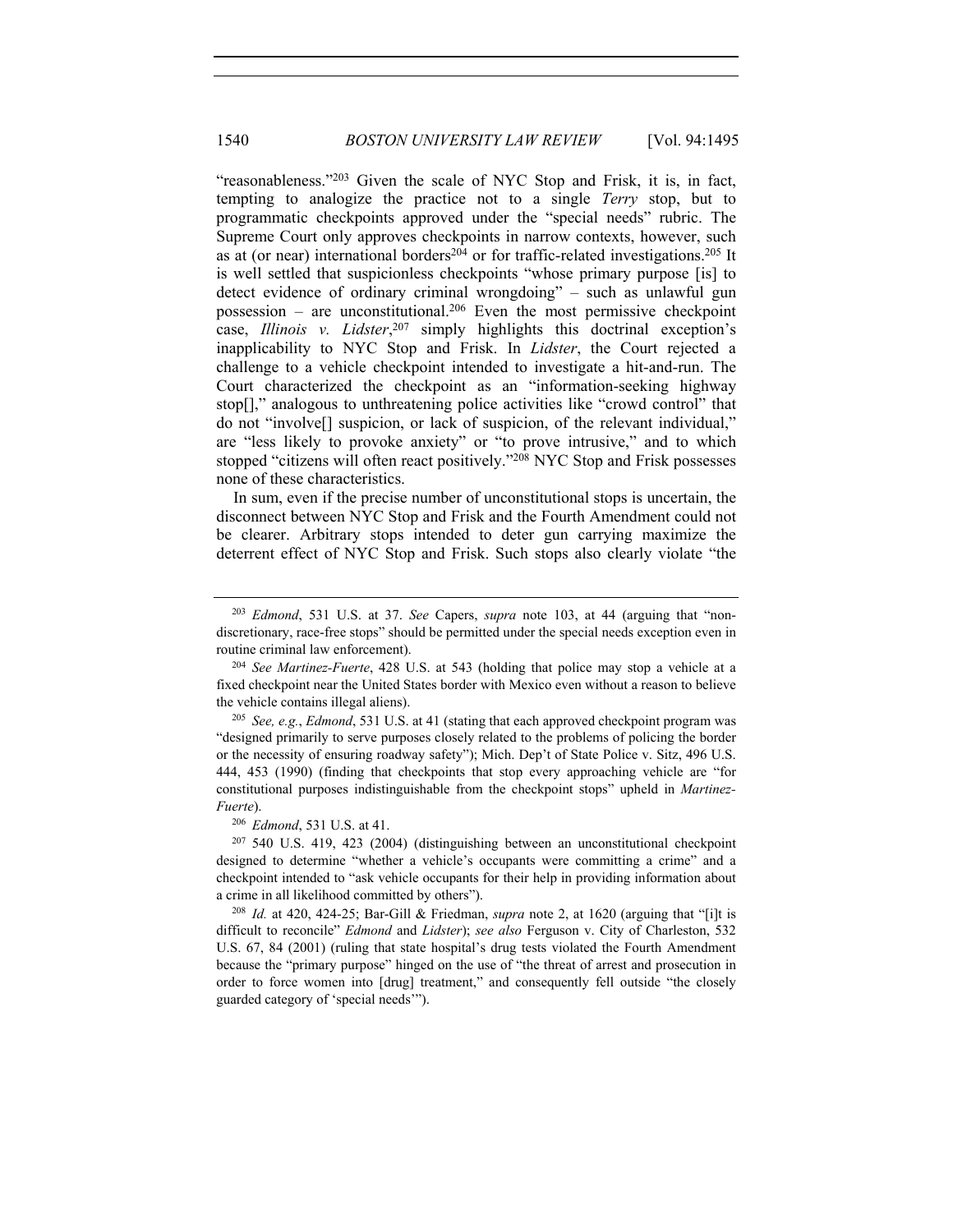2014] *NEW YORK STOP & FRISK* 1541

general rule that a seizure must be accompanied by some measure of individualized suspicion."209 As a result, the effectiveness of NYC Stop and Frisk and its constitutionality are inversely proportional. A widespread practice of stopping people may successfully deter gun possession, but only if stops are perceived as largely unavoidable. Yet, unavoidable pedestrian stops intended to detect (or deter) "ordinary criminal wrongdoing" are unconstitutional under longstanding, deeply rooted Fourth Amendment doctrine.<sup>210</sup>

#### B. *Fourteenth Amendment*

The NYPD's use of stop-and-frisk to deter people from carrying weapons runs afoul of another constitutional provision: the Fourteenth Amendment's Equal Protection Clause.<sup>211</sup> If the NYPD spread stop-and-frisk evenly across demographic groups, it would still violate the Fourth Amendment as described above, but not the Fourteenth Amendment. The evidence reveals that the NYPD does not, however, stop everyone who could be stopped under *Terry*'s "reasonable suspicion" standard. After all, *Terry* applies not only when police possess reasonable suspicion that someone is committing a felony, but also when police reasonably suspect a misdemeanor.<sup>212</sup> (One of the primary crimes used to justify a stop is trespassing.)<sup>213</sup> Combining the vague "reasonable suspicion" standard with the vast panoply of unlawful conduct results in broad police discretion in deciding whom to stop and frisk.214 As Judge Scheindlin found, the NYPD exercised this discretion by focusing its efforts on stopping and frisking people who fell into certain demographic categories.215 The finding cannot be a surprise. The NYPD admitted as much.

arrests for criminal trespass" in NYC); Rivera et al., *supra* note 69 (describing NYPD's heavy reliance on minor violations to justify stops, particularly violations of rules governing public housing projects). 214 *Cf.* William J. Stuntz, *The Pathological Politics of Criminal Law*, 100 MICH. L. REV.

505, 539 (2001) (stating that "if crime is defined broadly enough, police can stop or arrest whomever they wish" and that quality of life crimes, in particular, "will only rarely be prosecuted, but . . . often serve as a convenient basis for . . . a search").<br><sup>215</sup> Floyd v. City of New York, 959 F. Supp. 2d 540, 561 (S.D.N.Y. 2013) (stating that

the NYPD had a policy that encouraged "the targeting of young black and Hispanic men

<sup>209</sup> *Edmond*, 531 U.S. at 41.

<sup>210</sup> *Id.*

 $211$  U.S. CONST., amend. XIV, § 1.

<sup>212</sup> N.Y. CRIM. PROC. LAW § 140.50(1) (McKinney 2014) (stating that a police officer may stop a person when he "reasonably suspects that such person is committing, has committed, or is about to commit either (a) a felony or (b) a misdemeanor"); AG REPORT, *supra* note 9, at 58; RIDGEWAY, *supra* note 23, at 8 (reporting that documented stops range from "minor offenses" such as "scalping tickets" and "riding a bicycle on the sidewalk" to "more serious suspected crimes" such as murder). 213 Fabricant, *supra* note 174, at 362-63 (describing "widespread pattern of arbitrary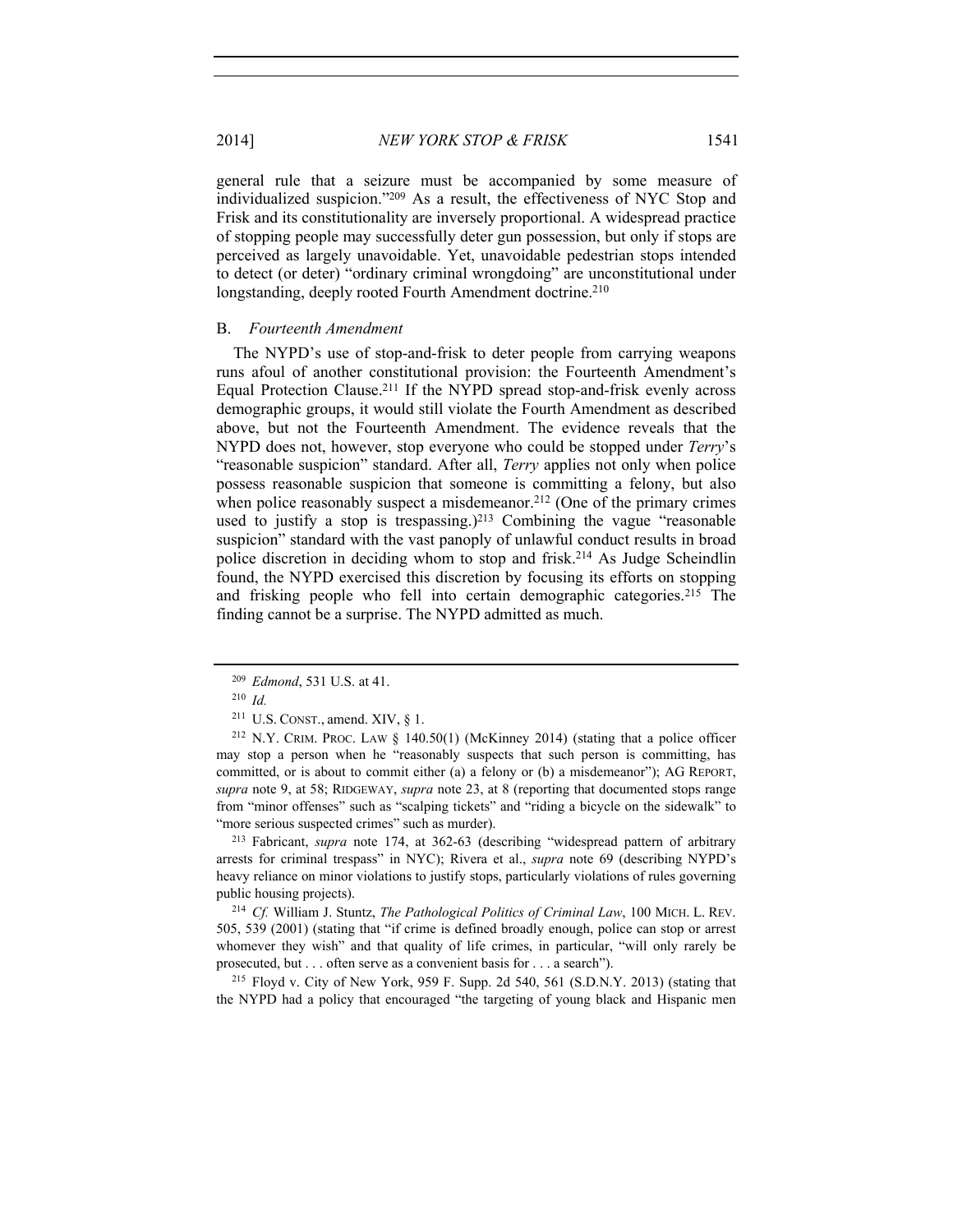Statistical analysis performed for the *Floyd* trial revealed that "within any area" of New York City, "regardless of its racial composition, blacks and Hispanics are more likely to be stopped than whites."216 The City's response to these statistics was that "the apparently disproportionate stopping of blacks and Hispanics can be explained . . . by racial differences in crime rates."<sup>217</sup> Judge Scheindlin noted the problematic legal status of that argument given that the overwhelming proportion of *all* demographic populations commit no serious crimes218 and highlighted the testimony of two senior NYPD officers to reveal what this defense actually entailed. According to the officers, "within the pool of people displaying reasonably suspicious behavior, those who fit the general race, gender, and age profile of the criminal suspects in the area should be particularly targeted for stops."219 The officers' contentions were not gaffes, but flesh out the more generally stated official explanations, described in Part I, that the demographics of stops designed to detect or deter gun violence should logically match the demographics of perpetrators of NYC gun crime, who (the NYPD says) happen to be largely black or Hispanic.<sup>220</sup> Notably missing, however, from the demographic-of-gun-crime explanation for the disproportionate racial impact of NYC Stop and Frisk is any articulation of *the mechanism for how officers achieve this match*. The missing explanation can only be that police factor the relative rate of gun violence among demographic groups into their determination of whom to stop. Looking first at gender, the mechanism seems fairly obvious. If the goal is deterring gun possession to minimize violent crime, and the NYPD cannot stop everyone, stopping males (over 90% of murderers) takes priority over stopping females.221 Age can play a similar role.222

<sup>218</sup> *Id.* at 560; *cf.* United States v. Brignoni-Ponce, 422 U.S. 873, 886-87 (1975) (rejecting stop based on Mexican ancestry in border area because "[l]arge numbers of native-born and naturalized citizens have the physical characteristics identified with Mexican ancestry, and even in the border area a relatively small proportion of them are aliens"); Roberts, *supra* note 2, at 802 (discussing problems inherent in a legal framework that assumes that police can distinguish ex ante between "law-abiders and law breakers"). 219 *Floyd*, 959 F. Supp. 2d at 605.

<sup>220</sup> *See supra* note 95 (discussing the notion that the demographics of those stopped should match the demographics of those suspected in shootings); *cf. Floyd*, 959 F. Supp. 2d at 603 (explaining that the NYPD's policy of targeting "the right people" leads to "disproportionate stopping" of young black and Hispanic youths). 221 *See* NYPD, MURDER IN NEW YORK CITY: 2012, at 9 (indicating that 93% of murder

suspects were men), *available at* www.nyc.gov/html/nypd/downloads/pdf/analysis\_and\_planning/murder\_in\_nyc\_2012.pdf, *archived at* http://perma.cc/BU9U-ZDD5. Disproportionate stops by gender could also trigger an Equal Protection challenge. *Cf.* Miss. Univ. for Women v. Hogan, 458 U.S. 718,

based on their prevalence in local crime complaints").

<sup>216</sup> *Id.* at 589.

<sup>217</sup> *Id.* at 591.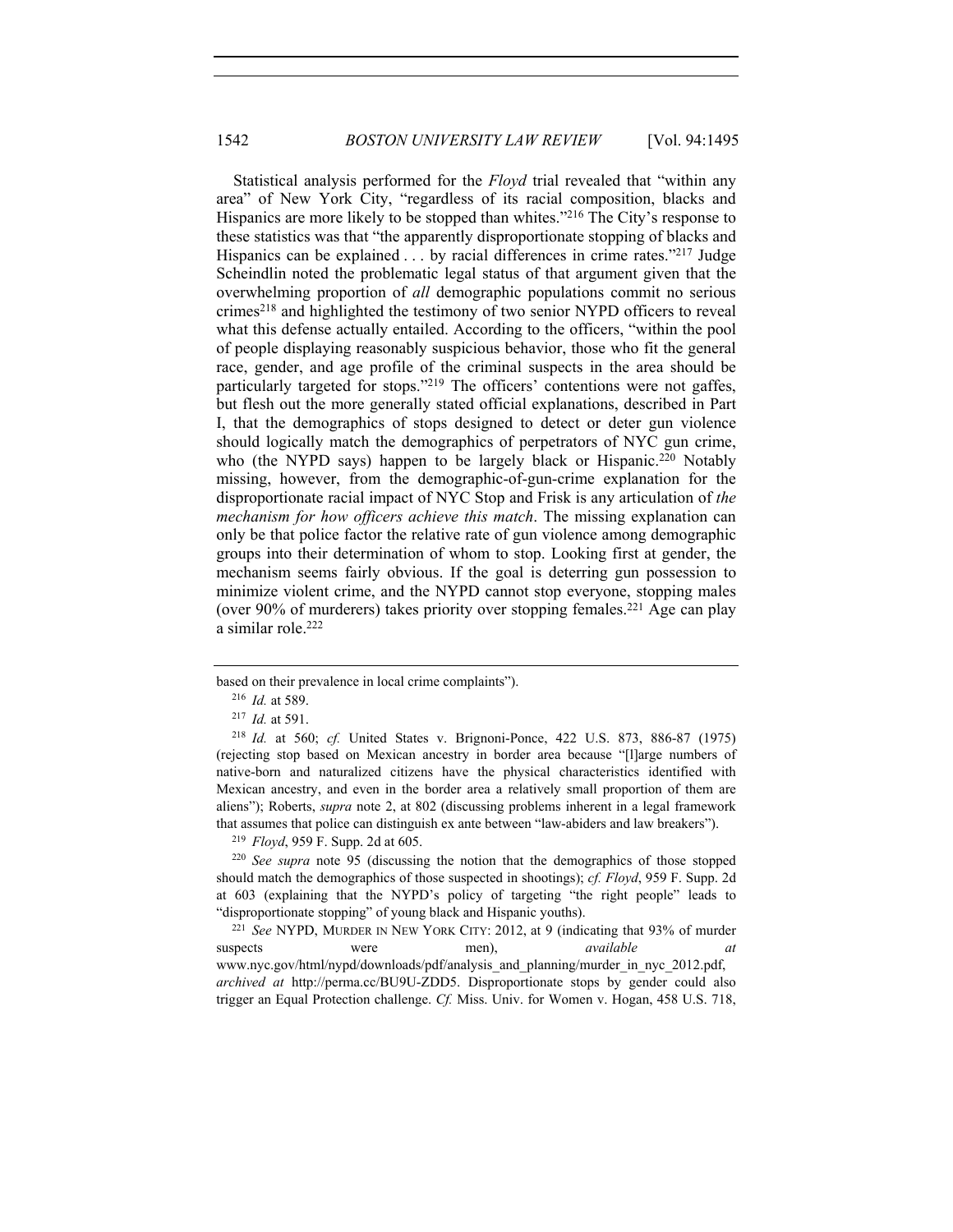2014] *NEW YORK STOP & FRISK* 1543

Profiling becomes most controversial when applied to race. A policing memoir by one of Bratton's key deputies and the driving force behind Compstat, the late Jack Maple, articulates the prioritization concept in discussing the need for the NYPD to be "selective about who we were arresting for quality-of-life violations":

A bunch of young Wall Street analysts doing Jell-O shots during a pub crawl along Madison Avenue may be just as likely to piss in the street as a crew of robbers drinking malt liquor on a corner in East New York . . . . But only one of those groups is going to include somebody who's ... carrying a nine in their waistband.223

The example may not mention race, but the racial overtones are clear. Over a decade after Maple's account, officers testifying in the *Floyd* trial made the racial component explicit.<sup>224</sup> Given resource constraints, profiling based on gender, age *and race* seemed perfectly logical to the NYPD, and that is presumably why senior officers acknowledged the practice, and officials voiced this rationale in the media: "it's not racism, just statistics."225 Rhetorically, the argument scored some points, but constitutionally it was an utter failure. In essence, the NYPD confessed to an Equal Protection violation.

Although the ultimate conclusion seems inescapable, laying out the proper application of Equal Protection doctrine to NYC Stop and Frisk is murky both in terms of explaining what existing doctrine is, and what it should be. Broad denouncements of "racial profiling" are easy; articulating precise limits on the use of race in policing is hard.226 Accordingly, there is little doctrine on the application of the Equal Protection Clause in this context and sparse academic

<sup>723 (1982) (</sup>finding Equal Protection violation based on discrimination against males seeking admission to state nursing program).<br><sup>222</sup> NYPD *supra* note 221, at 11 (indicating that 79% of murder suspects were between

<sup>16</sup> and 37 years old); *see also* Corman & Mocan, *supra* note 129, at 247 n.30 (reporting youth crime statistics); Harcourt, *supra* note 86, at 1308 (using example of age-based profiling to illustrate that "criminal profiling probably 'works'" in increasing "the success rates of searches").<br><sup>223</sup> MAPLE, *supra* note 20, at 155. Maple's answer to who has the gun is the latter group.

*Id.*

<sup>224</sup> *Floyd*, 969 F. Supp. 2d at 603-04 (citing testimony of NYPD acknowledging that they target blacks and Hispanics).

<sup>225</sup> *See* Harcourt, *supra* note 86, at 1291 (describing economic literature contrasting "statistical discrimination" with "racial animus"). 226 *See* Albert W. Alschuler, *Racial Profiling and the Constitution*, 2002 U. CHI. LEGAL

F. 163, 263-64 (2002) (articulating the difficulty of applying Equal Protection analysis to use of race in policing); William J. Stuntz, *Local Policing After the Terror*, 111 YALE L.J. 2137, 2162-63 (2002) (recognizing that assessing the permissible contours of "[r]acial or ethnic profiling" in policing "is, to say the least, hard" and may be "impossible").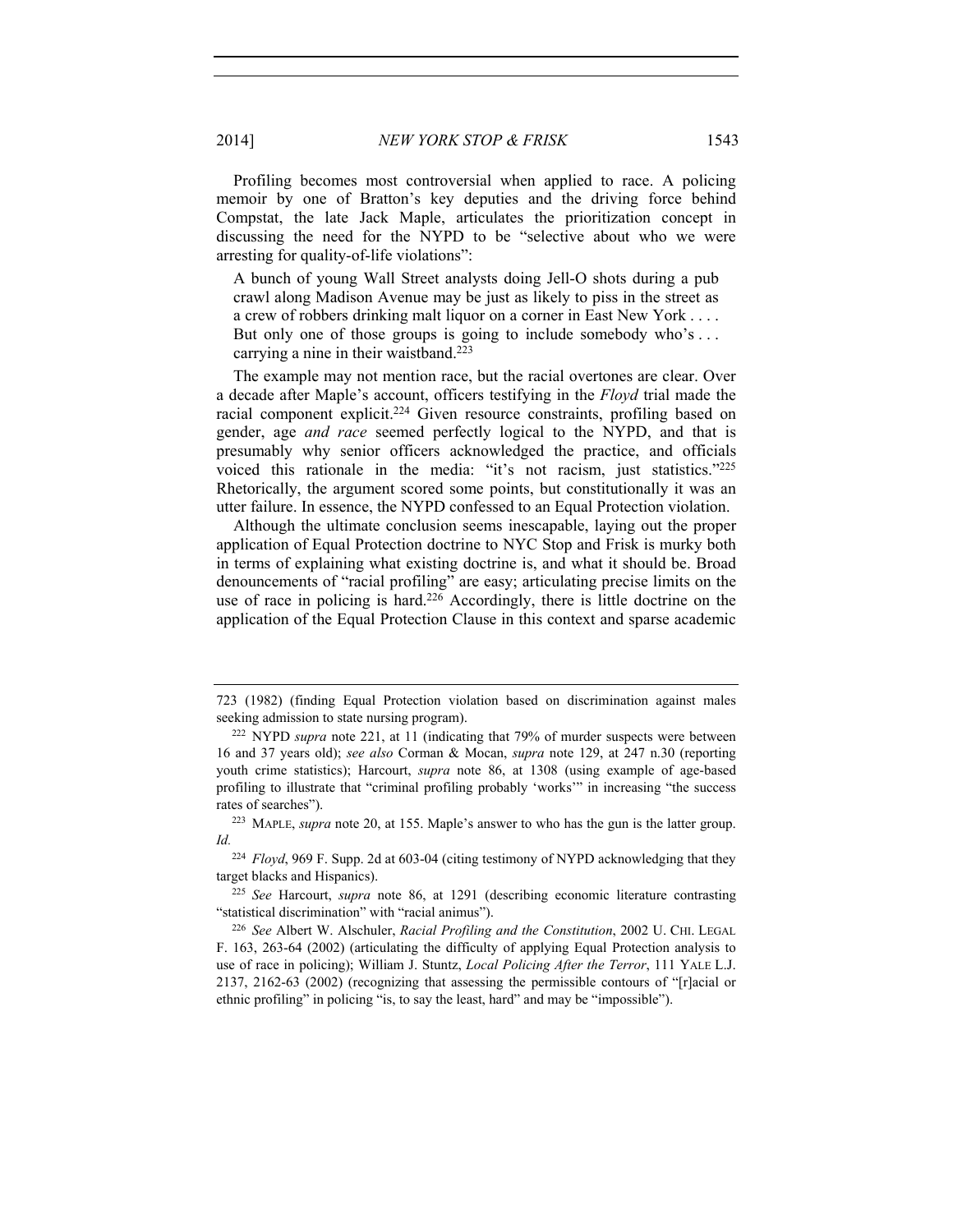commentary.227 Perhaps the closest Supreme Court decision is *Johnson v.*  California,<sup>228</sup> where the Court reviewed a challenge to the California Department of Corrections' "unwritten" policy of temporarily segregating inmates based on race.229 The Court concluded that such a policy constituted a "racial classification" that triggered "strict scrutiny," the most searching level of judicial review.230 Rejecting claims that prison rules should be reviewed more deferentially, the Court emphasized that "*'all* racial classifications," even "so-called 'benign' racial classifications" (e.g., affirmative action) must be strictly reviewed by courts to "'smoke out' illegitimate uses of race."<sup>231</sup> In light of the prominent racial component of NYC Stop and Frisk revealed in the statistical analysis and testimony in *Floyd*, the same conclusion is inescapable here. Strict scrutiny applies. The program can only pass constitutional muster if it is "narrowly tailored" to a "compelling interest."232

As indicated above, Judge Scheindlin agreed that NYC Stop and Frisk employs a "racial classification" and was consequently subject to strict scrutiny. In a second weakness of the opinion, however, Judge Scheindlin failed to actually apply the standard beyond asserting summarily that NYC Stop and Frisk "cannot withstand strict scrutiny."233 Judge Scheindlin appeared

228 543 U.S. 499 (2005).

<sup>229</sup> *Id.* at 502 (reviewing an unwritten policy of "racially segregating prisoners . . . for up to 60 days each time they enter a new correctional facility"). 230 *Id.* at 509.

<sup>227</sup> *See* Alschuler, *supra* note 226, at 266 (criticizing lack of academic writing on the topic and characterizing Supreme Court doctrine in the area "as a federal disaster area"); Samuel R. Gross & Debra Livingston, *Racial Profiling Under Attack*, 102 COLUM. L. REV. 1413, 1417 (2002) (explaining that "equal protection law in this area is not well developed"); Harcourt, *supra* note 86, at 1279, 1334-35, 1347 (criticizing "courts and many commentators" for failing to address "the hard question of race in policing," and proposing a three part test analogous to the *Batson* framework for determining when using race in policing violates the Constitution); Reva B. Siegel, *From Colorblindness to Antibalkanization: An Emerging Ground of Decision in Race Equality Cases*, 120 YALE L.J. 1278, 1362 (2011) (criticizing the Supreme Court's failure to explain Equal Protection analysis in the important context of race and criminal investigations).

<sup>231</sup> *Id.* at 505-06.

<sup>232</sup> *Id.* at 514; Parents Involved in Community Schs. v. Seattle Sch. District No. 1, 551 U.S. 701, 720 (2007) ("In order to satisfy [strict scrutiny], the school districts must demonstrate that the use of individual racial classifications in the assignment plans here

under review is 'narrowly tailored' to achieve a 'compelling' government interest."). 233 *See* Floyd v. City of New York, 959 F. Supp. 2d 540, 663 (S.D.N.Y. 2013); *see also Parents Involved*, 551 U.S. at 720 (stating that "when the government distributes burdens or benefits on the basis of individual racial classifications, that action is reviewed under strict scrutiny"); Personnel Adm'r of Mass. v. Feeney, 442 U.S. 256, 272 (1979) ("A racial classification, regardless of purported motivation, is presumptively invalid and can be upheld only upon an extraordinary justification.").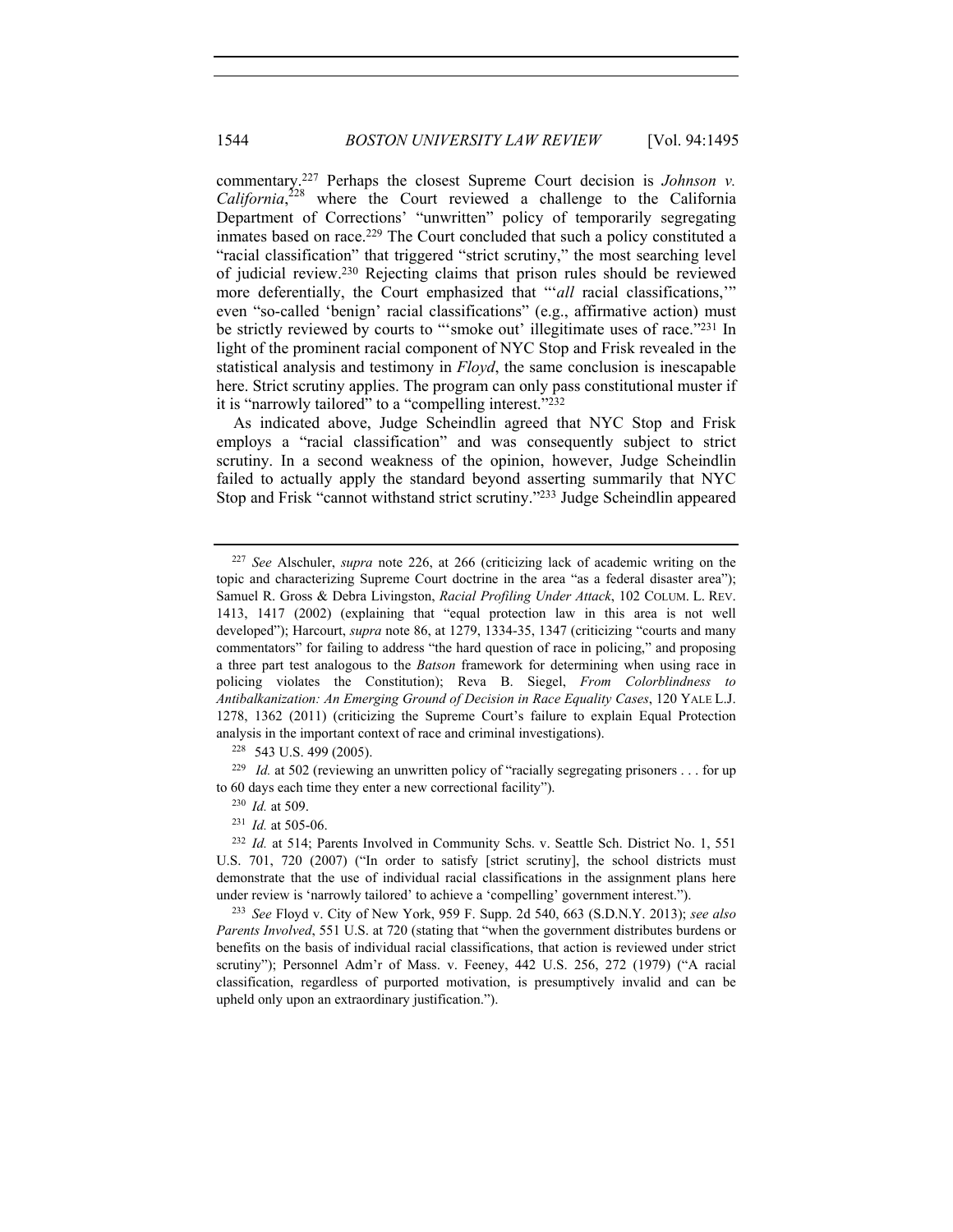to either assume incorrectly that strict scrutiny is "strict in theory, but [always] fatal in fact,"234 or rely on quotations from disproportionate impact cases that short circuit the analysis when a policy is based on racial animus and thus serves no compelling interest whatsoever.<sup>235</sup> A more cynical explanation for the district court's failure to apply strict scrutiny to NYC Stop and Frisk is that the court may have felt practically precluded from doing so after deeming inadmissible much of the evidence necessary to the determination. Early in the case, Judge Scheindlin emphasized that the Constitution (and particularly the Fourth Amendment) is not concerned with policing efficacy, ruling, "I will not take the crime statistics in this trial. Whether it reduces crime or not is not my concern."236 The judge stuck to this ruling throughout the proceedings, insisting repeatedly that "the effectiveness of stop and frisk is not at issue."237 These rulings, while sensible in the Fourth Amendment context, largely deprived the City of its opportunity, for Equal Protection purposes, to show, if it could, that NYC Stop and Frisk was narrowly tailored to a compelling interest. Having barred evidence on the program's effectiveness, the district court placed itself in a difficult position for its own strict scrutiny analysis – a position it may have finessed by omitting the analysis altogether.

The starting point for the omitted strict scrutiny analysis is that New York City can certainly assert a "compelling interest" in preventing gun violence.238

interest); Terry v. Ohio, 392 U.S. 1, 22 (1967) (recognizing importance of "general

<sup>234</sup> *Compare Floyd*, 959 F. Supp. 2d at 663 (stating without analysis that "the City's policy of indirect racial profiling cannot withstand strict scrutiny"), *with Johnson*, 543 U.S.

at 514 ("Strict scrutiny is not 'strict in theory, but fatal in fact.'") 235 *Floyd*, 959 F. Supp. 2d at 663 (citing Brown v. City of Oneonta, 221 F.3d 329, 337 (2d Cir. 1999)). Even if, as Judge Scheindlin ruled in the alternative, the policy was facially neutral but applied in a discriminatory manner, i.e., based on racial stereotypes derived from "criminal suspect data," that means only that the policy must be subjected to strict scrutiny, not (as Judge Scheindlin suggests) that it simply fails. *Id.* at 660-61 ("Racial profiling constitutes intentional discrimination in violation of the Equal Protection Clause if it involves any of the following: . . . the application of facially neutral criminal laws or law enforcement policies 'in an intentionally discriminatory manner'. . . ."). Neutral policies applied in a discriminatory manner will often violate the Equal Protection Clause, but they are not subject to a more stringent standard than *express* racial classifications. *See* Miller v. Johnson, 515 U.S. 900, 913-14 (1995) (stating that "statutes are subject to strict scrutiny under the Equal Protection Clause not just when they contain express racial classifications, but also when, though race neutral on their face, they are motivated by a racial purpose or object"). 236 *See* Transcript of Hearing at 58, *Floyd*, 959 F. Supp. 2d 540 (S.D.N.Y. 2013)

<sup>(</sup>granting plaintiff's motion to exclude evidence of effectiveness of stop and frisk).

<sup>237</sup> *See Floyd*, 959 F. Supp. 2d at 556 (stating that "this case is not about the effectiveness of stop and frisk"); *id.* at 577 (declaring that "the effectiveness of stop and frisk is not at issue in this case, as I have repeatedly explained"). 238 *See Johnson*, 543 U.S. at 514 (2004) (suggesting that "prison safety" is a compelling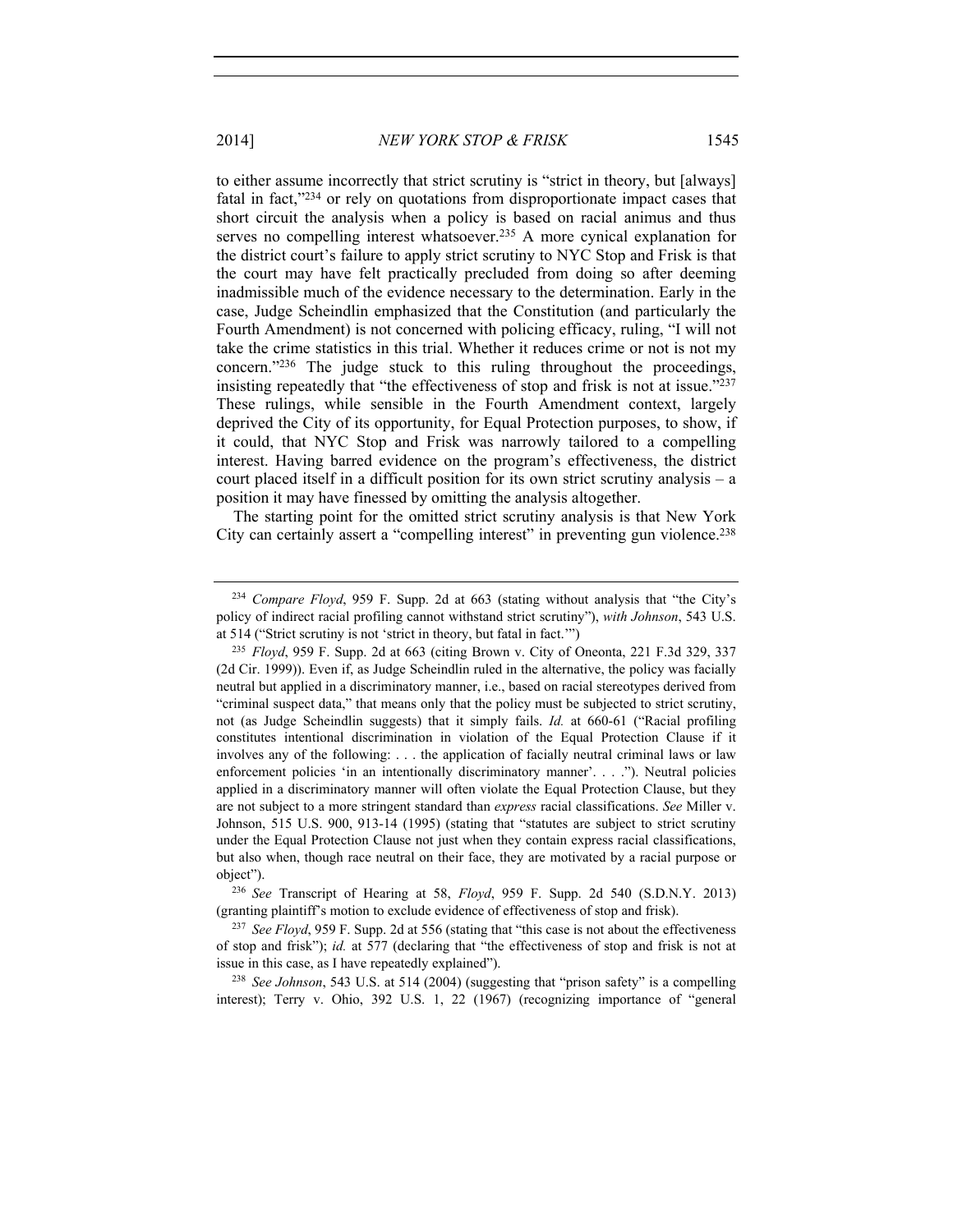The harder question is whether the City could demonstrate that its mass stopand-frisk program was "narrowly tailored" to that interest. Although we do not know exactly what evidence the City might have introduced on this question, the showing likely would not have been any stronger than the empirical data sketched in the preceding sections. Those numbers help the City's case, but the empirical connections are cloudy and confounded by countless variables; consequently, there is no scholarly consensus as to NYC Stop and Frisk's contribution to the City's dramatic violent crime drop. Further, even if some degree of stop-and-frisk is efficacious, that does not mean that the extraordinary volume of stops employed by the NYPD can be justified. There is surely a saturation point at which the practice, and particularly its racial emphasis, reaches diminishing utility, and some evidence that the point has already been reached.239 Under strict scrutiny analysis, the burden of proof is borne by the proponent of race-conscious policing. Thus, the weight of the empirical uncertainty falls squarely on the City.<sup>240</sup> Absent a far more compelling empirical case, proponents of NYC Stop and Frisk cannot carry their "'heavy burden of justification.'"241 The conclusion sketched out above fits well with intuitive notions of what is and is not permitted under the Constitution. If the NYPD's broad, statistically driven justification for racially tailored stop-and-frisks survived constitutional scrutiny, so too would analogous justifications for racially tailored arrests, prosecutions, and sentences – indisputably *unequal* application of the laws. Given the history of race in America, the bare minimum justification required for any policy along those lines would be ironclad empirical support for the necessity and efficacy of such practices, something that is currently missing for NYC Stop and Frisk and will almost always be absent in analogous circumstances. Thus, Justice Scalia's dicta in *Whren v. United States*<sup>242</sup> – that the Constitution forbids "selective enforcement of the law based on considerations such as race" – is an incomplete, but effective, shorthand summary of the extraordinary difficulty of establishing the constitutionality of race-conscious policing strategies.<sup>243</sup> The

interest . . . of effective crime prevention and detection"); Harcourt, *supra* note 86, at 1349 ("Fighting crime—actually reducing crime—would qualify as a compelling state interest.").

<sup>239</sup> *See* Fagan et al., *supra* note 144, at 333 (raising the possibility that NYC Stop and Frisk exceeded its "optimal level" well before 2011). In this respect, the NYPD may be a victim of its own success. The City's dwindling violent crime rate severely undermines the justification for NYC Stop and Frisk.

<sup>240</sup> *Johnson*, 543 U.S. at 505 ("Under strict scrutiny, the government has the burden of proving that racial classifications 'are narrowly tailored measures that further compelling governmental interests.'").<br><sup>241</sup> San Antonio Indep. Sch. Dist. v. Rodriguez, 411 U.S. 1, 17 (1973).

<sup>242</sup> 517 U.S. 806 (1996).

<sup>243</sup> *Id.* at 813; *see also* United States v. Armstrong, 517 U.S. 456, 464 (1996) (stating that "the decision whether to prosecute may not be based on 'an unjustifiable standard such as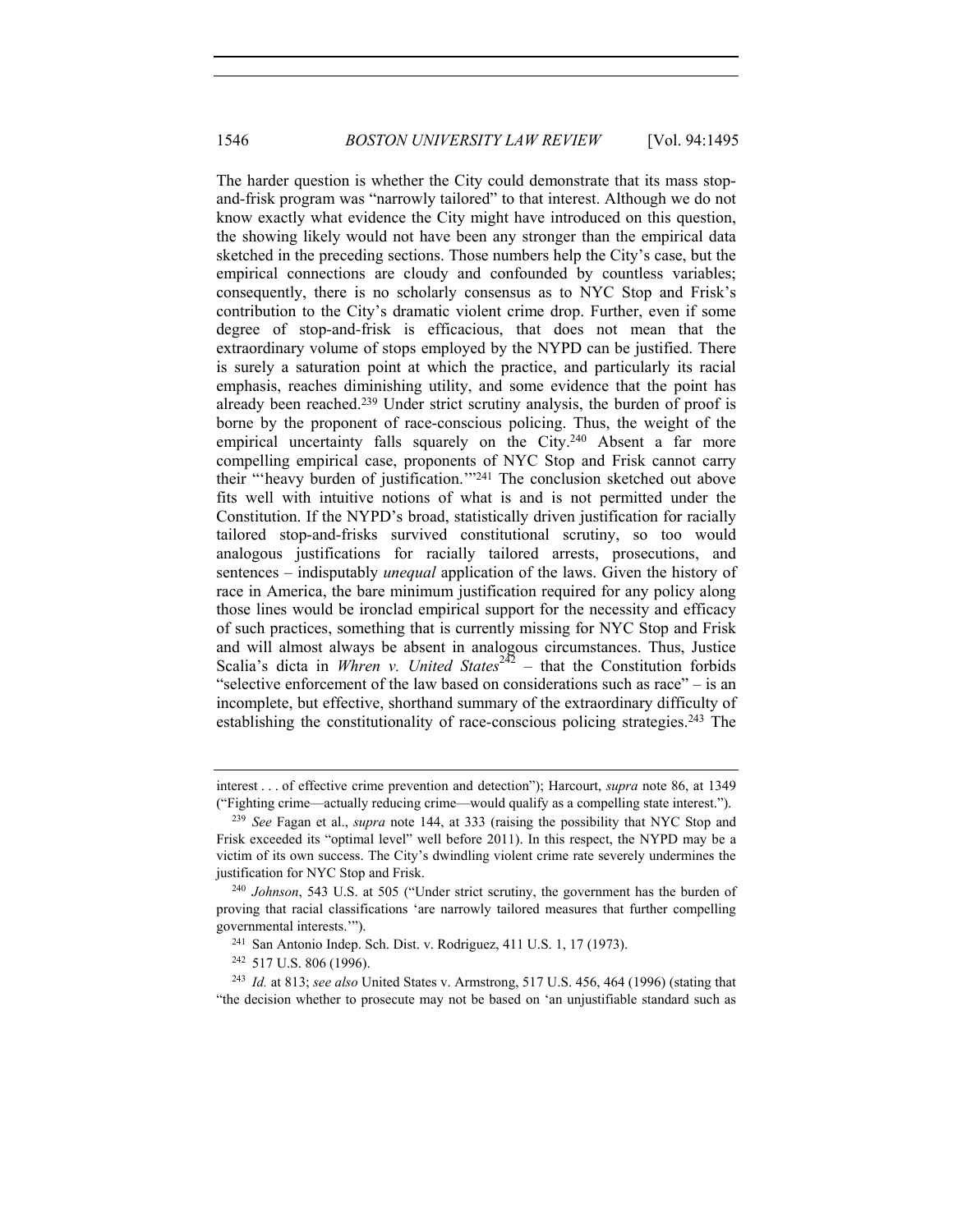2014] *NEW YORK STOP & FRISK* 1547

powerful intuitive appeal of the above-described interpretation of the Equal Protection Clause suggests that it too, like the "individualized suspicion" Fourth Amendment standard, presents an impenetrable constitutional barrier to the crime-fighting strategy underlying NYC Stop and Frisk.

Importantly, the constitutional violation described above is not incidental to, or an unintended byproduct of, NYC Stop and Frisk. Instead, the violation is a critical ingredient of the crime-fighting strategy. In this case, targeting a certain demographic – primarily young, male, black New Yorkers – overcomes the resource constraints that otherwise render any deterrent effect of NYC Stop and Frisk out of reach. Over eight million people live in New York City, and many more stream in from suburbs for work each day.<sup>244</sup> Even with 34,500 officers,245 the NYPD could never stop and frisk a high enough percentage of this enormous population to create a significant risk of detection for any particular gun-possessing New Yorker on any given trip outside.

race'"); Yick Wo v. Hopkins, 118 U.S. 356, 373 (1886) (invalidating facially neutral law due to its "administration . . . so exclusively against a particular class of persons as to warrant and require the conclusion, that,  $\dots$  they are applied by the public authorities  $\dots$ with a mind so unequal and oppressive as to amount to a practical denial by the State of ... equal protection of the laws"); Marshall v. Columbia Lea Reg'l Hosp., 345 F.3d 1157, 1167 (10th Cir. 2003) ("Racially selective law enforcement violates this nation's constitutional values at the most fundamental level . . . "); *cf.* Brown v. City of Oneonta, 221 F.3d 329, 337 (2d Cir. 2000) (implying that successful claims could be made if the plaintiffs had shown that police questioned pursuant to a "regular policy" "all black Oneonta residents . . . whenever a violent crime is reported"); KENNEDY, *supra* note 96, at 161 (arguing that the law should permit "police to engage in racially discriminatory investigative conduct only on atypical, indeed extraordinary, occasions in which the social need is absolutely compelling: weighty, immediate, and incapable of being addressed sensibly by any other means"); Gross & Barnes, *supra* note 20, at 744 ("The use of race as a factor in decisions to stop, search, or arrest is clearly prohibited by the Equal Protection Clause . . . ."); Roberts, *supra* note 2, at 821 (stating that "the changed conditions of American social and political life require a constitutional jurisprudence that recognizes how seemingly color blind laws continue to produce glaring racial inequities in the criminal justice system," particularly "the social influence of police conduct that perpetuates stereotypes of Black criminality"); David Rudovsky, *Law Enforcement by Stereotypes and Serendipity: Racial Profiling and Stops and Searches Without Cause*, 3 U. PA. J. CONST. L. 296, 328 (2001) ("Certainly police can consider race where a physical description is provided, but absent that factor, or other selflimiting factors, race cannot be considered in the decision to stop, detain, or search."); *but see* Harcourt, *supra* note 86, at 1373 (arguing that "[t]he idea that 'it is plainly unconstitutional to use race as a criterion for choosing who to stop or search' is an

exaggeration"). 244 *State and County QuickFacts*, U.S. CENSUS BUREAU (last modified July 8, 2014), *archived at* http://perma.cc/D6K2-CW2B (estimating that over eight million people live and work in New York).

<sup>245</sup> *NYPD – Frequently Asked Questions*, *supra* note 24.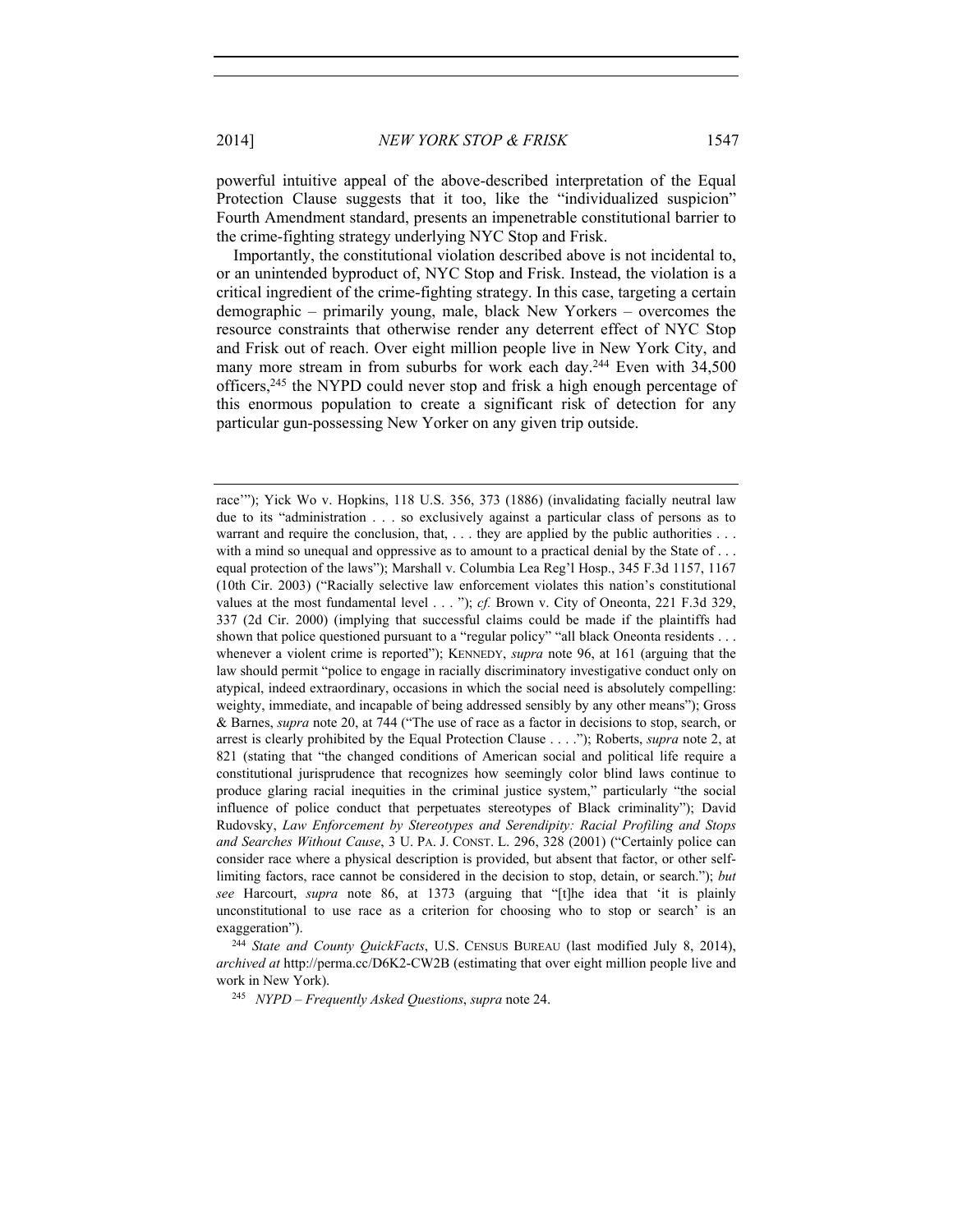One way to overcome this logistical obstacle to achieving the desired deterrent effect is to narrow the target population. Importantly, the narrowing requires some characteristic that officers can discern visually from afar. Gender, age, and – often – race fit these parameters. The other key ingredient is NYPD statistics that purport to show that suspects in the thousand or so yearly City shootings are overwhelmingly black and Hispanic.246 The apparent statistical correlation between race and New York gun violence presented the NYPD with a workable (if unconstitutional) shortcut to deter many of what it considered to be the "right people" from carrying guns, at a fraction of the resource costs.247 By primarily stopping blacks and Hispanics, officers could (according to NYPD statistics) create a disincentive to over 90% of the people involved in unlawful shootings while routinely stopping and frisking a mere subset of the City's enormous population.<sup>248</sup> Thus, the effectiveness of NYC Stop and Frisk as a crime fighting strategy depends on an unconstitutional shortcut, rendering the strategy's effectiveness, once again, inversely proportional to its constitutionality.

#### C. *Summary*

The NYPD's embrace of a citywide strategy of mass stop-and-frisk to deter gun possession and thus gun violence can, perhaps, be defended on public policy grounds. But even NYC Stop and Frisk's most ardent defenders must recognize that the policy necessary to achieve these deterrence goals cannot be reconciled with longstanding and deeply rooted interpretations of basic constitutional rights. NYC Stop and Frisk only deters gun carrying if stops are seen as largely unavoidable by those who seek to unlawfully carry guns. The only way to achieve this perception is for line officers to move beyond what is permitted under *Terry* (in violation of the Fourth Amendment) and, given

<sup>246</sup> *See supra* note 96 (citing statistics that indicate that the majority of suspects in New York City shootings are black); CRIME AND ENFORCEMENT 2012, *supra* note 8, at 11 (providing statistics showing the same); *supra* note 124 (shootings); *but see* Roberts, *supra* note 2, at 807 (emphasizing that racial profiling fails to acknowledge "that most Blacks do not commit crimes").<br><sup>247</sup> Floyd v. City of New York, 959 F. Supp. 2d 540, 603 n.280 (S.D.N.Y. 2013)

<sup>(&</sup>quot;NYPD personnel of diverse ranks repeated variations on this phrase ["right people"] throughout the trial."); Fagan et al., *supra* note 144, at 336 (providing estimates of the likelihood of young NYC males being stopped each year by race). 248 *See supra* note 96 and accompanying text (discussing NYPD "shootings" statistics).

Focusing on minorities may have also delayed political blowback. *See* Josh Bowers, *Legal Guilt, Normative Innocence, and the Equitable Decision Not To Prosecute*, 110 COLUM. L. REV. 1655, 1714 (2010) (stating that "the less affluent urban communities that are typical targets and beneficiaries of order maintenance policing tend to enjoy comparatively less political power"); Jeffrey Rosen, *Excessive Force*, NEW REPUBLIC, April 10, 2000, at 24 (arguing that if the NYPD applied its tactics to the wealthy, protests would erupt on Park Avenue, "which is why it will never happen").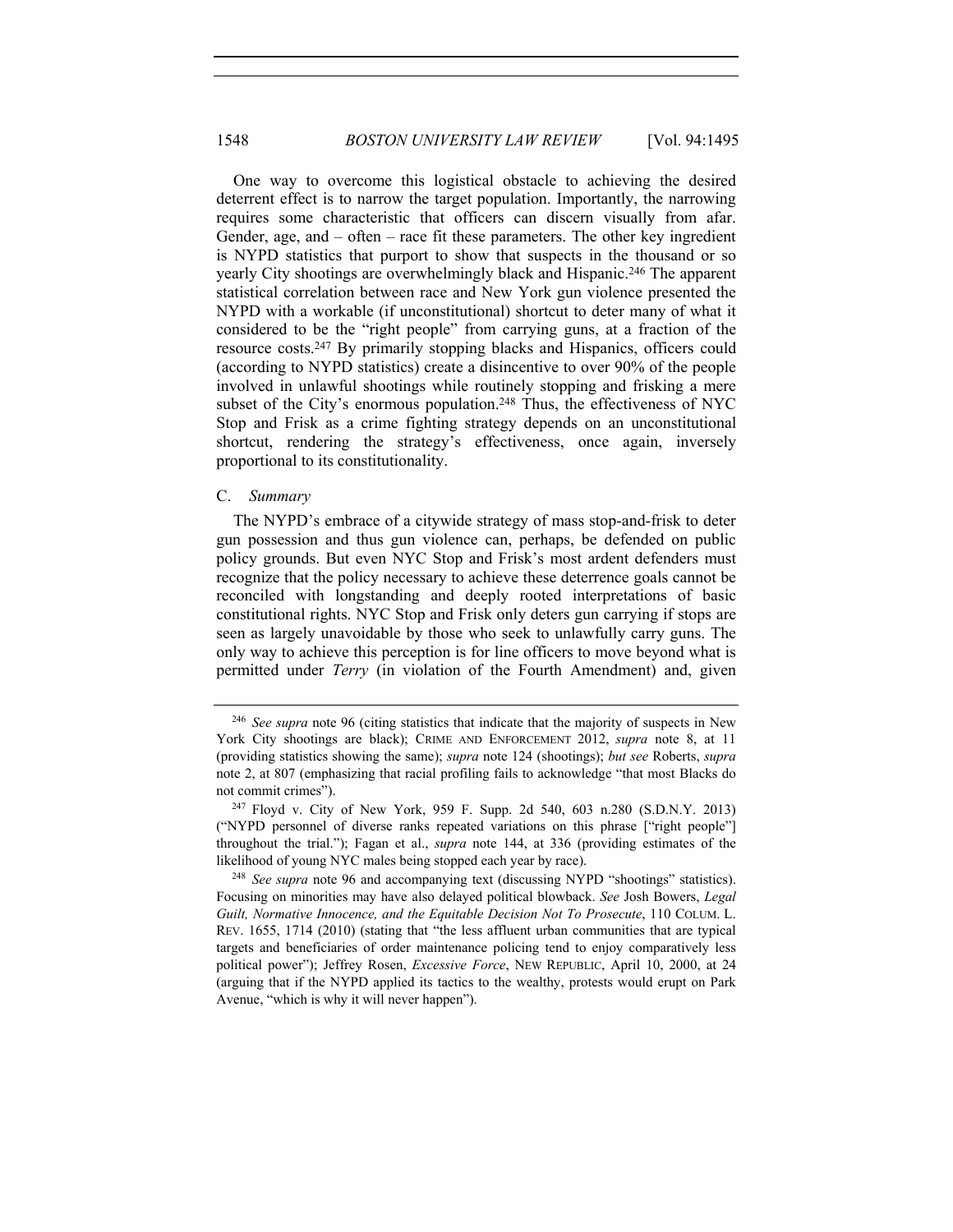resource constraints, target stops to certain demographic groups (violating the Equal Protection Clause). In short, a massive stop-and-frisk program implemented to deter gun possession, like that in New York City, can be constitutional or effective, but not both. If effective and constitutional crime control is the goal, NYC Stop and Frisk must be abandoned and replaced with something new.

#### **CONCLUSION**

Former and current NYPD Commissioner William Bratton provides an anecdote in his memoir of his early days as NYPD Commissioner. Bratton asked around the department for ideas on what could be done to reduce crime. One suggestion emphasized the constitutional constraints that limit the police: "You give me fifty men and suspend the Constitution, I'll reduce crime."<sup>249</sup> Bratton dismisses the suggestion, but the sentiment highlights a central tension in policing: the Constitution is not window dressing, but actually restricts the universe of effective crime fighting strategies.250 Despite Bratton's disclaimer, the NYPD may have actually hit upon one of these forbidden practices that, while effective, are off limits.

This is not to say that Bratton or any other NYPD Commissioner consciously chose to make a citywide gun deterrence strategy out of the *Terry* stop-and-frisk. In hindsight, a decentralized evolution of an unconstitutional practice makes more sense than a centralized one. (Lawyers are less prevalent in squad cars than Commissioners' offices.) But the source of NYC Stop and Frisk is not the issue. Whether or not it benefited from any centralized push, NYC Stop and Frisk became an integral component of the fight against crime in the late 1990s and continues to be a significant, if substantially reduced, part of NYC policing (and policing in other American cities) even after court intervention in the summer of 2013.251

Whatever history's ultimate verdict, with NYC Stop and Frisk falling out of favor with voters, politicians, and courts, the NYPD and other jurisdictions that copied New York's approach require a new policing strategy. Critical to this reevaluation is the recognition that the widespread use of stop-and-frisk was not an effective program implemented in an unconstitutional manner. Instead,

<sup>249</sup> BRATTON, *supra* note 20, at 202.

<sup>250</sup> *See, e.g.*, Henry v. United States, 361 U.S. 98, 104 (1959) ("Under our system suspicion is not enough for an officer to lay hands on a citizen. It is better, so the Fourth Amendment teaches, that the guilty sometimes go free than that citizens be subject to easy arrest."); United States v. Di Re, 332 U.S. 581, 595 (1948) (stating that "the forefathers, after consulting the lessons of history, designed our Constitution to place obstacles in the way of a too permeating police surveillance, which they seemed to think was a greater danger to a free people than the escape of some criminals from punishment").<br><sup>251</sup> Dwyer, *supra* note 14 (describing the precipitous decline in reported stops to 3,000 in

October 2013).